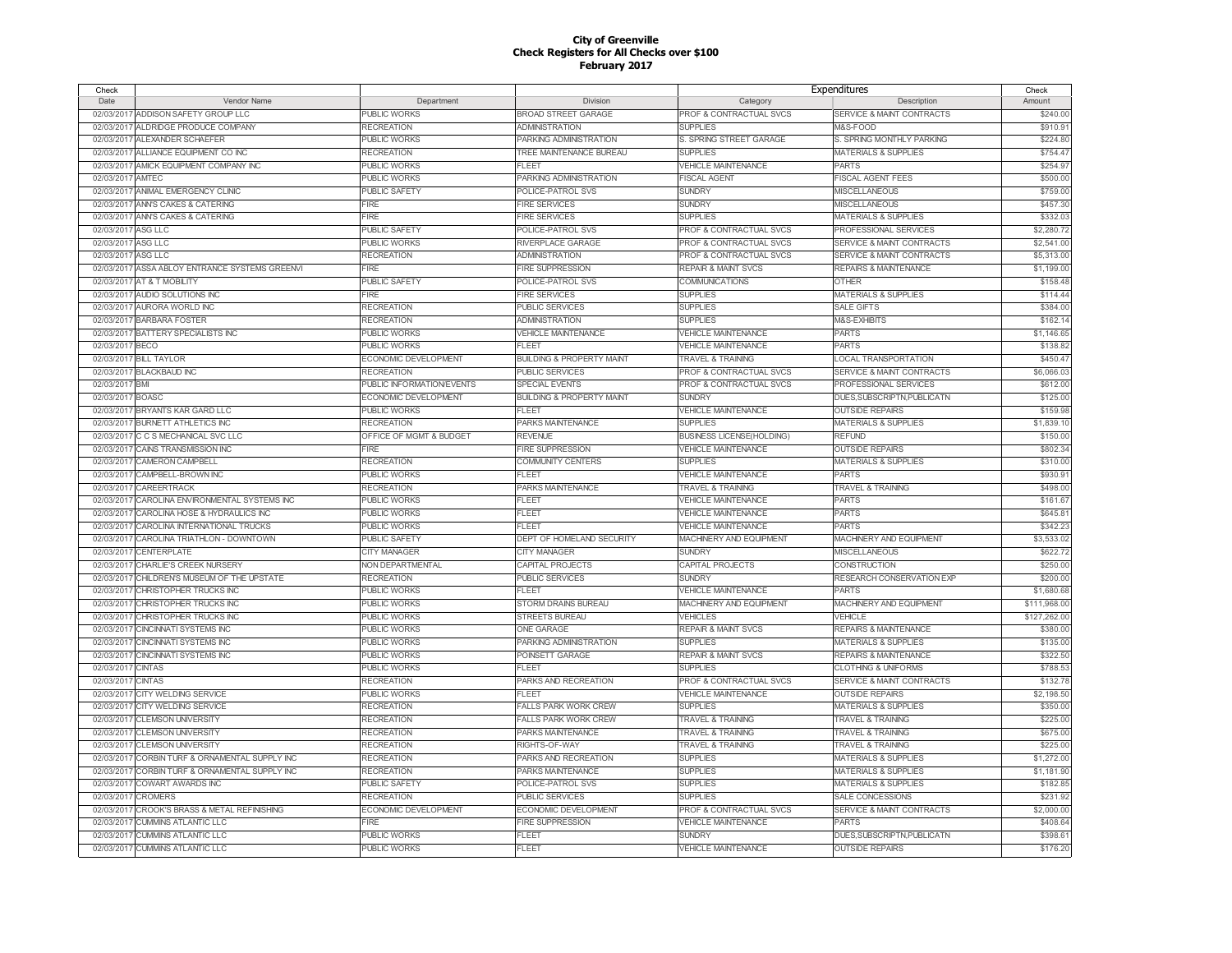| Check      |                                              |                           |                                      | Expenditures                   |                                  | Check       |
|------------|----------------------------------------------|---------------------------|--------------------------------------|--------------------------------|----------------------------------|-------------|
| Date       | Vendor Name                                  | Department                | Division                             | Category                       | Description                      | Amount      |
|            | 02/03/2017 CUMMINS ATLANTIC LLC              | PUBLIC WORKS              | FLEET                                | <b>VEHICLE MAINTENANCE</b>     | <b>PARTS</b>                     | \$774.55    |
| 02/03/2017 | <b>CUMMINS ATLANTIC LLC</b>                  | PUBLIC WORKS              | <b>VEHICLE MAINTENANCE</b>           | <b>VEHICLE MAINTENANCE</b>     | <b>PARTS</b>                     | \$6,555.63  |
|            | 02/03/2017 DANA SAFETY SUPPLY INC            | <b>PUBLIC WORKS</b>       | FLEET                                | <b>VEHICLE MAINTENANCE</b>     | <b>PARTS</b>                     | \$127.09    |
|            | 02/03/2017 DANIEL HADDY                      | <b>RECREATION</b>         | <b>FALLS PARK WORK CREW</b>          | TRAVEL & TRAINING              | <b>TRAVEL &amp; TRAINING</b>     | \$261.9     |
|            | 02/03/2017 DEANS ALTERNATOR                  | PUBLIC WORKS              | <b>FLEET</b>                         | <b>VEHICLE MAINTENANCE</b>     | <b>OUTSIDE REPAIRS</b>           | \$151.00    |
| 02/03/2017 | <b>DEAN'S ALTERNATOR</b>                     | PUBLIC WORKS              | <b>VEHICLE MAINTENANCE</b>           | <b>VEHICLE MAINTENANCE</b>     | <b>PARTS</b>                     | \$540.00    |
|            | 02/03/2017 DELL MARKETING LP                 | <b>PUBLIC WORKS</b>       | CONSTRUCTION & INSPECTION            | <b>SUPPLIES</b>                | <b>MATERIALS &amp; SUPPLIES</b>  | \$913.83    |
|            | 02/03/2017 DESIGNLAB INC                     | <b>PUBLIC SAFETY</b>      | POLICE-PATROL SVS                    | <b>SUPPLIES</b>                | <b>CLOTHING &amp; UNIFORMS</b>   | \$4,039.46  |
|            | 02/03/2017 DESIGNLAB INC                     | <b>PUBLIC WORKS</b>       | CONSTRUCTION & INSPECTION            | <b>SUPPLIES</b>                | <b>MATERIALS &amp; SUPPLIES</b>  | \$498.6     |
| 02/03/2017 | DIVERSIFIED ELECTRONICS INC                  | PUBLIC SAFETY             | POLICE-PATROL SVS                    | <b>REPAIR &amp; MAINT SVCS</b> | <b>REPAIRS &amp; MAINTENANCE</b> | \$690.00    |
|            | 02/03/2017 DIXIE RUBBER & PLASTICS INC       | <b>FIRE</b>               | <b>FIRE SUPPRESSION</b>              | <b>VEHICLE MAINTENANCE</b>     | <b>PARTS</b>                     | \$157.18    |
|            | 02/03/2017 DUKE ENERGY                       | <b>FIRE</b>               | <b>FIRE SERVICES</b>                 | <b>UTILITIES</b>               | <b>ELECTRICITY</b>               | \$1,350.9   |
|            | 02/03/2017 DUKE ENERGY                       | PUBLIC WORKS              | <b>SEWERS BUREAU</b>                 | <b>UTILITIES</b>               | <b>ELECTRICITY</b>               | \$279.64    |
|            | 02/03/2017 DUKE ENERGY                       | <b>PUBLIC WORKS</b>       | <b>TRAFFIC ENGINEERING</b>           | <b>UTILITIES</b>               | <b>ELECTRICITY</b>               | \$3,532.44  |
|            |                                              |                           |                                      |                                |                                  |             |
|            | 02/03/2017 DUKE ENERGY                       | <b>RECREATION</b>         | COMMUNITY CENTERS                    | <b>UTILITIES</b>               | <b>ELECTRICITY</b>               | \$2,867.63  |
|            | 02/03/2017 DUKE ENERGY                       | <b>RECREATION</b>         | PARKS MAINTENANCE                    | <b>UTILITIES</b>               | <b>ELECTRICITY</b>               | \$7,375.06  |
|            | 02/03/2017 ECHOLS OIL COMPANY INC            | <b>PUBLIC WORKS</b>       | FIXED ROUTE                          | <b>VEHICLE MAINTENANCE</b>     | LUBRICANTS                       | \$101.72    |
| 02/03/2017 | <b>ECHOLS OIL COMPANY INC</b>                | <b>PUBLIC WORKS</b>       | FL FFT                               | <b>VEHICLE MAINTENANCE</b>     | FUEL                             | \$30,040.2  |
| 02/03/2017 | ELECTRIC CITY PRINTING COMPANY               | <b>HUMAN RESOURCES</b>    | <b>HUMAN RESOURCES</b>               | <b>PRINTING</b>                | <b>PRINTING &amp; BINDING</b>    | \$433.70    |
| 02/03/2017 | <b>FAIRWAY FORD INC</b>                      | <b>FIRE</b>               | <b>FIRE SUPPRESSION</b>              | <b>VEHICLE MAINTENANCE</b>     | <b>PARTS</b>                     | \$105.66    |
|            | 02/03/2017 FAIRWAY OUTDOOR ADVERTISING LLC   | <b>RECREATION</b>         | <b>PUBLIC SERVICES</b>               | <b>SUPPLIES</b>                | <b>SUPPLIES PROMOTIONS</b>       | \$800.00    |
| 02/03/2017 | <b>FEDERAL EXPRESS CORP</b>                  | <b>RECREATION</b>         | <b>ADMINISTRATION</b>                | <b>COMMUNICATIONS</b>          | <b>POSTAGE</b>                   | \$192.6     |
|            | 02/03/2017 FGP INTERNATIONAL                 | <b>HUMAN RESOURCES</b>    | <b>HUMAN RESOURCES</b>               | PROF & CONTRACTUAL SVCS        | <b>TEMP PERSONNEL SVCS</b>       | \$540.90    |
|            | 02/03/2017 FGP INTERNATIONAL                 | OFFICE OF MGMT & BUDGET   | <b>REVENUE</b>                       | PROF & CONTRACTUAL SVCS        | TEMP PERSONNEL SVCS              | \$616.14    |
|            | 02/03/2017 FIRST TEAM SPORTS CENTER          | <b>RECREATION</b>         | <b>COMMUNITY CENTERS</b>             | <b>SUPPLIES</b>                | <b>CLOTHING &amp; UNIFORMS</b>   | \$1,549.72  |
|            | 02/03/2017 FLIGELS UNIFORM CO INC            | <b>PUBLIC WORKS</b>       | <b>FIXED ROUTE</b>                   | <b>SUPPLIES</b>                | <b>CLOTHING &amp; UNIFORMS</b>   | \$118.22    |
| 02/03/2017 | FOOTHILLS VETERINARY HOSPITAL                | PUBLIC SAFETY             | POLICE-PATROL SVS                    | <b>SUPPLIES</b>                | <b>MATERIALS &amp; SUPPLIES</b>  | \$177.41    |
| 02/03/2017 | <b>FROG 911</b>                              | FIRE                      | <b>FIRE SUPPRESSION</b>              | VEHICLE MAINTENANCE            | <b>PARTS</b>                     | \$303.96    |
| 02/03/2017 | <b>FURMAN UNIVERSITY</b>                     | <b>PUBLIC SAFETY</b>      | POLICE-PATROL SVS                    | <b>TRAVEL &amp; TRAINING</b>   | <b>TRAVEL &amp; TRAINING</b>     | \$3,000.00  |
| 02/03/2017 | <b>GALLS LLC</b>                             | <b>FIRE</b>               | <b>FIRE SUPPRESSION</b>              | <b>SUPPLIES</b>                | <b>CLOTHING &amp; UNIFORMS</b>   | \$762.48    |
|            | 02/03/2017 GENESIS HOMES                     | ECONOMIC DEVELOPMENT      | <b>BUILDING &amp; PROPERTY MAINT</b> | PROF & CONTRACTUAL SVCS        | <b>DEMOLITIONS</b>               | \$9,137.00  |
| 02/03/2017 | <b>GENESIS HOMES</b>                         | NON DEPARTMENTAL          | <b>MISC GRANTS</b>                   | CD PROJECTS                    | <b>GENESIS NICHOLTOWN</b>        | \$26,458.84 |
| 02/03/2017 | <b>GEORGE COLEMAN FORD INC</b>               | <b>PUBLIC WORKS</b>       | <b>VEHICLE MAINTENANCE</b>           | <b>VEHICLE MAINTENANCE</b>     | <b>PARTS</b>                     | \$212.76    |
| 02/03/201  | <b>GEORGIA BARK COMPANY</b>                  | <b>RECREATION</b>         | <b>BEAUTIFICATION BUREAU</b>         | <b>SUPPLIES</b>                | <b>MATERIALS &amp; SUPPLIES</b>  | \$1,272.00  |
| 02/03/2017 | <b>GEORGIA BARK COMPANY</b>                  | <b>RECREATION</b>         | <b>FALLS PARK WORK CREW</b>          | <b>SUPPLIES</b>                | <b>MATERIALS &amp; SUPPLIES</b>  | \$3,816.00  |
| 02/03/2017 | <b>GILLIG LLC</b>                            | <b>PUBLIC WORKS</b>       | <b>MAULDIN/SIMPSONVILLE ROUT</b>     | <b>VEHICLE MAINTENANCE</b>     | <b>PARTS</b>                     | \$1,295.22  |
| 02/03/2017 | <b>GILLIG LLC</b>                            | <b>PUBLIC WORKS</b>       | <b>VEHICLE MAINTENANCE</b>           | <b>VEHICLE MAINTENANCE</b>     | <b>PARTS</b>                     | \$1,521.68  |
| 02/03/2017 | GIMME-A-SIGN CO INC                          | <b>NON DEPARTMENTAL</b>   | CAPITAL PROJECTS                     | CAPITAL PROJECTS               | PROJECT EXPENSE                  | \$1,110.88  |
| 02/03/2017 | GIMME-A-SIGN CO INC                          | <b>PUBLIC WORKS</b>       | PARKING LOTS                         | <b>SUPPLIES</b>                | <b>MATERIALS &amp; SUPPLIES</b>  | \$354.04    |
| 02/03/2017 | GIMME-A-SIGN CO INC                          | <b>PUBLIC WORKS</b>       | RIVERPLACE GARAGE                    | <b>SUPPLIES</b>                | <b>MATERIALS &amp; SUPPLIES</b>  | \$512.5     |
| 02/03/2017 | GOODYEAR COMMERCIAL TIRE                     | FIRE                      | <b>FIRE SUPPRESSION</b>              | <b>VEHICLE MAINTENANCE</b>     | <b>PARTS</b>                     | \$1,107.9   |
| 02/03/2017 | GOODYEAR COMMERCIAL TIRE                     | PUBLIC WORKS              | FLEET                                | <b>VEHICLE MAINTENANCE</b>     | <b>PARTS</b>                     | \$1,122.0   |
| 02/03/201  | GRAINGER 803858620                           | <b>PUBLIC WORKS</b>       | <b>VEHICLE MAINTENANCE</b>           | <b>SUPPLIES</b>                | <b>MATERIALS &amp; SUPPLIES</b>  | \$233.15    |
| 02/03/2017 | GRAINGER 803858935                           | <b>PUBLIC WORKS</b>       | FLEET                                | <b>VEHICLE MAINTENANCE</b>     | <b>PARTS</b>                     | \$271.6     |
| 02/03/2017 | <b>GREENVILLE INDUSTRIAL RUBBER &amp;</b>    | <b>PUBLIC WORKS</b>       | FLEET                                | <b>VEHICLE MAINTENANCE</b>     | <b>PARTS</b>                     | \$292.4     |
| 02/03/2017 | <b>GREENVILLE OFFICE SUPPLY CO INC</b>       | PUBLIC INFORMATION/EVENTS |                                      | <b>SUPPLIES</b>                | OFFICE SUPPLIES&MATERIALS        | \$264.3     |
|            |                                              |                           | <b>EVENTS MANAGEMENT</b>             |                                |                                  |             |
| 02/03/2017 | GREENVILLE OFFICE SUPPLY CO INC              | <b>PUBLIC WORKS</b>       | FLEET                                | <b>SUPPLIES</b>                | <b>MATERIALS &amp; SUPPLIES</b>  | \$155.1     |
| 02/03/2017 | <b>GREENVILLE TRACTOR CO INC</b>             | <b>PUBLIC WORKS</b>       | FLEET                                | <b>VEHICLE MAINTENANCE</b>     | <b>PARTS</b>                     | \$151.24    |
| 02/03/2017 | <b>GREENVILLE TURF &amp; TRACTOR</b>         | <b>RECREATION</b>         | PARKS AND RECREATION                 | <b>REPAIR &amp; MAINT SVCS</b> | REPAIRS & MAINTENANCE            | \$1,183.94  |
|            | 02/03/2017 GREENVILLE WATER                  | PUBLIC WORKS              | <b>BUILDING SERVICE DIVISION</b>     | <b>UTILITIES</b>               | <b>OTHER</b>                     | \$566.9     |
| 02/03/2017 | <b>HANDI CLEAN PRODUCTS</b>                  | <b>FIRE</b>               | <b>FIRE SUPPRESSION</b>              | <b>SUPPLIES</b>                | <b>JANITORIAL SUPPLIES</b>       | \$1,578.98  |
| 02/03/2017 | <b>HAYWOOD MALL</b>                          | <b>RECREATION</b>         | PUBLIC SERVICES                      | <b>SUPPLIES</b>                | SUPPLIES PROMOTIONS              | \$500.00    |
| 02/03/2017 | HENRY SCHEIN ANIMAL HEALTH                   | <b>RECREATION</b>         | <b>ADMINISTRATION</b>                | <b>SUPPLIES</b>                | M&S-VETERINARY                   | \$256.1     |
|            | 02/03/2017 HENRY SCHEIN INC MEDICAL DIVISION | PUBLIC SAFETY             | POLICE-PATROL SVS                    | <b>SUPPLIES</b>                | <b>MATERIALS &amp; SUPPLIES</b>  | \$398.9     |
| 02/03/2017 | HILLS MACHINERY COMP LLC                     | <b>PUBLIC WORKS</b>       | FLEET                                | <b>VEHICLE MAINTENANCE</b>     | <b>OUTSIDE REPAIRS</b>           | \$599.3     |
| 02/03/2017 | HOLDER ELECTRIC SUPPLY INC                   | <b>PUBLIC WORKS</b>       | <b>TRAFFIC ENGINEERING</b>           | <b>SUPPLIES</b>                | M&S-SIGNALS                      | \$396.63    |
|            | 02/03/2017 HOME DEPOT CREDIT SERVICE 3104    | <b>PUBLIC WORKS</b>       | <b>MAINTENANCE</b>                   | <b>SUPPLIES</b>                | <b>MATERIALS &amp; SUPPLIES</b>  | \$478.7     |
|            | 02/03/2017 HOME DEPOT CREDIT SERVICE 5906    | <b>FIRE</b>               | FIRE SUPPRESSION                     | <b>REPAIR &amp; MAINT SVCS</b> | <b>REPAIRS &amp; MAINTENANCE</b> | \$124.35    |
|            |                                              |                           |                                      |                                |                                  |             |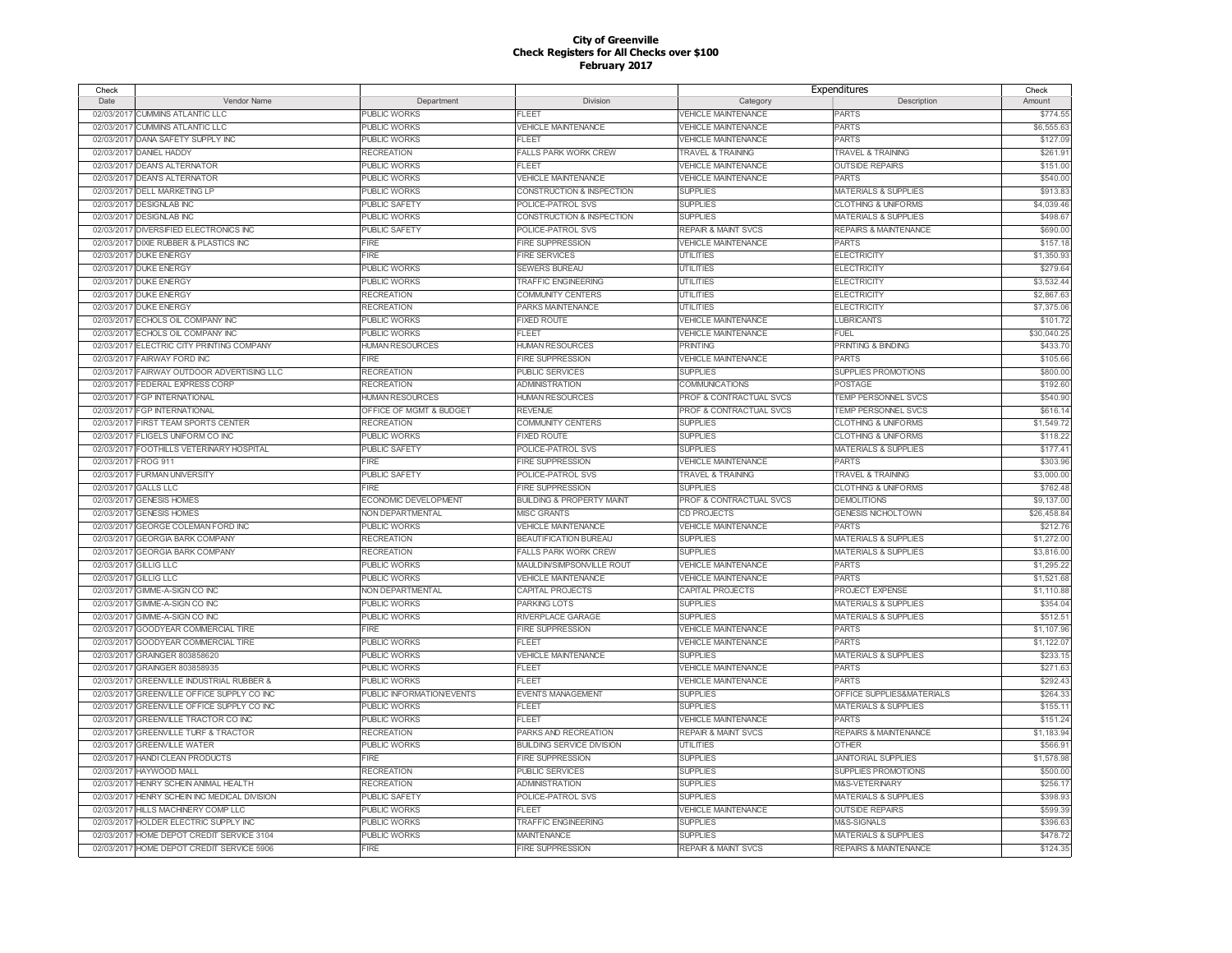| Check                 |                                                |                             |                                      |                                    | Expenditures                     | Check       |
|-----------------------|------------------------------------------------|-----------------------------|--------------------------------------|------------------------------------|----------------------------------|-------------|
| Date                  | Vendor Name                                    | Department                  | Division                             | Category                           | Description                      | Amount      |
|                       | 02/03/2017 HOME DEPOT CREDIT SERVICE 5906      | <b>PUBLIC WORKS</b>         | S. SPRING STREET GARAGE              | <b>SUPPLIES</b>                    | <b>MATERIALS &amp; SUPPLIES</b>  | \$162.21    |
| 02/03/2017            | HOME DEPOT CREDIT SERVICE 5906                 | <b>RECREATION</b>           | <b>FALLS PARK WORK CREW</b>          | <b>SUPPLIES</b>                    | <b>MATERIALS &amp; SUPPLIES</b>  | \$175.76    |
| 02/03/2017            | HOME DEPOT CREDIT SERVICE 5914                 | NON DEPARTMENTAL            | <b>CAPITAL PROJECTS</b>              | CAPITAL PROJECTS                   | <b>CONSTRUCTION</b>              | \$581.55    |
| 02/03/2017            | HOME DEPOT CREDIT SERVICE 5922                 | <b>RECREATION</b>           | <b>FALLS PARK WORK CREW</b>          | <b>SUPPLIES</b>                    | <b>MATERIALS &amp; SUPPLIES</b>  | \$118.2     |
|                       | 02/03/2017 HOME DEPOT CREDIT SERVICE 5922      | <b>RECREATION</b>           | PARKS MAINTENANCE                    | <b>SUPPLIES</b>                    | <b>MATERIALS &amp; SUPPLIES</b>  | \$1,728.5   |
| 02/03/2017            | HOWARD INDUSTRIES INC                          | <b>PUBLIC SAFETY</b>        | POLICE-PATROL SVS                    | <b>SUPPLIES</b>                    | <b>MATERIALS &amp; SUPPLIES</b>  | \$651.90    |
| 02/03/2017            | HYDRAULIC ONSITE EQUIPMENT REPAIR              | <b>PUBLIC WORKS</b>         | FLEET                                | <b>VEHICLE MAINTENANCE</b>         | <b>OUTSIDE REPAIRS</b>           | \$2,545.04  |
| 02/03/2017            | <b>I/O SOLUTIONS INC</b>                       | <b>HUMAN RESOURCES</b>      | <b>HUMAN RESOURCES</b>               | PROF & CONTRACTUAL SVCS            | PROFESSIONAL SERVICES            | \$216.0     |
| 02/03/2017 IACP       |                                                | PUBLIC SAFETY               | POLICE-PATROL SVS                    | <b>SUNDRY</b>                      | DUES, SUBSCRIPTN, PUBLICATN      | \$175.0     |
| 02/03/2017            | <b>IIMC</b>                                    | <b>CITY MANAGER</b>         | <b>CITY CLERK</b>                    | <b>SUNDRY</b>                      | DUES, SUBSCRIPTN, PUBLICATN      | \$125.00    |
| 02/03/2017            | IMG COLLEGE LLC                                | <b>RECREATION</b>           | <b>PUBLIC SERVICES</b>               | <b>SUPPLIES</b>                    | SUPPLIES PROMOTIONS              | \$466.6     |
| 02/03/2017            | <b>INCREDIBLE SUNVISOR INC</b>                 | <b>RECREATION</b>           | <b>PUBLIC SERVICES</b>               | <b>SUPPLIES</b>                    | SALE GIFTS                       | \$277.5     |
|                       | 02/03/2017 INTERSTATE BATTERIES                | <b>PUBLIC WORKS</b>         | FLEET                                | <b>VEHICLE MAINTENANCE</b>         | <b>PARTS</b>                     | \$2,274.38  |
| 02/03/2017            | <b>IVEY COMMUNICATIONS INC</b>                 | NON DEPARTMENTAL            | CAPITAL PROJECTS                     | CAPITAL PROJECTS                   | PROJECT EXPENSE                  | \$6,915.4   |
| 02/03/2017            | <b>JAMES PATRICK TIMMS</b>                     | ECONOMIC DEVELOPMENT        | <b>BUILDING &amp; PROPERTY MAINT</b> | <b>TRAVEL &amp; TRAINING</b>       | LOCAL TRANSPORTATION             | \$437.96    |
|                       | 02/03/2017 JARED LOPEZ                         | OFFICE OF MGMT & BUDGET     | <b>INFORMATION TECHNOLOGY</b>        | <b>TRAVEL &amp; TRAINING</b>       | LOCAL TRANSPORTATION             | \$173.8     |
|                       | 02/03/2017 JEFF BULLOCK                        | <b>RECREATION</b>           | <b>ADMINISTRATION</b>                | <b>TRAVEL &amp; TRAINING</b>       | <b>TRAVEL &amp; TRAINING</b>     | \$841.4     |
| 02/03/2017            | JET-VAC SEWER EQUIPMENT CO                     | <b>PUBLIC WORKS</b>         | FLEET                                | <b>VEHICLE MAINTENANCE</b>         | <b>PARTS</b>                     | \$2,609.1   |
|                       | 02/03/2017 JOEL PATTERSON                      | ECONOMIC DEVELOPMENT        | <b>BUILDING &amp; PROPERTY MAINT</b> | <b>TRAVEL &amp; TRAINING</b>       | <b>LOCAL TRANSPORTATION</b>      | \$463.85    |
| 02/03/2017            | <b>JONATHAN GRAHAM</b>                         | ECONOMIC DEVELOPMENT        | <b>PLANNING AND ZONING</b>           | <b>TRAVEL &amp; TRAINING</b>       | <b>TRAVEL &amp; TRAINING</b>     | \$3,112.98  |
|                       | 02/03/2017 JTEKT NORTH AMERICA KOYO BEARI      | OFFICE OF MGMT & BUDGET     | <b>REVENUE</b>                       | <b>BUSINESS LICENSE(HOLDING)</b>   | <b>REFUND</b>                    | \$641.6     |
| 02/03/2017            | <b>JULIA HORTON</b>                            | <b>CITY MANAGER</b>         | <b>CITY MANAGER</b>                  | <b>TRAVEL &amp; TRAINING</b>       | <b>TRAVEL &amp; TRAINING</b>     | \$225.7     |
| 02/03/2017            | K & M INTERNATIONAL WILD REPULIC               | <b>RECREATION</b>           | <b>PUBLIC SERVICES</b>               | <b>SUPPLIES</b>                    | <b>SALE GIFTS</b>                | \$5,339.8   |
|                       | 02/03/2017 K-MART STORE 4016                   | <b>RECREATION</b>           | <b>COMMUNITY CENTERS</b>             | <b>SUPPLIES</b>                    | <b>MATERIALS &amp; SUPPLIES</b>  | \$276.1     |
|                       | 02/03/2017 KEVIN HUGHES                        | ECONOMIC DEVELOPMENT        | <b>BUILDING &amp; PROPERTY MAINT</b> | <b>SUPPLIES</b>                    | <b>CLOTHING &amp; UNIFORMS</b>   | \$124.99    |
|                       | 02/03/2017 KEVIN HUGHES                        | ECONOMIC DEVELOPMENT        | <b>BUILDING &amp; PROPERTY MAINT</b> | <b>TRAVEL &amp; TRAINING</b>       | <b>LOCAL TRANSPORTATION</b>      | \$313.5     |
|                       | 02/03/2017 KEVIN WHITAKER CHEVROLET INC        | <b>PUBLIC WORKS</b>         | <b>FLEET</b>                         | <b>VEHICLE MAINTENANCE</b>         | <b>PARTS</b>                     | \$532.00    |
|                       | 02/03/2017 KINGS SUNSET NURSERY                | <b>RECREATION</b>           | <b>BEAUTIFICATION BUREAU</b>         | <b>REPAIR &amp; MAINT SVCS</b>     | <b>REPAIRS &amp; MAINTENANCE</b> | \$270.0     |
|                       | 02/03/2017 KT BRAKE & SPRING OF SC INC         | PUBLIC WORKS                | <b>VEHICLE MAINTENANCE</b>           | <b>VEHICLE MAINTENANCE</b>         | <b>PARTS</b>                     | \$462.8     |
| 02/03/2017            | <b>LANDSCAPERS SUPPLY</b>                      | <b>RECREATION</b>           | <b>FALLS PARK WORK CREW</b>          | <b>SUPPLIES</b>                    | <b>MATERIALS &amp; SUPPLIES</b>  | \$151.3     |
|                       | 02/03/2017 LANDSCAPERS SUPPLY                  | <b>RECREATION</b>           | <b>PARKS MAINTENANCE</b>             | <b>SUPPLIES</b>                    | <b>MATERIALS &amp; SUPPLIES</b>  | \$508.78    |
| 02/03/2017            | <b>LANDSCAPERS SUPPLY</b>                      | <b>RECREATION</b>           | RIGHTS-OF-WAY                        | <b>SUPPLIES</b>                    | <b>MATERIALS &amp; SUPPLIES</b>  | \$264.98    |
|                       | 02/03/2017 LARK & ASSOCIATES POLYGRAPH SERVICE | <b>HUMAN RESOURCES</b>      | <b>HUMAN RESOURCES</b>               | PROF & CONTRACTUAL SVCS            | PROFESSIONAL SERVICES            | \$270.00    |
| 02/03/2017            | <b>LAWMEN'S SAFETY SUPPLY</b>                  | <b>PUBLIC SAFETY</b>        | POLICE-PATROL SVS                    | <b>SUPPLIES</b>                    | <b>AMMUNITION</b>                | \$2,494.45  |
| 02/03/2017            | LEXISNEXIS 1403290                             | <b>ECONOMIC DEVELOPMENT</b> | <b>BUILDING &amp; PROPERTY MAINT</b> | <b>PROF &amp; CONTRACTUAL SVCS</b> | PROFESSIONAL SERVICES            | \$156.35    |
| 02/03/2017 LIGHT-N-UP |                                                | <b>PUBLIC SAFETY</b>        | POLICE-PATROL SVS                    | <b>VEHICLE MAINTENANCE</b>         | POLICE CAR UPFITS                | \$1,690.58  |
| 02/03/2017            | LINA                                           | <b>HUMAN RESOURCES</b>      | <b>HEALTH CARE</b>                   | <b>OTHER INSURANCE</b>             | <b>LIFE INSURANCE</b>            | \$17,986.04 |
| 02/03/2017            | LINA                                           | <b>HUMAN RESOURCES</b>      | <b>HEALTH CARE</b>                   | <b>OTHER INSURANCE</b>             | <b>LONG TERM DISABILITY</b>      | \$6,772.9   |
| 02/03/201             | LONG TRAILER & BODY SERVICE INC                | <b>PUBLIC WORKS</b>         | <b>FLEET</b>                         | <b>VEHICLE MAINTENANCE</b>         | <b>PARTS</b>                     | \$238.54    |
| 02/03/2017            | LOWES                                          | <b>FIRE</b>                 | <b>FIRE SUPPRESSION</b>              | <b>VEHICLE MAINTENANCE</b>         | PARTS                            | \$101.35    |
| 02/03/201             | LOWES                                          | <b>PUBLIC WORKS</b>         | <b>TRAFFIC ENGINEERING</b>           | <b>SUPPLIES</b>                    | M&S-SIGNALS                      | \$129.5     |
| 02/03/2017            | <b>LYDIA THOMAS</b>                            | <b>RECREATION</b>           | <b>EDUCATION</b>                     | PRINTING                           | <b>PRINTING &amp; BINDING</b>    | \$100.00    |
| 02/03/2017            | <b>LYDIA THOMAS</b>                            | <b>RECREATION</b>           | PUBLIC SERVICES                      | <b>SUPPLIES</b>                    | <b>SUPPLIES PROMOTIONS</b>       | \$290.00    |
| 02/03/201             | MARATHON STAFFING INC                          | <b>PUBLIC SAFETY</b>        | POLICE-DISPATCH BUREAU               | PROF & CONTRACTUAL SVCS            | TEMP PERSONNEL SVCS              | \$4,698.0   |
| 02/03/2017            | MARCO'S AUTO DETAIL SHOP                       | <b>RECREATION</b>           | <b>COMMUNITY CENTERS</b>             | <b>SUPPLIES</b>                    | <b>MATERIALS &amp; SUPPLIES</b>  | \$150.0     |
| 02/03/2017            | <b>MARIBEL DIAZ</b>                            | OFFICE OF MGMT & BUDGET     | <b>PURCHASING</b>                    | <b>TRAVEL &amp; TRAINING</b>       | <b>TRAVEL &amp; TRAINING</b>     | \$363.2     |
| 02/03/2017            | <b>MARK TEAL</b>                               | OFFICE OF MGMT & BUDGET     | <b>RISK MANAGEMENT</b>               | <b>TRAVEL &amp; TRAINING</b>       | <b>TRAVEL &amp; TRAINING</b>     | \$135.36    |
| 02/03/2017            | <b>MARTIN NURSERY LLC</b>                      | <b>RECREATION</b>           | <b>FALLS PARK WORK CREW</b>          | <b>SUPPLIES</b>                    | <b>MATERIALS &amp; SUPPLIES</b>  | \$175.00    |
| 02/03/2017            | <b>MASTER ELECTRONICS</b>                      | <b>PUBLIC WORKS</b>         | FLEET                                | <b>VEHICLE MAINTENANCE</b>         | <b>OUTSIDE REPAIRS</b>           | \$229.0     |
|                       | 02/03/2017 MCKINNEY DODGE CHRYSLER PLY JE      | PUBLIC WORKS                | <b>FLEET</b>                         | <b>VEHICLE MAINTENANCE</b>         | <b>PARTS</b>                     | \$154.0     |
| 02/03/2017            | MCKINNEY LUMBER & HARDWARE LLC                 | <b>RECREATION</b>           | PARKS MAINTENANCE                    | <b>SUPPLIES</b>                    | <b>MATERIALS &amp; SUPPLIES</b>  | \$211.8     |
|                       | 02/03/2017 MELISSA DOUGLAS                     | <b>RECREATION</b>           | PARKS AND RECREATION                 | <b>TRAVEL &amp; TRAINING</b>       | <b>TRAVEL &amp; TRAINING</b>     | \$118.54    |
| 02/03/2017            | MERUS REFRESHMENT SERVICES INC                 | PUBLIC SAFETY               | POLICE-PATROL SVS                    | <b>SUPPLIES</b>                    | <b>MATERIALS &amp; SUPPLIES</b>  | \$106.9     |
|                       | 02/03/2017 MERUS REFRESHMENT SERVICES INC      | PUBLIC WORKS                | PARKING ADMINISTRATION               | <b>SUPPLIES</b>                    | <b>MATERIALS &amp; SUPPLIES</b>  | \$155.6     |
| 02/03/2017            | <b>METROCOLOGY</b>                             | NON DEPARTMENTAL            | CAPITAL PROJECTS                     | CAPITAL PROJECTS                   | PLANNING/DESIGN                  | \$3,030.0   |
| 02/03/2017            | MIKE'S BODY SHOP                               | PUBLIC WORKS                | FLEET                                | <b>VEHICLE MAINTENANCE</b>         | <b>OUTSIDE REPAIRS</b>           | \$615.00    |
|                       | 02/03/2017 MOORE AND BALLIEW OIL COMPANY INC   | <b>PUBLIC WORKS</b>         | <b>CU-ICAR SHUTTLE</b>               | <b>VEHICLE MAINTENANCE</b>         | <b>LUBRICANTS</b>                | \$225.00    |
|                       | 02/03/2017 MOORE AND BALLIEW OIL COMPANY INC   | <b>PUBLIC WORKS</b>         | <b>DEMAND RESPONSE</b>               | <b>VEHICLE MAINTENANCE</b>         | <b>LUBRICANTS</b>                | \$300.00    |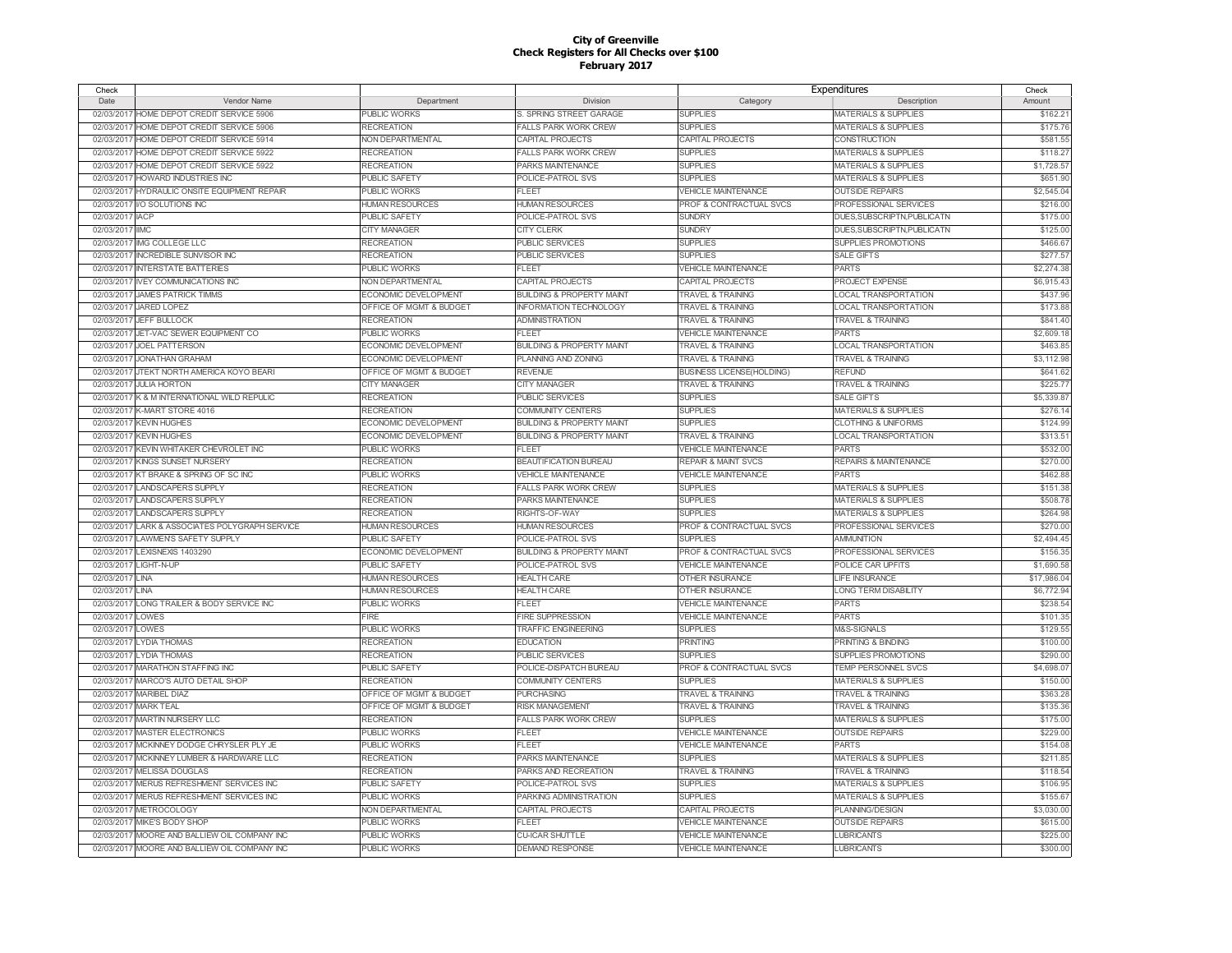| Check            |                                              |                         |                              |                                    | Expenditures                         | Check        |
|------------------|----------------------------------------------|-------------------------|------------------------------|------------------------------------|--------------------------------------|--------------|
| Date             | Vendor Name                                  | Department              | Division                     | Category                           | Description                          | Amount       |
|                  | 02/03/2017 MOORE AND BALLIEW OIL COMPANY INC | <b>PUBLIC WORKS</b>     | <b>IXED ROUTE</b>            | <b>VEHICLE MAINTENANCE</b>         | <b>LUBRICANTS</b>                    | \$599.99     |
| 02/03/2017       | MOORE AND BALLIEW OIL COMPANY INC            | <b>PUBLIC WORKS</b>     | MAULDIN/SIMPSONVILLE ROUT    | <b>VEHICLE MAINTENANCE</b>         | <b>LUBRICANTS</b>                    | \$300.00     |
| 02/03/2017       | MOORE MEDICAL CORP                           | <b>FIRE</b>             | <b>FIRE SUPPRESSION</b>      | <b>SUPPLIES</b>                    | OTHER MEDICAL SUPPLIES               | \$810.50     |
|                  | 02/03/2017 MYERS TRIM SHOP INC               | PUBLIC WORKS            | FLEET                        | <b>VEHICLE MAINTENANCE</b>         | <b>OUTSIDE REPAIRS</b>               | \$212.0      |
|                  | 02/03/2017 NAPA AUTO PARTS                   | <b>FIRE</b>             | <b>FIRE SERVICES</b>         | <b>SUPPLIES</b>                    | <b>MATERIALS &amp; SUPPLIES</b>      | \$149.0      |
| 02/03/2017       | NAPA AUTO PARTS                              | <b>FIRE</b>             | <b>FIRE SUPPRESSION</b>      | <b>VEHICLE MAINTENANCE</b>         | <b>PARTS</b>                         | \$2,089.84   |
| 02/03/2017       | NAPA AUTO PARTS                              | <b>PUBLIC WORKS</b>     | FLEET                        | <b>VEHICLE MAINTENANCE</b>         | <b>PARTS</b>                         | \$3,270.09   |
| 02/03/2017       | NATIONAL STORMWATER CENTER                   | <b>PUBLIC WORKS</b>     | CONSTRUCTION & INSPECTION    | <b>TRAVEL &amp; TRAINING</b>       | <b>TRAVEL &amp; TRAINING</b>         | \$824.0      |
|                  | 02/03/2017 NEWEGG BUSINESS INC               | NON DEPARTMENTAL        | CAPITAL PROJECTS             | CAPITAL PROJECTS                   | PROJECT EXPENSE                      | \$128.9      |
| 02/03/2017       | NORTH STAR FINANCIAL                         | PUBLIC WORKS            | PARKING LOTS                 | PARKING DEPOSITS                   | PKG DEPOSITS-S. SPRING ST            | \$216.00     |
|                  | 02/03/2017 NORTHERN TOOL & EQUIPMENT         | <b>PUBLIC WORKS</b>     | FLEET                        | <b>SUPPLIES</b>                    | <b>MATERIALS &amp; SUPPLIES</b>      | \$902.28     |
|                  | 02/03/2017 NOVAVISION INC                    | <b>PUBLIC WORKS</b>     | PARKING ADMINISTRATION       | <b>SUPPLIES</b>                    | <b>MATERIALS &amp; SUPPLIES</b>      | \$386.7      |
|                  | 02/03/2017 O'REILLY AUTO PARTS               | <b>PUBLIC WORKS</b>     | FLEET                        | <b>VEHICLE MAINTENANCE</b>         | <b>PARTS</b>                         | \$215.09     |
| 02/03/2017       | OFFICE TEAM                                  | <b>HUMAN RESOURCES</b>  | <b>HUMAN RESOURCES</b>       | PROF & CONTRACTUAL SVCS            | TEMP PERSONNEL SVCS                  | \$728.1      |
|                  | 02/03/2017 OLD DOMINION BRUSH CO INC         | <b>PUBLIC WORKS</b>     | FLEET                        | <b>VEHICLE MAINTENANCE</b>         | <b>PARTS</b>                         | \$2,310.0    |
| 02/03/2017       | OZONE COLLISION CENTER LLC                   | <b>PUBLIC WORKS</b>     | <b>FLEET</b>                 | <b>VEHICLE MAINTENANCE</b>         | <b>OUTSIDE REPAIRS</b>               | \$831.64     |
| 02/03/2017       | PALMETTO CARPET & FLOOR CLEANING             | <b>RECREATION</b>       | COMMUNITY CENTERS            | PROF & CONTRACTUAL SVCS            | PROFESSIONAL SERVICES                | \$1,326.0    |
| 02/03/2017       | PALMETTO CARPET & FLOOR CLEANING             | <b>RECREATION</b>       | COMMUNITY CENTERS            | <b>REPAIR &amp; MAINT SVCS</b>     | <b>REPAIRS &amp; MAINTENANCE</b>     | \$967.0      |
| 02/03/2017       | <b>PAUL B WICKENSIMER</b>                    | MUNICIPAL COURT         | <b>MUNICIPAL COURT</b>       | <b>COURT LIABILITY</b>             | <b>COURT-STATE BOND</b>              | \$5,000.00   |
| 02/03/2017       | PECAN PIE PRODUCTIONS                        | <b>RECREATION</b>       | PUBLIC SERVICES              | <b>SUPPLIES</b>                    | SUPPLIES PROMOTIONS                  | \$233.3      |
|                  | 02/03/2017 PEPSI-COLA BOTTLING CO            | <b>RECREATION</b>       | <b>PUBLIC SERVICES</b>       | <b>SUPPLIES</b>                    | SALE CONCESSIONS                     | \$1,367.69   |
| 02/03/201        | PERKINS MANAGEMENT SERVICES                  | <b>PUBLIC SAFETY</b>    | POLICE-PATROL SVS            | <b>SUNDRY</b>                      | <b>RECRUITMENT ADS</b>               | \$115.00     |
| 02/03/2017       | PIEDMONT ASSOCIATES CO LLC                   | <b>PUBLIC WORKS</b>     | FLEET                        | <b>VEHICLE MAINTENANCE</b>         | <b>PARTS</b>                         | \$338.90     |
| 02/03/2017       | PIEDMONT ELECTRICAL DISTRIBUTORS             | <b>PUBLIC WORKS</b>     | <b>MAINTENANCE</b>           | <b>SUPPLIES</b>                    | <b>MATERIALS &amp; SUPPLIES</b>      | \$260.65     |
|                  |                                              |                         |                              |                                    | <b>PARTS</b>                         |              |
|                  | 02/03/2017 PIEDMONT GROUP INC                | <b>PUBLIC WORKS</b>     | FLEET                        | VEHICLE MAINTENANCE                |                                      | \$134.58     |
| 02/03/2017       | PIEDMONT NATURAL GAS CO                      | C. D. DIVISION          | <b>CDBG PROJECTS</b>         | <b>CD PROJECTS</b>                 | PUBLIC SERVICES (GENERAL)            | \$284.94     |
|                  | 02/03/2017 PIEDMONT NATURAL GAS CO           | <b>FIRE</b>             | <b>FIRE SERVICES</b>         | <b>UTILITIES</b>                   | GAS                                  | \$1,893.39   |
| 02/03/2017       | PIEDMONT NATURAL GAS CO                      | PUBLIC WORKS            | PARKING ADMINISTRATION       | <b>UTILITIES</b>                   | GAS                                  | \$161.3      |
|                  | 02/03/2017 PIERCE MANUFACTURING INC          | <b>FIRE</b>             | <b>FIRE SUPPRESSION</b>      | <b>VEHICLES</b>                    | <b>VEHICLE</b>                       | \$268,797.50 |
| 02/03/2017       | PRESORT PLUS INC                             | OFFICE OF MGMT & BUDGET | <b>PURCHASING</b>            | <b>COMMUNICATIONS</b>              | POSTAGE                              | \$1,080.34   |
| 02/03/2017       | PRO AUTO PARTS WAREHOUSE                     | <b>PUBLIC WORKS</b>     | <b>FLEET</b>                 | <b>VEHICLE MAINTENANCE</b>         | <b>PARTS</b>                         | \$1,588.1    |
|                  | 02/03/2017 PRO CHEM INC                      | <b>PUBLIC WORKS</b>     | <b>TRAFFIC ENGINEERING</b>   | <b>SUPPLIES</b>                    | M&S-SIGNS                            | \$271.90     |
|                  | 02/03/2017 PROFORMA                          | NON DEPARTMENTAL        | CAPITAL PROJECTS             | CAPITAL PROJECTS                   | <b>CONSTRUCTION</b>                  | \$103.88     |
| 02/03/2017       | <b>PROFORMA</b>                              | <b>RECREATION</b>       | PUBLIC SERVICES              | <b>SUPPLIES</b>                    | <b>SALE GIFTS</b>                    | \$417.25     |
| 02/03/2017       | PUBLIC WORKS EQUIPMENT & SUPPLY INC          | <b>PUBLIC WORKS</b>     | PUBLIC WORKS                 | VEHICLES                           | <b>VEHICLE</b>                       | \$65,000.00  |
| 02/03/2017       | <b>RAY BRACKEN NURSERY INC</b>               | <b>RECREATION</b>       | TREE MAINTENANCE BUREAU      | <b>SUPPLIES</b>                    | <b>MATERIALS &amp; SUPPLIES</b>      | \$1,045.00   |
| 02/03/2017       | RAY WALKER TRUCKING CO INC                   | <b>RECREATION</b>       | <b>ADMINISTRATION</b>        | <b>SUPPLIES</b>                    | M&S-MAINTENANCE                      | \$420.00     |
| 02/03/2017       | <b>READ'S UNIFORMS INC</b>                   | <b>FIRE</b>             | <b>FIRE SERVICES</b>         | <b>SUPPLIES</b>                    | <b>CLOTHING &amp; UNIFORMS</b>       | \$333.3      |
| 02/03/2017       | <b>READ'S UNIFORMS INC</b>                   | <b>FIRE</b>             | <b>FIRE SUPPRESSION</b>      | <b>SUPPLIES</b>                    | <b>CLOTHING &amp; UNIFORMS</b>       | \$1,101.28   |
| 02/03/2017       | RED WING SHOE STORE #874                     | <b>FIRE</b>             | <b>FIRE SUPPRESSION</b>      | <b>SUPPLIES</b>                    | <b>CLOTHING &amp; UNIFORMS</b>       | \$280.00     |
| 02/03/2017       | <b>RENEWABLE WATER RESOURCES</b>             | OFFICE OF MGMT & BUDGET | <b>REVENUE</b>               | LIAB-REWA                          | <b>REWA FEES</b>                     | \$97,375.0   |
| 02/03/2017       | RIVERPLACE DEVELOPMENT II LLC                | <b>PUBLIC WORKS</b>     | RIVERPLACE GARAGE            | <b>PROF &amp; CONTRACTUAL SVCS</b> | <b>SERVICE &amp; MAINT CONTRACTS</b> | \$3,206.6    |
| 02/03/2017       | RIVERPLACE DEVELOPMENT II LLC                | <b>PUBLIC WORKS</b>     | RIVERPLACE GARAGE            | <b>SUPPLIES</b>                    | <b>MATERIALS &amp; SUPPLIES</b>      | \$726.76     |
| 02/03/2017       | <b>RYAN HOMES</b>                            | OFFICE OF MGMT & BUDGET | <b>REVENUE</b>               | LIAB-REWA                          | <b>REWA FEES</b>                     | \$11,875.00  |
| 02/03/2017       | <b>RYAN HOMES</b>                            | OFFICE OF MGMT & BUDGET | <b>REVENUE</b>               | MISCELLANEOUS REVENUE              | <b>REWA ADMIN FEE</b>                | \$625.0      |
| 02/03/2017       | S & ME. INC.                                 | NON DEPARTMENTAL        | CAPITAL PROJECTS             | CAPITAL PROJECTS                   | <b>PLANNING/DESIGN</b>               | \$5,025.50   |
| 02/03/2017       | S C DEPARTMENT OF MOTOR VEHICLES             | <b>PUBLIC WORKS</b>     | <b>SEWERS BUREAU</b>         | MACHINERY AND EQUIPMENT            | MACHINERY AND EQUIPMENT              | \$317.00     |
| 02/03/2017       | <b>SAFE INDUSTRIES</b>                       | <b>FIRE</b>             | <b>FIRE SERVICES</b>         | <b>SUPPLIES</b>                    | <b>MATERIALS &amp; SUPPLIES</b>      | \$633.5      |
| 02/03/2017       | <b>SAFE INDUSTRIES</b>                       | <b>FIRE</b>             | FIRE SUPPRESSION             | <b>SUPPLIES</b>                    | <b>CLOTHING &amp; UNIFORMS</b>       | \$1,032.4    |
|                  | 02/03/2017 SAFE INDUSTRIES                   | <b>FIRE</b>             | <b>FIRE SUPPRESSION</b>      | <b>VEHICLE MAINTENANCE</b>         | <b>PARTS</b>                         | \$551.20     |
| 02/03/2017       | SC DHEC - BUREAU OF WATER                    | <b>RECREATION</b>       | <b>FALLS PARK WORK CREW</b>  | PROF & CONTRACTUAL SVCS            | SERVICE & MAINT CONTRACTS            | \$125.00     |
| 02/03/2017       | <b>SCHNEIDER TREE CARE</b>                   | <b>RECREATION</b>       | <b>BEAUTIFICATION BUREAU</b> | <b>SUPPLIES</b>                    | <b>MATERIALS &amp; SUPPLIES</b>      | \$350.00     |
| 02/03/2017 SCRPA |                                              | <b>RECREATION</b>       | <b>COMMUNITY CENTERS</b>     | TRAVEL & TRAINING                  | <b>TRAVEL &amp; TRAINING</b>         | \$1,745.0    |
| 02/03/2017       | SIEMENS INDUSTRY INC                         | OFFICE OF MGMT & BUDGET | <b>REVENUE</b>               | <b>BUSINESS LICENSE(HOLDING)</b>   | <b>REFUND</b>                        | \$630.0      |
| 02/03/2017       | SITEONE LANDSCAPE SUPPLY LLC                 | <b>RECREATION</b>       | <b>BEAUTIFICATION BUREAU</b> | <b>SUPPLIES</b>                    | <b>MATERIALS &amp; SUPPLIES</b>      | \$262.8      |
| 02/03/2017       | SITEONE LANDSCAPE SUPPLY LLC                 | <b>RECREATION</b>       | <b>FALLS PARK WORK CREW</b>  | <b>SUPPLIES</b>                    | <b>MATERIALS &amp; SUPPLIES</b>      | \$274.5      |
|                  | 02/03/2017 SNAP ON INDUSTRIAL                | <b>FIRE</b>             | <b>FIRE SERVICES</b>         | <b>SUPPLIES</b>                    | <b>MATERIALS &amp; SUPPLIES</b>      | \$270.8      |
|                  | 02/03/2017 SNIDER FLEET SOLUTIONS            | <b>PUBLIC WORKS</b>     | <b>CU-ICAR SHUTTLE</b>       | <b>VEHICLE MAINTENANCE</b>         | <b>TIRES AND TUBES</b>               | \$289.00     |
|                  |                                              |                         |                              |                                    |                                      |              |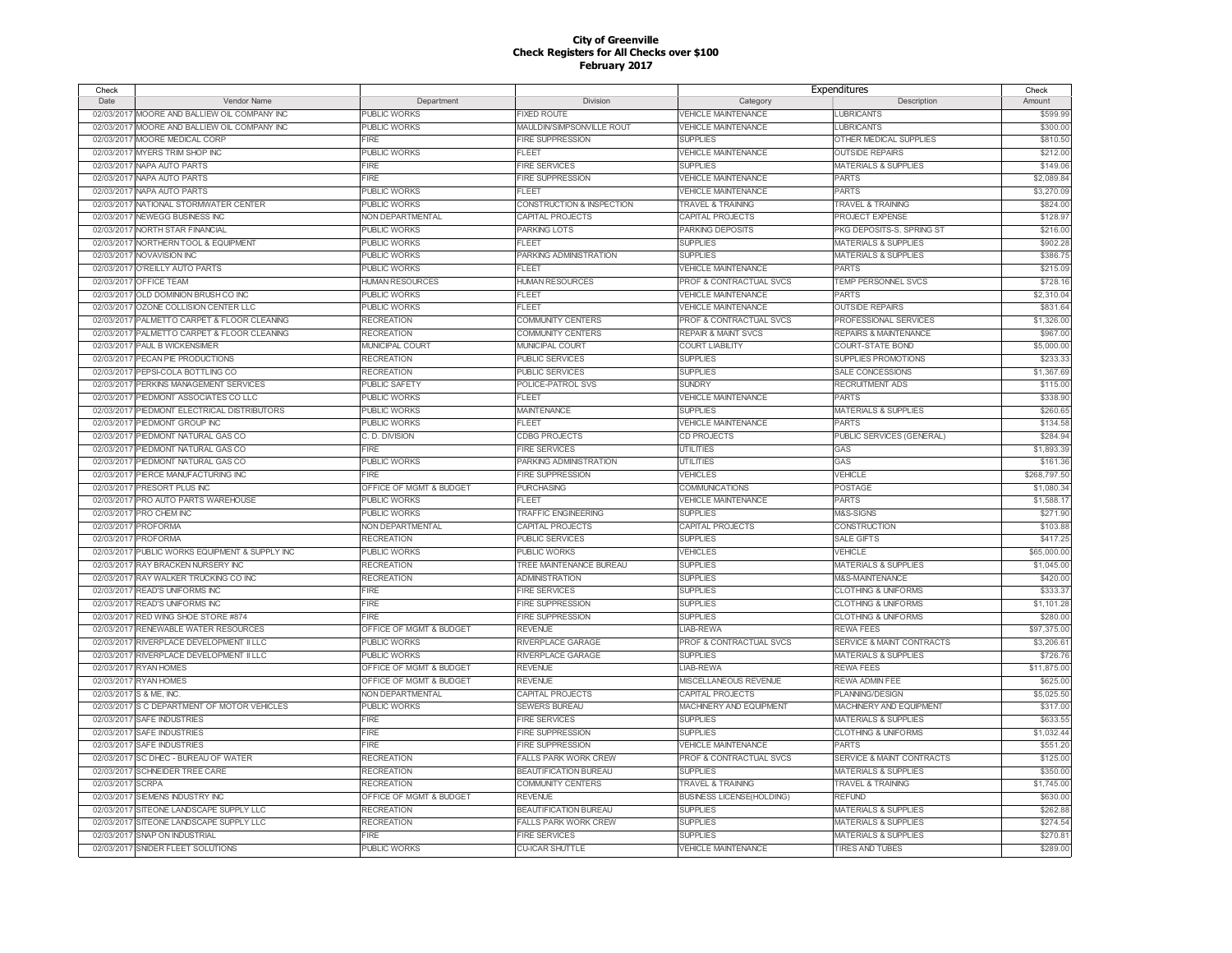| Check      |                                              |                             |                                      | Expenditures                       |                                      | Check        |
|------------|----------------------------------------------|-----------------------------|--------------------------------------|------------------------------------|--------------------------------------|--------------|
| Date       | Vendor Name                                  | Department                  | Division                             | Category                           | Description                          | Amount       |
|            | 02/03/2017 SNIDER FLEET SOLUTIONS            | PUBLIC WORKS                | <b>FLEET</b>                         | <b>VEHICLE MAINTENANCE</b>         | <b>OUTSIDE REPAIRS</b>               | \$3,302.22   |
| 02/03/2011 | SNIDER FLEET SOLUTIONS                       | <b>PUBLIC WORKS</b>         | <b>FLEET</b>                         | <b>VEHICLE MAINTENANCE</b>         | PARTS                                | \$2,557.40   |
| 02/03/2017 | SOUTHEASTERN ELECTRICAL DISTRIBUTOR          | <b>RECREATION</b>           | PARKS MAINTENANCE                    | <b>SUPPLIES</b>                    | <b>MATERIALS &amp; SUPPLIES</b>      | \$134.74     |
| 02/03/2017 | SOUTHEASTERN JANITORIAL OF SC LLC            | PUBLIC WORKS                | PARKING ADMINISTRATION               | PROF & CONTRACTUAL SVCS            | <b>SERVICE &amp; MAINT CONTRACTS</b> | \$480.00     |
| 02/03/2017 | SOUTHEASTERN JANITORIAL OF SC LLC            | <b>RECREATION</b>           | <b>FALLS PARK WORK CREW</b>          | PROF & CONTRACTUAL SVCS            | <b>SERVICE &amp; MAINT CONTRACTS</b> | \$4,445.50   |
| 02/03/201  | SOUTHEASTERN JANITORIAL OF SC LLC            | <b>RECREATION</b>           | PARKS AND RECREATION                 | <b>PROF &amp; CONTRACTUAL SVCS</b> | <b>SERVICE &amp; MAINT CONTRACTS</b> | \$889.10     |
| 02/03/2011 | SOUTHEASTERN PAPER GROUP                     | RECREATION                  | <b>FALLS PARK WORK CREW</b>          | <b>SUPPLIES</b>                    | <b>JANITORIAL SUPPLIES</b>           | \$235.12     |
| 02/03/201  | SOUTHERN VAC                                 | <b>PUBLIC WORKS</b>         | FLEET                                | <b>VEHICLE MAINTENANCE</b>         | <b>PARTS</b>                         | \$236.91     |
| 02/03/2011 | SOUTHERNSIDE COMMUNITY CENTER                | <b>RECREATION</b>           | COMMUNITY CENTERS                    | PROF & CONTRACTUAL SVCS            | PROFESSIONAL SERVICES                | \$2,916.66   |
| 02/03/201  | SPARTAN FIRE & EMERGENCY APPARATUS           | <b>FIRE</b>                 | <b>FIRE SUPPRESSION</b>              | <b>VEHICLE MAINTENANCE</b>         | <b>PARTS</b>                         | \$290.48     |
| 02/03/2017 | SPARTAN TECHNOLOGY SOLUTIONS INC             | <b>CITY ATTORNEY</b>        | <b>CITY ATTORNEY</b>                 | PROF & CONTRACTUAL SVCS            | PROFESSIONAL SERVICES                | \$2,150.00   |
| 02/03/2017 | SPRING SERVICE GREENVILLE                    | <b>PUBLIC WORKS</b>         | <b>VEHICLE MAINTENANCE</b>           | <b>VEHICLE MAINTENANCE</b>         | <b>OUTSIDE REPAIRS</b>               | \$244.12     |
|            |                                              |                             |                                      |                                    |                                      |              |
|            | 02/03/2017 SPX GENFARE                       | PUBLIC WORKS                | <b>/EHICLE MAINTENANCE</b>           | <b>VEHICLE MAINTENANCE</b>         | PARTS                                | \$678.15     |
| 02/03/2017 | STATE BUDGET AND CONTROL BOARD               | <b>PUBLIC SAFETY</b>        | POLICE-PATROL SVS                    | PROF & CONTRACTUAL SVCS            | SERVICE & MAINT CONTRACTS            | \$112.00     |
| 02/03/2017 | <b>STEVEN GALLANT</b>                        | ECONOMIC DEVELOPMENT        | <b>BUILDING &amp; PROPERTY MAINT</b> | <b>TRAVEL &amp; TRAINING</b>       | <b>LOCAL TRANSPORTATION</b>          | \$356.31     |
| 02/03/2017 | <b>SUPPLYWORKS</b>                           | PUBLIC WORKS                | <b>VEHICLE MAINTENANCE</b>           | <b>SUPPLIES</b>                    | <b>MATERIALS &amp; SUPPLIES</b>      | \$586.01     |
|            | 02/03/2017 TALENT MANAGEMENT SOLUTIONS       | PUBLIC INFORMATION/EVENTS   | <b>EVENTS MANAGEMENT</b>             | PROF & CONTRACTUAL SVCS            | TEMP PERSONNEL SVCS                  | \$297.00     |
| 02/03/2017 | TALENT MANAGEMENT SOLUTIONS                  | <b>PUBLIC SAFETY</b>        | POLICE-DISPATCH BUREAU               | PROF & CONTRACTUAL SVCS            | TEMP PERSONNEL SVCS                  | \$600.03     |
| 02/03/2017 | TALENT MANAGEMENT SOLUTIONS                  | PUBLIC WORKS                | <b>MAINTENANCE</b>                   | <b>PROF &amp; CONTRACTUAL SVCS</b> | TEMP PERSONNEL SVCS                  | \$389.93     |
| 02/03/2017 | TALENT MANAGEMENT SOLUTIONS                  | PUBLIC WORKS                | RESIDENTIAL COLL BUREAU              | PROF & CONTRACTUAL SVCS            | TEMP PERSONNEL SVCS                  | \$13,470.56  |
|            | 02/03/2017 TALENT MANAGEMENT SOLUTIONS       | <b>PUBLIC WORKS</b>         | STORM DRAINS BUREAU                  | PROF & CONTRACTUAL SVCS            | <b>TEMP PERSONNEL SVCS</b>           | \$9,675.30   |
| 02/03/2017 | TALENT MANAGEMENT SOLUTIONS                  | PUBLIC WORKS                | <b>VEHICLE MAINTENANCE</b>           | PROF & CONTRACTUAL SVCS            | <b>TEMP PERSONNEL SVCS</b>           | \$2,278.60   |
| 02/03/2017 | TALENT MANAGEMENT SOLUTIONS                  | <b>RECREATION</b>           | COMMUNITY CENTERS                    | PROF & CONTRACTUAL SVCS            | <b>TEMP PERSONNEL SVCS</b>           | \$1,223.28   |
| 02/03/2017 | TALENT MANAGEMENT SOLUTIONS                  | <b>RECREATION</b>           | PARKS MAINTENANCE                    | PROF & CONTRACTUAL SVCS            | TEMP PERSONNEL SVCS                  | \$1,256.00   |
|            | 02/03/2017 TASER INTERNATIONAL               | <b>PUBLIC SAFETY</b>        | POLICE-PATROL SVS                    | <b>SUPPLIES</b>                    | <b>CLOTHING &amp; UNIFORMS</b>       | \$990.42     |
| 02/03/2017 | TENNANT SALES AND SERVICE COMPANY            | PUBLIC WORKS                | <b>FLEET</b>                         | VEHICLE MAINTENANCE                | <b>PARTS</b>                         | \$1,267.12   |
| 02/03/2017 | THE GRASS MASTER                             | <b>RECREATION</b>           | BEAUTIFICATION BUREAU                | PROF & CONTRACTUAL SVCS            | SERVICE & MAINT CONTRACTS            | \$162.50     |
| 02/03/2017 | TIERPARK BERLIN-FRIEDRICHSFELDE GMB          | <b>RECREATION</b>           | <b>ADMINISTRATION</b>                | <b>SUPPLIES</b>                    | M&S-ANIMALS                          | \$321.73     |
|            | 02/03/2017 TOLEDO TICKET COMPANY             | PUBLIC WORKS                | <b>BROAD STREET GARAGE</b>           | PROF & CONTRACTUAL SVCS            | SERVICE & MAINT CONTRACTS            | \$438.00     |
| 02/03/2011 | <b>TOLEDO TICKET COMPANY</b>                 | PUBLIC WORKS                | COMMONS GARAGE                       | <b>SUPPLIES</b>                    | <b>MATERIALS &amp; SUPPLIES</b>      | \$657.00     |
| 02/03/2017 | <b>TOLEDO TICKET COMPANY</b>                 | <b>PUBLIC WORKS</b>         | <b>LIBERTY SQUARE GARAGE</b>         | <b>SUPPLIES</b>                    | <b>MATERIALS &amp; SUPPLIES</b>      | \$219.00     |
| 02/03/2017 | <b>TOLEDO TICKET COMPANY</b>                 | PUBLIC WORKS                | <b>ONE GARAGE</b>                    | PROF & CONTRACTUAL SVCS            | <b>SERVICE &amp; MAINT CONTRACTS</b> | \$438.00     |
|            | 02/03/2017 TOLEDO TICKET COMPANY             | <b>PUBLIC WORKS</b>         | PARKING ADMINISTRATION               | <b>SUPPLIES</b>                    | <b>MATERIALS &amp; SUPPLIES</b>      | \$1,233.58   |
| 02/03/2017 | TOLEDO TICKET COMPANY                        | <b>PUBLIC WORKS</b>         | POINSETT GARAGE                      | <b>SUPPLIES</b>                    | <b>MATERIALS &amp; SUPPLIES</b>      | \$657.00     |
| 02/03/2017 | TOLEDO TICKET COMPANY                        | <b>PUBLIC WORKS</b>         | RICHARDSON STREET GARAGE             | PROF & CONTRACTUAL SVCS            | <b>SERVICE &amp; MAINT CONTRACTS</b> | \$438.00     |
|            |                                              | <b>PUBLIC WORKS</b>         | S. SPRING STREET GARAGE              | <b>PROF &amp; CONTRACTUAL SVCS</b> | <b>SERVICE &amp; MAINT CONTRACTS</b> | \$438.00     |
| 02/03/2017 | TOLEDO TICKET COMPANY                        |                             |                                      |                                    |                                      |              |
|            | 02/03/2017 TRIPLE J REPAIR SERVICES INC      | <b>FIRE</b>                 | <b>FIRE SUPPRESSION</b>              | <b>REPAIR &amp; MAINT SVCS</b>     | <b>REPAIRS &amp; MAINTENANCE</b>     | \$344.00     |
| 02/03/2017 | <b>TRUCOLOR</b>                              | <b>PUBLIC WORKS</b>         | PARKING ADMINISTRATION               | <b>SUPPLIES</b>                    | MATERIALS & SUPPLIES                 | \$136.11     |
| 02/03/2017 | <b>ULINE INC</b>                             | <b>NON DEPARTMENTAL</b>     | CAPITAL PROJECTS                     | CAPITAL PROJECTS                   | PROJECT EXPENSE                      | \$1,379.11   |
| 02/03/2017 | <b>UNIFIRST</b>                              | PUBLIC WORKS                | <b>VEHICLE MAINTENANCE</b>           | <b>SUPPLIES</b>                    | <b>CLOTHING &amp; UNIFORMS</b>       | \$439.46     |
| 02/03/2017 | UNITED CHEMICAL & SUPPLY CO INC              | FIRE                        | <b>FIRE SUPPRESSION</b>              | <b>SUPPLIES</b>                    | <b>JANITORIAL SUPPLIES</b>           | \$223.91     |
| 02/03/2017 | UNITED CHEMICAL & SUPPLY CO INC              | NON DEPARTMENTAL            | CAPITAL PROJECTS                     | CAPITAL PROJECTS                   | PROJECT EXPENSE                      | \$467.78     |
| 02/03/201  | <b>UPSTREAM IDENTITY LLC</b>                 | <b>ECONOMIC DEVELOPMENT</b> | <b>BUILDING &amp; PROPERTY MAINT</b> | <b>SUPPLIES</b>                    | <b>CLOTHING &amp; UNIFORMS</b>       | \$549.08     |
| 02/03/2017 | <b>URS CORPORATION</b>                       | <b>NON DEPARTMENTAL</b>     | <b>CAPITAL PROJECTS</b>              | CAPITAL PROJECTS                   | <b>PLANNING/DESIGN</b>               | \$7,775.00   |
| 02/03/201  | <b>VERIZON WIRELESS</b>                      | FIRE                        | FIRE                                 | COMMUNICATIONS                     | <b>OTHER</b>                         | \$1,209.24   |
| 02/03/201  | <b>VERIZON WIRELESS</b>                      | OFFICE OF MGMT & BUDGET     | <b>INFORMATION TECHNOLOGY</b>        | COMMUNICATIONS                     | TELECOMMUNICATIONS/WIRELE            | \$162.54     |
| 02/03/201  | <b>VERIZON WIRELESS</b>                      | <b>PUBLIC SAFETY</b>        | POLICE-PATROL SVS                    | COMMUNICATIONS                     | <b>OTHER</b>                         | \$8,456.03   |
| 02/03/2017 | <b>VERIZON WIRELESS</b>                      | <b>RECREATION</b>           | PARKS MAINTENANCE                    | COMMUNICATIONS                     | <b>OTHER</b>                         | \$129.60     |
| 02/03/2017 | VISITGREENVILLESC                            | NON DEPARTMENTAL            | <b>ADMISSIONS TAX</b>                | PROF & CONTRACTUAL SVCS            | <b>CONVENTION/VISITORS BUR</b>       | \$201,406.70 |
|            | 02/03/2017 VULCAN SAFETY SHOES               | FIRE                        | <b>FIRE SUPPRESSION</b>              | <b>SUPPLIES</b>                    | <b>CLOTHING &amp; UNIFORMS</b>       | \$478.55     |
| 02/03/2017 | W N WATSON-WEST TIRE & AUTOMOTIVE            | <b>FIRE</b>                 | <b>FIRE SUPPRESSION</b>              | <b>VEHICLE MAINTENANCE</b>         | <b>OUTSIDE REPAIRS</b>               | \$373.73     |
|            | 02/03/2017 W N WATSON-WEST TIRE & AUTOMOTIVE | PUBLIC WORKS                | FLEET                                | <b>VEHICLE MAINTENANCE</b>         | <b>PARTS</b>                         | \$457.31     |
| 02/03/2017 | WEST GREENVILLE COMMUNITY ASSOC              | <b>CITY MANAGER</b>         | <b>DONATIONS</b>                     | CONTRIBUTIONS/DONATIONS            | <b>GRANT ASSISTANCE PSHIP UW</b>     | \$407.20     |
|            | 02/03/2017 WHITE HORSE PACKAGING CO          | <b>RECREATION</b>           | <b>ADMINISTRATION</b>                | <b>SUPPLIES</b>                    | <b>JANITORIAL SUPPLIES</b>           | \$502.44     |
| 02/03/2017 | WILSON'S 5 TO \$1 STORES INC                 | <b>RECREATION</b>           | COMMUNITY CENTERS                    | <b>SUPPLIES</b>                    | <b>MATERIALS &amp; SUPPLIES</b>      | \$119.01     |
|            | 02/03/2017 WOODBINE SENIOR LIVING LLC        | OFFICE OF MGMT & BUDGET     | <b>REVENUE</b>                       | <b>BUSINESS LICENSE(HOLDING)</b>   | <b>REFUND</b>                        | \$126.76     |
|            | 02/03/2017 WORKMAN ASSOCIATES LLC            | C. D. DIVISION              | <b>CDBG PROJECTS</b>                 | CD PROJECTS                        | PUBLIC INFORMATION                   | \$450.00     |
|            |                                              |                             |                                      |                                    | PUBLIC INFORMATION                   |              |
|            | 02/03/2017 WORKMAN ASSOCIATES LLC            | <b>HOME</b>                 | <b>HOME PROJECTS</b>                 | <b>CD PROJECTS</b>                 |                                      | \$350.00     |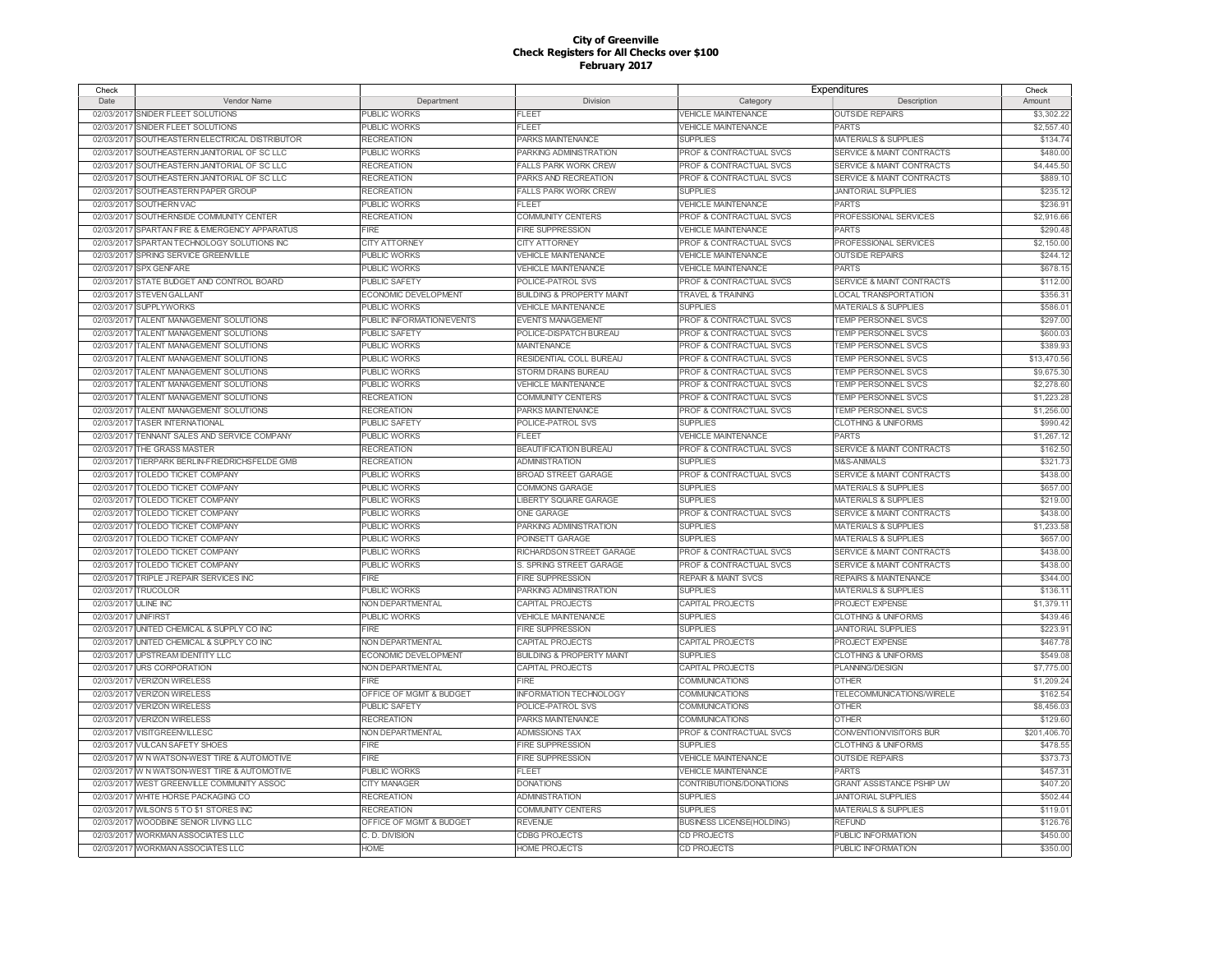| Check              |                                                |                         |                               |                                    | Expenditures                         | Check       |
|--------------------|------------------------------------------------|-------------------------|-------------------------------|------------------------------------|--------------------------------------|-------------|
| Date               | Vendor Name                                    | Department              | Division                      | Category                           | Description                          | Amount      |
|                    | 02/03/2017 WORKWELL OCCUPATIONAL HEALTH CENTER | <b>HUMAN RESOURCES</b>  | <b>HEALTH CARE</b>            | <b>SUNDRY</b>                      | <b>WELLNESS ACTIVITIES</b>           | \$1,800.00  |
| 02/03/2017         | WORKWELL OCCUPATIONAL HEALTH CENTER            | <b>HUMAN RESOURCES</b>  | OCCUPATIONAL HEALTH           | PROF & CONTRACTUAL SVCS            | PROFESSIONAL SERVICES                | \$5,880.00  |
| 02/03/2017         | XEROX BUSINESS SERVICES LLC                    | <b>FIRE</b>             | <b>FIRE PREVENTION</b>        | <b>SUPPLIES</b>                    | <b>MATERIALS &amp; SUPPLIES</b>      | \$750.00    |
| 02/03/2017         | <b>ZERO WASTE USA INC</b>                      | <b>RECREATION</b>       | <b>BEAUTIFICATION BUREAU</b>  | <b>SUPPLIES</b>                    | <b>MATERIALS &amp; SUPPLIES</b>      | \$1,300.00  |
| 02/07/2017         | COMMUNITY FOUNDATION OF GREENVILLE             | OFFICE OF MGMT & BUDGET | <b>NON-DEPARTMENTAL</b>       | <b>LIAB-MISCELLANEOUS</b>          | REPLACEMENT CHECK                    | \$86,241.88 |
| 02/10/2017         | 13TH CIRCUIT ASSET FORFEITURES                 | MUNICIPAL COURT         | MUNICIPAL COURT               | COURT LIAB-CLAIMS/JUDGMNT          | LEC-CONFISCATED MONIES               | \$604.44    |
| 02/10/2017         | ADDISON SAFETY GROUP LLC                       | <b>FIRE</b>             | <b>FIRE SERVICES</b>          | <b>PROF &amp; CONTRACTUAL SVCS</b> | SERVICE & MAINT CONTRACTS            | \$360.00    |
|                    | 02/10/2017 AIA GREENVILLE                      | ECONOMIC DEVELOPMENT    | ECONOMIC DEVELOPMENT          | <b>SUNDRY</b>                      | <b>MISCELLANEOUS</b>                 | \$1,000.00  |
| 02/10/2017         | <b>ALAN JOHNSON</b>                            | <b>CITY MANAGER</b>     | <b>DONATIONS</b>              | CONTRIBUTIONS/DONATIONS            | K9 PROGRAM                           | \$508.0     |
| 02/10/2017         | ALDRIDGE PRODUCE COMPANY                       | <b>RECREATION</b>       | <b>ADMINISTRATION</b>         | <b>SUPPLIES</b>                    | M&S-FOOD                             | \$484.92    |
| 02/10/2017         | ALWAYS DONE RIGHT GLASS CO INC                 | <b>PUBLIC WORKS</b>     | <b>VEHICLE MAINTENANCE</b>    | <b>VEHICLE MAINTENANCE</b>         | <b>OUTSIDE REPAIRS</b>               | \$100.00    |
|                    |                                                |                         |                               |                                    |                                      |             |
| 02/10/2017         | AMERICAN PLANNING ASSOCIATION                  | C. D. DIVISION          | <b>CDBG PROJECTS</b>          | <b>SUNDRY</b>                      | MISCELLANEOUS                        | \$465.00    |
| 02/10/2017         | AMICK EQUIPMENT COMPANY INC                    | <b>PUBLIC WORKS</b>     | FLEET                         | <b>VEHICLE MAINTENANCE</b>         | PARTS                                | \$4,191.42  |
| 02/10/2017         | <b>ANGIE PROSSER</b>                           | NON DEPARTMENTAL        | CAPITAL PROJECTS              | CAPITAL PROJECTS                   | CONSTRUCTION                         | \$252.76    |
| 02/10/2017         | ASG LLC                                        | <b>PUBLIC SAFETY</b>    | POLICE-PATROL SVS             | <b>PROF &amp; CONTRACTUAL SVCS</b> | PROFESSIONAL SERVICES                | \$964.92    |
| 02/10/2017         | <b>ASG LLC</b>                                 | <b>RECREATION</b>       | <b>ADMINISTRATION</b>         | <b>PROF &amp; CONTRACTUAL SVCS</b> | <b>SERVICE &amp; MAINT CONTRACTS</b> | \$1,328.25  |
| 02/10/2017         | AT&T                                           | OFFICE OF MGMT & BUDGET | <b>INFORMATION TECHNOLOGY</b> | <b>COMMUNICATIONS</b>              | TELECOMMUNICATIONS/WIRELE            | \$11,607.7  |
| 02/10/2017         | <b>BENSON FORD INC</b>                         | <b>PUBLIC WORKS</b>     | FLEET                         | <b>VEHICLE MAINTENANCE</b>         | <b>PARTS</b>                         | \$182.99    |
| 02/10/2017         | <b>BLANCHARD MACHINERY CO</b>                  | <b>PUBLIC WORKS</b>     | PUBLIC WORKS                  | <b>VEHICLES</b>                    | VEHICLE                              | \$68,786.00 |
| 02/10/2017         | <b>BONGO LLC</b>                               | <b>RECREATION</b>       | <b>ADMINISTRATION</b>         | RECREATION FEES                    | SPECIAL EVENT PERMITS                | \$100.0     |
| 02/10/2017         | CANCER SURVIVORS PARK ALLIANCE                 | NON DEPARTMENTAL        | CAPITAL PROJECTS              | CAPITAL PROJECTS                   | <b>CONSTRUCTION</b>                  | \$70,000.00 |
| 02/10/201          | CARMEN TALLEY DURHAM                           | OFFICE OF MGMT & BUDGET | GIS                           | <b>TRAVEL &amp; TRAINING</b>       | <b>TRAVEL &amp; TRAINING</b>         | \$106.92    |
| 02/10/2017         | CAROLINA CONCRETE COMPANY INC                  | <b>PUBLIC WORKS</b>     | <b>STREETS BUREAU</b>         | <b>SUPPLIES</b>                    | <b>MATERIALS &amp; SUPPLIES</b>      | \$5,147.36  |
| 02/10/2017         | CAROLINA TRIATHLON - DOWNTOWN                  | <b>PUBLIC SAFETY</b>    | DEPT OF HOMELAND SECURITY     | MACHINERY AND EQUIPMENT            | MACHINERY AND EQUIPMENT              | \$6,995.78  |
| 02/10/2017         | CDW/G                                          | <b>PUBLIC SAFETY</b>    | POLICE-PATROL SVS             | <b>SUPPLIES</b>                    | <b>MATERIALS &amp; SUPPLIES</b>      | \$740.23    |
| 02/10/2017         | <b>CHARLES PRODUCTS</b>                        | <b>RECREATION</b>       | <b>PUBLIC SERVICES</b>        | <b>SUPPLIES</b>                    | <b>SALE GIFTS</b>                    | \$206.04    |
| 02/10/2017         | CHARTER COMMUNICATIONS                         | <b>FIRE</b>             | <b>FIRE SUPPRESSION</b>       | COMMUNICATIONS                     | CABLE TELEVISION/INTERNET            | \$824.54    |
| 02/10/2017         | CHARTER COMMUNICATIONS                         | OFFICE OF MGMT & BUDGET | <b>INFORMATION TECHNOLOGY</b> | COMMUNICATIONS                     | TELECOMMUNICATIONS/WIRELE            | \$9,343.9   |
| 02/10/2017         | CHARTER COMMUNICATIONS                         | <b>PUBLIC SAFETY</b>    | POLICE-PATROL SVS             | COMMUNICATIONS                     | <b>OTHER</b>                         | \$136.8     |
| 02/10/201          | CHARTER COMMUNICATIONS                         | <b>PUBLIC WORKS</b>     | PARKING LOTS                  | COMMUNICATIONS                     | <b>BSWA</b>                          | \$117.50    |
| 02/10/2017         | CHARTER COMMUNICATIONS                         | <b>PUBLIC WORKS</b>     | PARKING LOTS                  | COMMUNICATIONS                     | <b>WEST END PARK &amp; RIDE</b>      | \$136.89    |
| 02/10/2017         | CHARTER COMMUNICATIONS                         | <b>RECREATION</b>       | <b>COMMUNITY CENTERS</b>      | <b>COMMUNICATIONS</b>              | <b>CABLE TELEVISION/INTERNET</b>     | \$117.50    |
|                    | 02/10/2017 CHRIS HENSON                        | <b>PUBLIC WORKS</b>     | CONSTRUCTION & INSPECTION     | <b>TRAVEL &amp; TRAINING</b>       | <b>TRAVEL &amp; TRAINING</b>         | \$147.5     |
| 02/10/2017         | <b>CINTAS</b>                                  | <b>PUBLIC WORKS</b>     | FLEET                         | <b>SUPPLIES</b>                    | <b>CLOTHING &amp; UNIFORMS</b>       | \$205.3     |
| 02/10/2017         | <b>CINTAS</b>                                  | <b>PUBLIC WORKS</b>     | <b>SEWERS BUREAU</b>          | <b>SUPPLIES</b>                    | <b>CLOTHING &amp; UNIFORMS</b>       | \$343.7     |
| 02/10/2017         | CLASSIC ACE HARDWARE - GREER                   | PUBLIC SAFETY           | POLICE-PATROL SVS             | <b>SUPPLIES</b>                    | <b>MATERIALS &amp; SUPPLIES</b>      | \$124.0     |
|                    |                                                |                         |                               |                                    |                                      |             |
|                    | 02/10/2017 CLERK OF COURT                      | OFFICE OF MGMT & BUDGET | <b>NON-DEPARTMENTAL</b>       | PR-WH                              | <b>GARNISHMENTS</b>                  | \$353.2     |
| 02/10/2017         | CLERK OF COURT - SPARTANBURG                   | OFFICE OF MGMT & BUDGET | NON-DEPARTMENTAL              | PR-WH                              | <b>GARNISHMENTS</b>                  | \$1,040.6   |
| 02/10/2017         | CLERK OF COURT PICKENS COUNTY                  | OFFICE OF MGMT & BUDGET | NON-DEPARTMENTAL              | PR-WH                              | <b>GARNISHMENTS</b>                  | \$304.3     |
| 02/10/2017         | CLINE HOSE & HYDRAULICS LLC                    | PUBLIC WORKS            | <b>SEWERS BUREAU</b>          | <b>SUPPLIES</b>                    | <b>MATERIALS &amp; SUPPLIES</b>      | \$156.0     |
|                    | 02/10/2017 CUMMINS ATLANTIC LLC                | <b>PUBLIC WORKS</b>     | <b>VEHICLE MAINTENANCE</b>    | <b>VEHICLE MAINTENANCE</b>         | <b>PARTS</b>                         | \$952.4     |
| 02/10/2017         | CZB LLC                                        | ECONOMIC DEVELOPMENT    | ECONOMIC DEVELOPMENT          | PROF & CONTRACTUAL SVCS            | PROFESSIONAL SERVICES                | \$9,152.00  |
| 02/10/2017         | DATAMAXX APPLIED TECHNOLOGIES INC              | PUBLIC SAFETY           | POLICE-PATROL SVS             | PROF & CONTRACTUAL SVCS            | PROFESSIONAL SERVICES                | \$1,955.00  |
| 02/10/2017         | <b>DAVID KERN</b>                              | PUBLIC SAFETY           | POLICE-PATROL SVS             | <b>SUPPLIES</b>                    | <b>MATERIALS &amp; SUPPLIES</b>      | \$394.1     |
|                    | 02/10/2017 DEBORAH K LEPOROWSKI PSY. D. LLC    | <b>HUMAN RESOURCES</b>  | HUMAN RESOURCES               | PROF & CONTRACTUAL SVCS            | PROFESSIONAL SERVICES                | \$1,700.00  |
| 02/10/2017         | <b>DELL MARKETING LP</b>                       | OFFICE OF MGMT & BUDGET | <b>INFORMATION TECHNOLOGY</b> | <b>MIS PROJECTS</b>                | PCS/UPGRADES                         | \$468.2     |
|                    | 02/10/2017 DEREK LOFTIS                        | <b>CITY MANAGER</b>     | <b>DONATIONS</b>              | CONTRIBUTIONS/DONATIONS            | <b>K9 PROGRAM</b>                    | \$408.00    |
|                    | 02/10/2017 DESIGNLAB INC                       | <b>PUBLIC SAFETY</b>    | POLICE-PATROL SVS             | <b>SUPPLIES</b>                    | <b>CLOTHING &amp; UNIFORMS</b>       | \$2,126.2   |
| 02/10/2017 DIRECTV |                                                | FIRE                    | <b>FIRE SERVICES</b>          | PROF & CONTRACTUAL SVCS            | SERVICE & MAINT CONTRACTS            | \$148.3     |
|                    | 02/10/2017 DOCUSIGN INC                        | OFFICE OF MGMT & BUDGET | <b>INFORMATION TECHNOLOGY</b> | PROF & CONTRACTUAL SVCS            | SERVICE & MAINT CONTRACTS            | \$2,904.00  |
|                    | 02/10/2017 DP3 ARCHITECTS, LTD                 | NON DEPARTMENTAL        | CAPITAL PROJECTS              | CAPITAL PROJECTS                   | CONSTRUCTION                         | \$2,100.00  |
|                    | 02/10/2017 DP3 ARCHITECTS, LTD                 | NON DEPARTMENTAL        | CAPITAL PROJECTS              | CAPITAL PROJECTS                   | PLANNING/DESIGN                      | \$13,750.00 |
|                    | 02/10/2017 DUKE ENERGY                         | C. D. DIVISION          | <b>CDBG PROJECTS</b>          | CD PROJECTS                        | PUBLIC SERVICES (GENERAL)            | \$121.3     |
|                    | 02/10/2017 DUKE ENERGY                         | <b>FIRE</b>             | <b>FIRE SERVICES</b>          | <b>UTILITIES</b>                   | <b>ELECTRICITY</b>                   | \$1,910.74  |
|                    | 02/10/2017 DUKE ENERGY                         | <b>RECREATION</b>       | <b>ADMINISTRATION</b>         | <b>UTILITIES</b>                   | <b>ELECTRICITY</b>                   | \$278.62    |
|                    | 02/10/2017 DUKE ENERGY CORP                    | <b>PUBLIC WORKS</b>     | UTILITY UNDERGROUNDING FU     | <b>SUNDRY</b>                      | UNDERGROUNDING COMMERCIAL            | \$33,663.9  |
|                    | 02/10/2017 ECHOLS OIL COMPANY INC              | <b>PUBLIC WORKS</b>     | <b>FLEET</b>                  | <b>VEHICLE MAINTENANCE</b>         | <b>FUEL</b>                          | \$16,095.60 |
|                    | 02/10/2017 EMPLOYMENT SCREENING RESOURCES      | <b>HUMAN RESOURCES</b>  | <b>HUMAN RESOURCES</b>        | PROF & CONTRACTUAL SVCS            | PROFESSIONAL SERVICES                | \$726.00    |
|                    |                                                |                         |                               |                                    |                                      |             |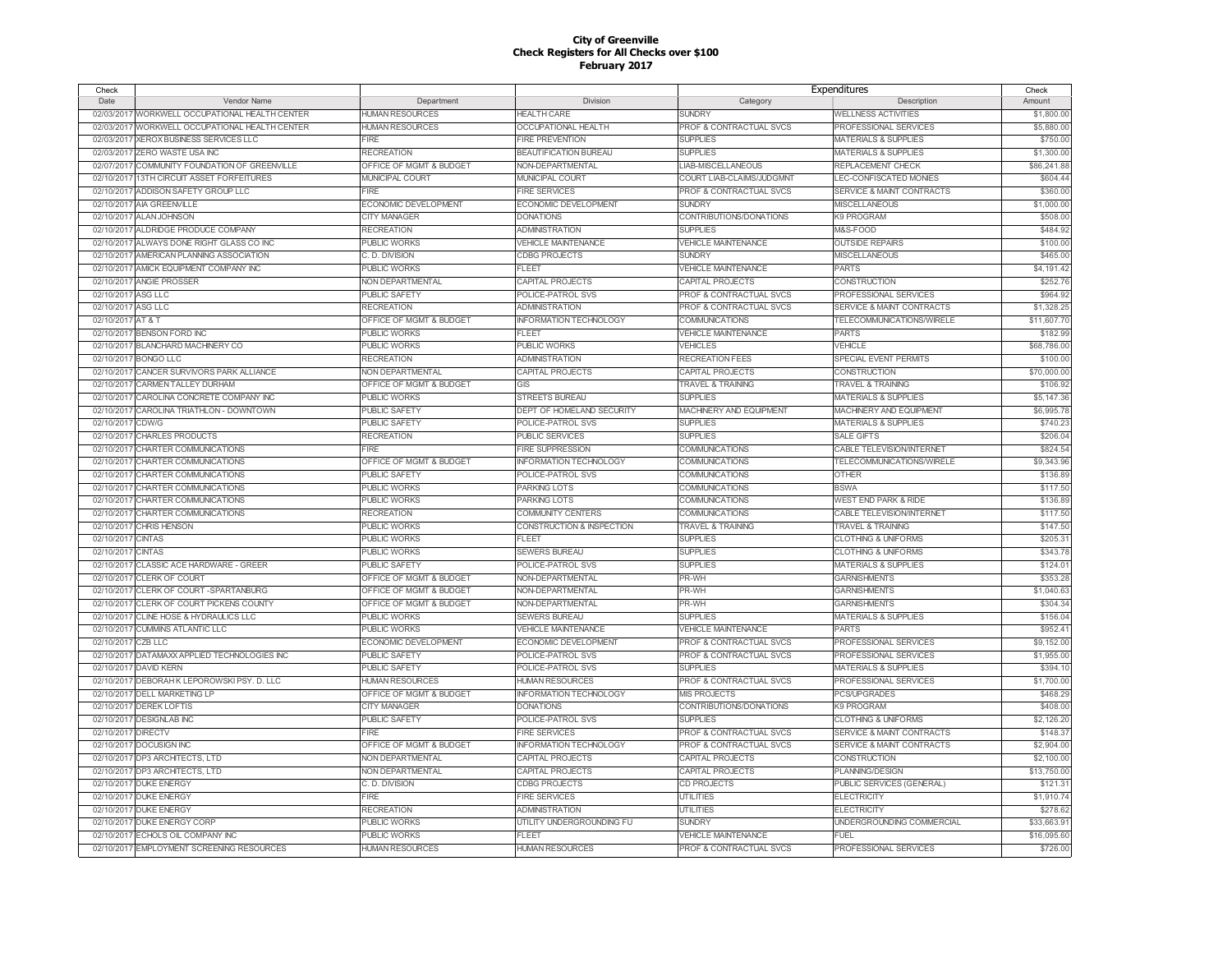| Check            |                                              |                         |                                      | Expenditures                       |                                  | Check        |
|------------------|----------------------------------------------|-------------------------|--------------------------------------|------------------------------------|----------------------------------|--------------|
| Date             | Vendor Name                                  | Department              | Division                             | Category                           | Description                      | Amount       |
| 02/10/2017       | EVANS MECHWART HAMBLETON & TILTON            | NON DEPARTMENTAL        | CAPITAL PROJECTS                     | CAPITAL PROJECTS                   | PLANNING/DESIGN                  | \$14,536.34  |
| 02/10/2017       | FAMILY CT OF THE 13TH CIRCUIT                | OFFICE OF MGMT & BUDGET | NON-DEPARTMENTAL                     | PR-WH                              | <b>GARNISHMENTS</b>              | \$4,167.74   |
|                  | 02/10/2017 FGP INTERNATIONAL                 | <b>HUMAN RESOURCES</b>  | <b>HUMAN RESOURCES</b>               | PROF & CONTRACTUAL SVCS            | TEMP PERSONNEL SVCS              | \$801.34     |
|                  | 02/10/2017 FGP INTERNATIONAL                 | OFFICE OF MGMT & BUDGET | <b>REVENUE</b>                       | PROF & CONTRACTUAL SVCS            | TEMP PERSONNEL SVCS              | \$782.39     |
| 02/10/2017 FLSDU |                                              | OFFICE OF MGMT & BUDGET | NON-DEPARTMENTAL                     | PR-WH                              | <b>GARNISHMENTS</b>              | \$362.65     |
| 02/10/201        | <b>GEORGE FLETCHER</b>                       | COUNCIL                 | <b>CITY COUNCIL</b>                  | <b>TRAVEL &amp; TRAINING</b>       | <b>TRAVEL &amp; TRAINING</b>     | \$130.2'     |
| 02/10/2011       | <b>GERARDO NAUNDORF</b>                      | <b>PUBLIC WORKS</b>     | <b>FIXED ROUTE</b>                   | PROF & CONTRACTUAL SVCS            | PROFESSIONAL SERVICES            | \$321.80     |
| 02/10/2017       | <b>GILLIG LLC</b>                            | <b>PUBLIC WORKS</b>     | MAULDIN/SIMPSONVILLE ROUT            | <b>VEHICLE MAINTENANCE</b>         | <b>PARTS</b>                     | \$786.1      |
| 02/10/2017       | <b>GILLIG LLC</b>                            | <b>PUBLIC WORKS</b>     | <b>VEHICLE MAINTENANCE</b>           | <b>VEHICLE MAINTENANCE</b>         | <b>PARTS</b>                     | \$136.44     |
| 02/10/2017       | GIMME-A-SIGN CO INC                          | NON DEPARTMENTAL        | <b>CAPITAL PROJECTS</b>              | CAPITAL PROJECTS                   | <b>CONSTRUCTION</b>              | \$5,915.74   |
| 02/10/2017       | <b>GREENVILLE COUNTY SCHOOL DISTRICT</b>     | OFFICE OF MGMT & BUDGET | <b>ACCOUNTING</b>                    | <b>PROF &amp; CONTRACTUAL SVCS</b> | INTERGOV/SCHOOL DIST             | \$316,811.52 |
|                  |                                              |                         |                                      |                                    |                                  |              |
| 02/10/2017       | <b>GREENVILLE COUNTY SOLID WASTE</b>         | <b>PUBLIC WORKS</b>     | GARBAGE DISPOSAL BUREAU              | PROF & CONTRACTUAL SVCS            | <b>DISPOSAL CHARGES</b>          | \$17,668.54  |
|                  | 02/10/2017 GREENVILLE COUNTY TREASURER       | OFFICE OF MGMT & BUDGET | <b>ACCOUNTING</b>                    | PROF & CONTRACTUAL SVCS            | <b>INTERGOV COUNTY</b>           | \$113,082.56 |
| 02/10/2017       | GREENVILLE OFFICE SUPPLY CO INC              | CITY MANAGER            | <b>CITY MANAGER</b>                  | <b>SUNDRY</b>                      | <b>MISCELLANEOUS</b>             | \$139.52     |
| 02/10/2017       | GREENVILLE OFFICE SUPPLY CO INC              | <b>PUBLIC SAFETY</b>    | POLICE-PATROL SVS                    | <b>SUPPLIES</b>                    | <b>MATERIALS &amp; SUPPLIES</b>  | \$180.84     |
| 02/10/2017       | GREENVILLE OFFICE SUPPLY CO INC              | PUBLIC WORKS            | <b>SEWERS BUREAU</b>                 | <b>SUPPLIES</b>                    | <b>MATERIALS &amp; SUPPLIES</b>  | \$127.1      |
|                  | 02/10/2017 GREENVILLE OFFICE SUPPLY CO INC   | <b>PUBLIC WORKS</b>     | <b>STORM DRAINS BUREAU</b>           | <b>SUPPLIES</b>                    | <b>MATERIALS &amp; SUPPLIES</b>  | \$113.1      |
| 02/10/2017       | GREENVILLE OFFICE SUPPLY CO INC              | <b>PUBLIC WORKS</b>     | <b>STREETS BUREAU</b>                | <b>SUPPLIES</b>                    | MATERIALS & SUPPLIES             | \$284.24     |
| 02/10/2017       | <b>GREENWORKS RECYLING INC</b>               | <b>PUBLIC WORKS</b>     | GARBAGE DISPOSAL BUREAU              | PROF & CONTRACTUAL SVCS            | <b>DISPOSAL CHARGES</b>          | \$2,565.00   |
| 02/10/2017       | <b>GREG WOOD</b>                             | PUBLIC SAFETY           | POLICE-PATROL SVS                    | <b>TRAVEL &amp; TRAINING</b>       | <b>TRAVEL &amp; TRAINING</b>     | \$762.40     |
|                  | 02/10/2017 GREGORY PEST SOLUTIONS            | PUBLIC WORKS            | STORM DRAINS BUREAU                  | <b>SUPPLIES</b>                    | <b>MATERIALS &amp; SUPPLIES</b>  | \$250.0      |
| 02/10/2017       | <b>HESC</b>                                  | OFFICE OF MGMT & BUDGET | NON-DEPARTMENTAL                     | PR-WH                              | <b>GARNISHMENTS</b>              | \$178.05     |
|                  | 02/10/2017 HOFFMAN MECHANICAL SOLUTIONS INC  | <b>PUBLIC WORKS</b>     | <b>BUILDING SERVICE DIVISION</b>     | <b>REPAIR &amp; MAINT SVCS</b>     | <b>REPAIRS &amp; MAINTENANCE</b> | \$286.00     |
|                  | 02/10/2017 HOME DEPOT CREDIT SERVICE 4123    | PUBLIC WORKS            | STREETS BUREAU                       | <b>SUPPLIES</b>                    | <b>MATERIALS &amp; SUPPLIES</b>  | \$127.47     |
|                  | 02/10/2017 HOME DEPOT CREDIT SERVICE 5906    | <b>PUBLIC WORKS</b>     | <b>BUILDING SERVICE DIVISION</b>     | <b>SUPPLIES</b>                    | <b>MATERIALS &amp; SUPPLIES</b>  | \$1,278.89   |
| 02/10/2017       | <b>HULSEY MCCORMICK &amp; WALLACE</b>        | <b>PUBLIC WORKS</b>     | <b>SEWERS BUREAU</b>                 | PROF & CONTRACTUAL SVCS            | PROFESSIONAL SERVICES            | \$450.00     |
|                  | 02/10/2017 INTERNAL REVENUE SERVICE          | OFFICE OF MGMT & BUDGET | NON-DEPARTMENTAL                     | PR-WH                              | <b>GARNISHMENTS</b>              | \$252.50     |
| 02/10/2017       | <b>IVEY COMMUNICATIONS INC</b>               | NON DEPARTMENTAL        | CAPITAL PROJECTS                     | CAPITAL PROJECTS                   | PROJECT EXPENSE                  | \$12,341.2   |
|                  | 02/10/2017 IVEY COMMUNICATIONS INC           | PUBLIC SAFETY           | POLICE-PATROL SVS                    | <b>SUPPLIES</b>                    | <b>MATERIALS &amp; SUPPLIES</b>  | \$1,640.84   |
| 02/10/2017       | JAN BANKHEAD COX                             | <b>RECREATION</b>       | <b>COMMUNITY CENTERS</b>             | <b>TRAVEL &amp; TRAINING</b>       | <b>TRAVEL &amp; TRAINING</b>     | \$125.69     |
|                  | 02/10/2017 JET-VAC SEWER EQUIPMENT CO        | <b>PUBLIC WORKS</b>     | <b>SEWERS BUREAU</b>                 | <b>SUPPLIES</b>                    | <b>MATERIALS &amp; SUPPLIES</b>  | \$298.80     |
|                  | 02/10/2017 JONATHAN JEFFCOAT                 | PUBLIC WORKS            | <b>TRAFFIC ENGINEERING</b>           | <b>SUPPLIES</b>                    | <b>M&amp;S LIGHTING</b>          | \$396.4      |
|                  | 02/10/2017 JULIA HORTON                      | <b>CITY MANAGER</b>     | <b>CITY MANAGER</b>                  | <b>TRAVEL &amp; TRAINING</b>       | <b>TRAVEL &amp; TRAINING</b>     | \$112.89     |
|                  | 02/10/2017 K & M INTERNATIONAL WILD REPULIC  | <b>RECREATION</b>       | PUBLIC SERVICES                      | <b>SUPPLIES</b>                    | <b>SALE GIFTS</b>                | \$1,175.40   |
|                  | 02/10/2017 KING ASPHALT INC                  | <b>PUBLIC WORKS</b>     | <b>STREETS BUREAU</b>                | <b>SUPPLIES</b>                    | <b>MATERIALS &amp; SUPPLIES</b>  | \$1,787.76   |
|                  | 02/10/2017 KT BRAKE & SPRING OF SC INC       | <b>PUBLIC WORKS</b>     | <b>VEHICLE MAINTENANCE</b>           |                                    | <b>PARTS</b>                     | \$102.44     |
|                  |                                              |                         |                                      | <b>VEHICLE MAINTENANCE</b>         |                                  |              |
|                  | 02/10/2017 LANDSCAPERS SUPPLY                | PUBLIC WORKS            | <b>STREETS BUREAU</b>                | <b>SUPPLIES</b>                    | <b>MATERIALS &amp; SUPPLIES</b>  | \$298.26     |
| 02/10/2017       | <b>LAWMENS SAFETY SUPPLY</b>                 | <b>PUBLIC SAFETY</b>    | POLICE-PATROL SVS                    | <b>SUPPLIES</b>                    | <b>CLOTHING &amp; UNIFORMS</b>   | \$1,492.75   |
|                  | 02/10/2017 LEXISNEXIS 1239194                | PUBLIC SAFETY           | POLICE-PATROL SVS                    | <b>PROF &amp; CONTRACTUAL SVCS</b> | PROFESSIONAL SERVICES            | \$318.00     |
|                  | 02/10/2017 LILLIAN B. FLEMMING               | COUNCIL                 | <b>CITY COUNCIL</b>                  | <b>TRAVEL &amp; TRAINING</b>       | <b>TRAVEL &amp; TRAINING</b>     | \$110.2'     |
| 02/10/2017 LOWES |                                              | <b>PUBLIC WORKS</b>     | CBD TIF CREW                         | <b>SUPPLIES</b>                    | <b>MATERIALS &amp; SUPPLIES</b>  | \$195.87     |
| 02/10/2017       | MALCOLM GREENIDGE                            | <b>RECREATION</b>       | COMMUNITY CENTERS                    | REC CLASS INSTRUCTOR LIAB          | <b>REFUND</b>                    | \$162.40     |
|                  | 02/10/2017 MARATHON STAFFING INC             | <b>PUBLIC SAFETY</b>    | POLICE-DISPATCH BUREAU               | PROF & CONTRACTUAL SVCS            | <b>TEMP PERSONNEL SVCS</b>       | \$4,383.72   |
|                  | 02/10/2017 MASSTAR SIGNS INC                 | NON DEPARTMENTAL        | CAPITAL PROJECTS                     | CAPITAL PROJECTS                   | <b>CONSTRUCTION</b>              | \$1,084.00   |
|                  | 02/10/2017 MCCALL'S SUPPLY INC               | NON DEPARTMENTAL        | <b>CAPITAL PROJECTS</b>              | CAPITAL PROJECTS                   | <b>CONSTRUCTION</b>              | \$3,684.56   |
| 02/10/2017       | <b>MELISSA DOUGLAS</b>                       | <b>RECREATION</b>       | PARKS AND RECREATION                 | <b>TRAVEL &amp; TRAINING</b>       | <b>TRAVEL &amp; TRAINING</b>     | \$400.1      |
|                  | 02/10/2017 MICHAEL DOLES                     | ECONOMIC DEVELOPMENT    | <b>BUILDING &amp; PROPERTY MAINT</b> | <b>TRAVEL &amp; TRAINING</b>       | <b>LOCAL TRANSPORTATION</b>      | \$467.59     |
|                  | 02/10/2017 MOORE MEDICAL CORP                | <b>CITY MANAGER</b>     | <b>DONATIONS</b>                     | CONTRIBUTIONS/DONATIONS            | <b>MISCELLANEOUS FIRE</b>        | \$508.49     |
|                  | 02/10/2017 MOTOROLA-PALMETTO 800             | <b>PUBLIC SAFETY</b>    | DEPT OF HOMELAND SECURITY            | MACHINERY AND EQUIPMENT            | <b>MACHINERY AND EQUIPMENT</b>   | \$4,630.08   |
|                  | 02/10/2017 MUNCIE TRANSIT SUPPLY             | PUBLIC WORKS            | VEHICLE MAINTENANCE                  | <b>VEHICLE MAINTENANCE</b>         | <b>PARTS</b>                     | \$104.85     |
|                  | 02/10/2017 NAPA AUTO PARTS                   | <b>PUBLIC WORKS</b>     | <b>FLEET</b>                         | <b>VEHICLE MAINTENANCE</b>         | <b>PARTS</b>                     | \$120.65     |
|                  | 02/10/2017 NATIONAL RIFLE ASSOCIATION        | PUBLIC SAFETY           | FED EQUITABLE SHAR DOJ               | <b>TRAVEL &amp; TRAINING</b>       | <b>TRAVEL &amp; TRAINING</b>     | \$1,290.00   |
|                  | 02/10/2017 NEW FLYER PARTS                   | PUBLIC WORKS            | <b>VEHICLE MAINTENANCE</b>           | <b>VEHICLE MAINTENANCE</b>         | <b>PARTS</b>                     | \$1,415.45   |
|                  | 02/10/2017 NEW SOUTH CONSTRUCTION SUPPLY LLC | <b>PUBLIC WORKS</b>     | <b>STREETS BUREAU</b>                | <b>SUPPLIES</b>                    | <b>MATERIALS &amp; SUPPLIES</b>  | \$1,369.63   |
|                  | 02/10/2017 O'REILLY AUTO PARTS               | PUBLIC WORKS            | <b>FLEET</b>                         | <b>VEHICLE MAINTENANCE</b>         | <b>PARTS</b>                     | \$213.5'     |
|                  | 02/10/2017 OFFICE DEPOT BSD                  | <b>PUBLIC WORKS</b>     | <b>PUBLIC WORKS</b>                  | <b>SUPPLIES</b>                    | <b>MATERIALS &amp; SUPPLIES</b>  | \$143.0      |
|                  | 02/10/2017 OPSWAT INC                        |                         | <b>CAPITAL PROJECTS</b>              | CAPITAL PROJECTS                   | <b>FOUPMENT</b>                  | \$6,250.00   |
|                  |                                              | NON DEPARTMENTAL        |                                      |                                    |                                  |              |
|                  | 02/10/2017 OSBORN CONTRACT SERVICES INC      | <b>PUBLIC WORKS</b>     | <b>RIVER STREET GARAGE</b>           | <b>REPAIR &amp; MAINT SVCS</b>     | <b>REPAIRS &amp; MAINTENANCE</b> | \$1,950.00   |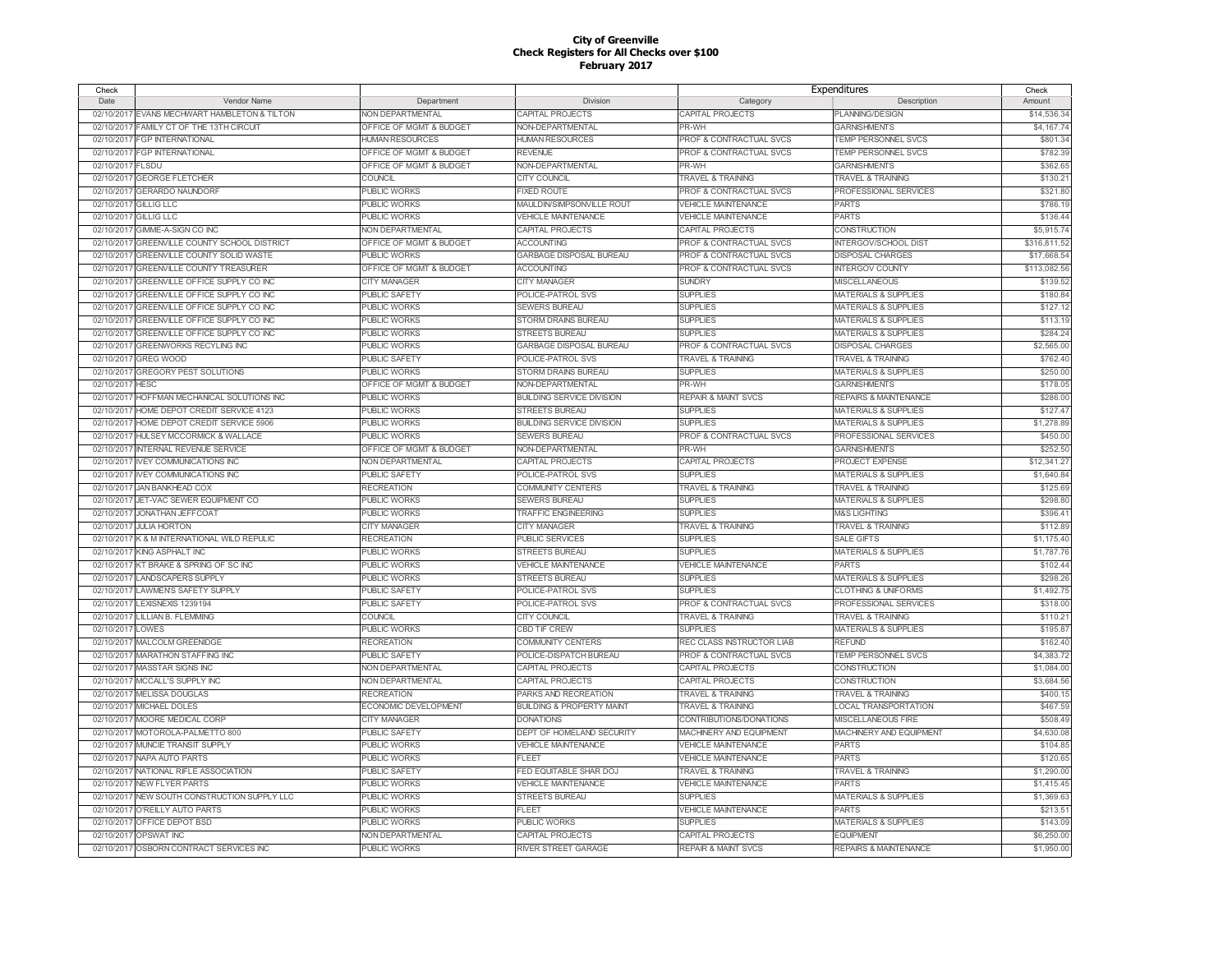| Check              |                                              |                           |                                  | Expenditures                       |                                      | Check       |
|--------------------|----------------------------------------------|---------------------------|----------------------------------|------------------------------------|--------------------------------------|-------------|
| Date               | Vendor Name                                  | Department                | Division                         | Category                           | Description                          | Amount      |
|                    | 02/10/2017 PACE JEWELERS INC                 | NON DEPARTMENTAL          | CAPITAL PROJECTS                 | <b>CAPITAL PROJECTS</b>            | CONSTRUCTION                         | \$10,000.00 |
| 02/10/2017         | PALMETTO UTILITY PROTECTION INC              | <b>PUBLIC WORKS</b>       | <b>SEWERS BUREAU</b>             | PROF & CONTRACTUAL SVCS            | PROFESSIONAL SERVICES                | \$1,002.68  |
| 02/10/2017         | PERFECT DELIVERY INC                         | <b>CITY MANAGER</b>       | <b>DONATIONS</b>                 | CONTRIBUTIONS/DONATIONS            | POLICE SAFE NEIGHBORHOODS            | \$571.74    |
| 02/10/2017         | PERRY STREET PARTNERS RED                    | NON DEPARTMENTAL          | CAPITAL PROJECTS                 | CAPITAL PROJECTS                   | <b>CONSTRUCTION</b>                  | \$18,732.99 |
| 02/10/2017         | PRECISION DYNAMICS CORP                      | PUBLIC INFORMATION/EVENTS | <b>SPECIAL EVENTS</b>            | <b>SUPPLIES</b>                    | <b>MATERIALS &amp; SUPPLIES</b>      | \$2,629.53  |
| 02/10/2017         | PRESORT PLUS INC                             | OFFICE OF MGMT & BUDGET   | <b>PURCHASING</b>                | COMMUNICATIONS                     | <b>POSTAGE</b>                       | \$5,163.80  |
| 02/10/2017         | PROVIDENT LIFE & ACCIDENT INS CO             | HUMAN RESOURCES           | <b>HEALTH CARE</b>               | <b>OTHER INSURANCE</b>             | <b>LIFE INSURANCE</b>                | \$2,041.80  |
| 02/10/2017         | R J SHIRLEY INC                              | <b>RECREATION</b>         | TREE MAINTENANCE BUREAU          | PROF & CONTRACTUAL SVCS            | PROFESSIONAL SERVICES                | \$1,062.75  |
| 02/10/2017         | RHODE ISLAND NOVELTY INC                     | <b>RECREATION</b>         | PUBLIC SERVICES                  | <b>SUPPLIES</b>                    | <b>SALE GIFTS</b>                    | \$1,350.00  |
| 02/10/2017         | RILEY POPE & LANEY, LLC                      | <b>CITY MANAGER</b>       | <b>CITY MANAGER</b>              | PROF & CONTRACTUAL SVCS            | PROFESSIONAL SERVICES                | \$5,750.00  |
| 02/10/2017         | RODENT PRO.COM LLC                           | <b>RECREATION</b>         | <b>ADMINISTRATION</b>            | <b>SUPPLIES</b>                    | M&S-FOOD                             | \$759.00    |
|                    | <b>RYAN WEEKS</b>                            | <b>CITY MANAGER</b>       | <b>DONATIONS</b>                 |                                    | <b>K9 PROGRAM</b>                    | \$138.0     |
| 02/10/2017         |                                              |                           |                                  | CONTRIBUTIONS/DONATIONS            |                                      |             |
| 02/10/2017         | S C DEPARTMENT OF CORRECTIONS                | <b>RECREATION</b>         | PARKS MAINTENANCE                | PROF & CONTRACTUAL SVCS            | TEMP PERSONNEL SVCS                  | \$832.0     |
| 02/10/2017         | S C DEPARTMENT OF REVENUE                    | OFFICE OF MGMT & BUDGET   | NON-DEPARTMENTAL                 | PR-WH                              | <b>GARNISHMENTS</b>                  | \$345.18    |
|                    | 02/10/2017 S C DEPARTMENT OF REVENUE         | <b>RECREATION</b>         | PUBLIC SERVICES                  | <b>TAX LIABILITIES</b>             | <b>ADMISSION TAXES</b>               | \$1,620.1   |
| 02/10/2017         | S C DEPARTMENT OF REVENUE                    | <b>RECREATION</b>         | <b>PUBLIC SERVICES</b>           | <b>TAX LIABILITIES</b>             | <b>SALES TAXES</b>                   | \$774.2     |
|                    | 02/10/2017 S C FIRE ACADEMY                  | FIRE                      | <b>FIRE SUPPRESSION</b>          | <b>TRAVEL &amp; TRAINING</b>       | <b>TRAVEL &amp; TRAINING</b>         | \$565.0     |
| 02/10/2017         | S C RETIREMENT SYSTEM                        | OFFICE OF MGMT & BUDGET   | NON-DEPARTMENTAL                 | PR-WH                              | RETIREMENT SVS PURCHASE              | \$554.9     |
| 02/10/2017         | SALUDA RIVER PET FOOD CENTER INC             | PUBLIC SAFETY             | POLICE-PATROL SVS                | <b>SUPPLIES</b>                    | <b>MATERIALS &amp; SUPPLIES</b>      | \$147.75    |
| 02/10/2017 SC DHEC |                                              | <b>PUBLIC SAFETY</b>      | POLICE-PATROL SVS                | <b>SUNDRY</b>                      | <b>MISCELLANEOUS</b>                 | \$125.0     |
|                    | 02/10/2017 SCCJA SC CRIMINAL JUSTICE ACADEMY | PUBLIC SAFETY             | FED EQUITABLE SHAR DOJ           | <b>TRAVEL &amp; TRAINING</b>       | <b>TRAVEL &amp; TRAINING</b>         | \$260.0     |
|                    | 02/10/2017 SCOTT DRAYTON                     | <b>RECREATION</b>         | PARKS AND RECREATION             | <b>TRAVEL &amp; TRAINING</b>       | <b>TRAVEL &amp; TRAINING</b>         | \$141.50    |
|                    | 02/10/2017 SEON SYSTEM SALES INC             | PUBLIC WORKS              | MAULDIN/SIMPSONVILLE ROUT        | <b>VEHICLE MAINTENANCE</b>         | <b>OUTSIDE REPAIRS</b>               | \$841.64    |
|                    | 02/10/2017 SHANE BRANDENBURG                 | FIRE                      | FIRE SUPPRESSION                 | <b>TRAVEL &amp; TRAINING</b>       | <b>TRAVEL &amp; TRAINING</b>         | \$260.00    |
|                    | 02/10/2017 SNIDER FLEET SOLUTIONS            | PUBLIC WORKS              | <b>FIXED ROUTE</b>               | <b>VEHICLE MAINTENANCE</b>         | <b>TIRES AND TUBES</b>               | \$613.5     |
|                    | 02/10/2017 SOUTHEASTERN JANITORIAL OF SC LLC | <b>FIRE</b>               | <b>FIRE SERVICES</b>             | PROF & CONTRACTUAL SVCS            | SERVICE & MAINT CONTRACTS            | \$749.7     |
|                    | 02/10/2017 SOUTHEASTERN JANITORIAL OF SC LLC | MUNICIPAL COURT           | MUNICIPAL COURT                  | PROF & CONTRACTUAL SVCS            | <b>SERVICE &amp; MAINT CONTRACTS</b> | \$1,400.02  |
|                    | 02/10/2017 SOUTHEASTERN JANITORIAL OF SC LLC | <b>PUBLIC WORKS</b>       | <b>BUILDING SERVICE DIVISION</b> | PROF & CONTRACTUAL SVCS            | SERVICE & MAINT CONTRACTS            | \$5,998.1   |
|                    | 02/10/2017 SOUTHEASTERN JANITORIAL OF SC LLC | <b>PUBLIC WORKS</b>       | EL EET                           | PROF & CONTRACTUAL SVCS            | SERVICE & MAINT CONTRACTS            | \$364.26    |
| 02/10/2017         | SOUTHEASTERN JANITORIAL OF SC LLC            | <b>PUBLIC WORKS</b>       | NON VEHICLE MAINTENANCE          | PROF & CONTRACTUAL SVCS            | <b>SERVICE &amp; MAINT CONTRACTS</b> | \$429.0     |
|                    | 02/10/2017 SOUTHEASTERN JANITORIAL OF SC LLC | <b>PUBLIC WORKS</b>       | PUBLIC WORKS                     | PROF & CONTRACTUAL SVCS            | <b>SERVICE &amp; MAINT CONTRACTS</b> | \$160.39    |
| 02/10/2017         | SOUTHEASTERN JANITORIAL OF SC LLC            | <b>PUBLIC WORKS</b>       | RESIDENTIAL COLL BUREAU          | <b>PROF &amp; CONTRACTUAL SVCS</b> | <b>MAINTENANCE CONTRACTS</b>         | \$160.3     |
|                    | 02/10/2017 SOUTHEASTERN JANITORIAL OF SC LLC | <b>PUBLIC WORKS</b>       | <b>SEWERS BUREAU</b>             | PROF & CONTRACTUAL SVCS            | MAINTENANCE CONTRACTS                | \$160.39    |
| 02/10/2017         | SOUTHEASTERN JANITORIAL OF SC LLC            | <b>PUBLIC WORKS</b>       | <b>STORM DRAINS BUREAU</b>       | <b>PROF &amp; CONTRACTUAL SVCS</b> | <b>SERVICE &amp; MAINT CONTRACTS</b> | \$160.3     |
| 02/10/2017         | SOUTHEASTERN JANITORIAL OF SC LLC            | <b>PUBLIC WORKS</b>       | <b>STREETS BUREAU</b>            | PROF & CONTRACTUAL SVCS            | SERVICE & MAINT CONTRACTS            | \$160.39    |
| 02/10/2017         | SOUTHEASTERN JANITORIAL OF SC LLC            | <b>PUBLIC WORKS</b>       | <b>TRAFFIC ENGINEERING</b>       | <b>PROF &amp; CONTRACTUAL SVCS</b> | SERVICE & MAINT CONTRACTS            | \$347.8     |
|                    | 02/10/2017 SOUTHEASTERN PAPER GROUP          | <b>PUBLIC WORKS</b>       | <b>BUILDING SERVICE DIVISION</b> | <b>SUPPLIES</b>                    | <b>JANITORIAL SUPPLIES</b>           | \$1,504.8   |
|                    | 02/10/2017 SPX GENFARE                       | <b>PUBLIC WORKS</b>       | <b>VEHICLE MAINTENANCE</b>       | <b>VEHICLE MAINTENANCE</b>         | <b>PARTS</b>                         | \$275.2     |
| 02/10/2017         | SQUIRE PATTON BOGGS LLP                      | <b>CITY MANAGER</b>       | <b>CITY MANAGER</b>              | PROF & CONTRACTUAL SVCS            | PROFESSIONAL SERVICES                | \$5,000.00  |
| 02/10/2017         | <b>STEPHEN MCLEAN</b>                        | PUBLIC SAFETY             | POLICE-PATROL SVS                | <b>SUPPLIES</b>                    | <b>CLOTHING &amp; UNIFORMS</b>       | \$106.00    |
| 02/10/2017         | STONE AVE NURSERY LLC                        | NON DEPARTMENTAL          | CAPITAL PROJECTS                 | CAPITAL PROJECTS                   | <b>CONSTRUCTION</b>                  | \$1,808.50  |
|                    | 02/10/2017 STRATUS BUILDING SOLUTIONS        | PUBLIC SAFETY             | POLICE-PATROL SVS                | <b>PROF &amp; CONTRACTUAL SVCS</b> | SERVICE & MAINT CONTRACTS            | \$651.00    |
| 02/10/2017         | <b>SUPPLYWORKS</b>                           | PUBLIC WORKS              | NON VEHICLE MAINTENANCE          | <b>SUPPLIES</b>                    | <b>MATERIALS &amp; SUPPLIES</b>      | \$499.82    |
|                    | TALENT MANAGEMENT SOLUTIONS                  |                           |                                  |                                    | <b>TEMP PERSONNEL SVCS</b>           | \$482.4     |
| 02/10/2017         |                                              | <b>UBLIC SAFETY</b>       | POLICE-DISPATCH BUREAU           | PROF & CONTRACTUAL SVCS            |                                      |             |
| 02/10/201          | TALENT MANAGEMENT SOLUTIONS                  | PUBLIC WORKS              | <b>CU-ICAR SHUTTLE</b>           | PROF & CONTRACTUAL SVCS            | <b>TEMP PERSONNEL SVCS</b>           | \$296.49    |
| 02/10/201          | <b>TALENT MANAGEMENT SOLUTIONS</b>           | PUBLIC WORKS              | <b>MAINTENANCE</b>               | PROF & CONTRACTUAL SVCS            | TEMP PERSONNEL SVCS                  | \$693.20    |
| 02/10/2011         | <b>TALENT MANAGEMENT SOLUTIONS</b>           | <b>PUBLIC WORKS</b>       | MAULDIN/SIMPSONVILLE ROUT        | PROF & CONTRACTUAL SVCS            | TEMP PERSONNEL SVCS                  | \$366.5     |
| 02/10/2017         | TALENT MANAGEMENT SOLUTIONS                  | PUBLIC WORKS              | RESIDENTIAL COLL BUREAU          | <b>PROF &amp; CONTRACTUAL SVCS</b> | <b>TEMP PERSONNEL SVCS</b>           | \$7,921.15  |
| 02/10/2017         | TALENT MANAGEMENT SOLUTIONS                  | <b>PUBLIC WORKS</b>       | STORM DRAINS BUREAU              | PROF & CONTRACTUAL SVCS            | TEMP PERSONNEL SVCS                  | \$5,434.8   |
| 02/10/2017         | TALENT MANAGEMENT SOLUTIONS                  | PUBLIC WORKS              | TROLLEY                          | PROF & CONTRACTUAL SVCS            | TEMP PERSONNEL SVCS                  | \$161.72    |
| 02/10/2017         | TALENT MANAGEMENT SOLUTIONS                  | <b>PUBLIC WORKS</b>       | <b>VEHICLE MAINTENANCE</b>       | PROF & CONTRACTUAL SVCS            | TEMP PERSONNEL SVCS                  | \$1,843.62  |
| 02/10/2017         | TALENT MANAGEMENT SOLUTIONS                  | <b>RECREATION</b>         | COMMUNITY CENTERS                | PROF & CONTRACTUAL SVCS            | TEMP PERSONNEL SVCS                  | \$1,450.32  |
| 02/10/2017         | TALENT MANAGEMENT SOLUTIONS                  | <b>RECREATION</b>         | PARKS MAINTENANCE                | PROF & CONTRACTUAL SVCS            | TEMP PERSONNEL SVCS                  | \$1,256.00  |
|                    | 02/10/2017 TD CARD SERVICES                  | <b>NON DEPARTMENTAL</b>   | CAPITAL PROJECTS                 | CAPITAL PROJECTS                   | <b>EQUIPMENT</b>                     | \$2,178.2   |
| 02/10/2017         | TD CARD SERVICES                             | OFFICE OF MGMT & BUDGET   | <b>INFORMATION TECHNOLOGY</b>    | <b>SUPPLIES</b>                    | <b>MATERIALS &amp; SUPPLIES</b>      | \$329.5     |
| 02/10/2017         | TD CARD SERVICES                             | OFFICE OF MGMT & BUDGET   | <b>INFORMATION TECHNOLOGY</b>    | <b>TRAVEL &amp; TRAINING</b>       | <b>TRAVEL &amp; TRAINING</b>         | \$2,095.0   |
| 02/10/2017         | TD CARD SERVICES                             | PUBLIC WORKS              | <b>ADMINISTRATION</b>            | <b>TRAVEL &amp; TRAINING</b>       | <b>TRAVEL &amp; TRAINING</b>         | \$2,267.04  |
|                    | 02/10/2017 TD CARD SERVICES                  | <b>PUBLIC WORKS</b>       | <b>FIXED ROUTE</b>               | <b>SUPPLIES</b>                    | <b>MATERIALS &amp; SUPPLIES</b>      | \$580.15    |
|                    |                                              |                           |                                  |                                    |                                      |             |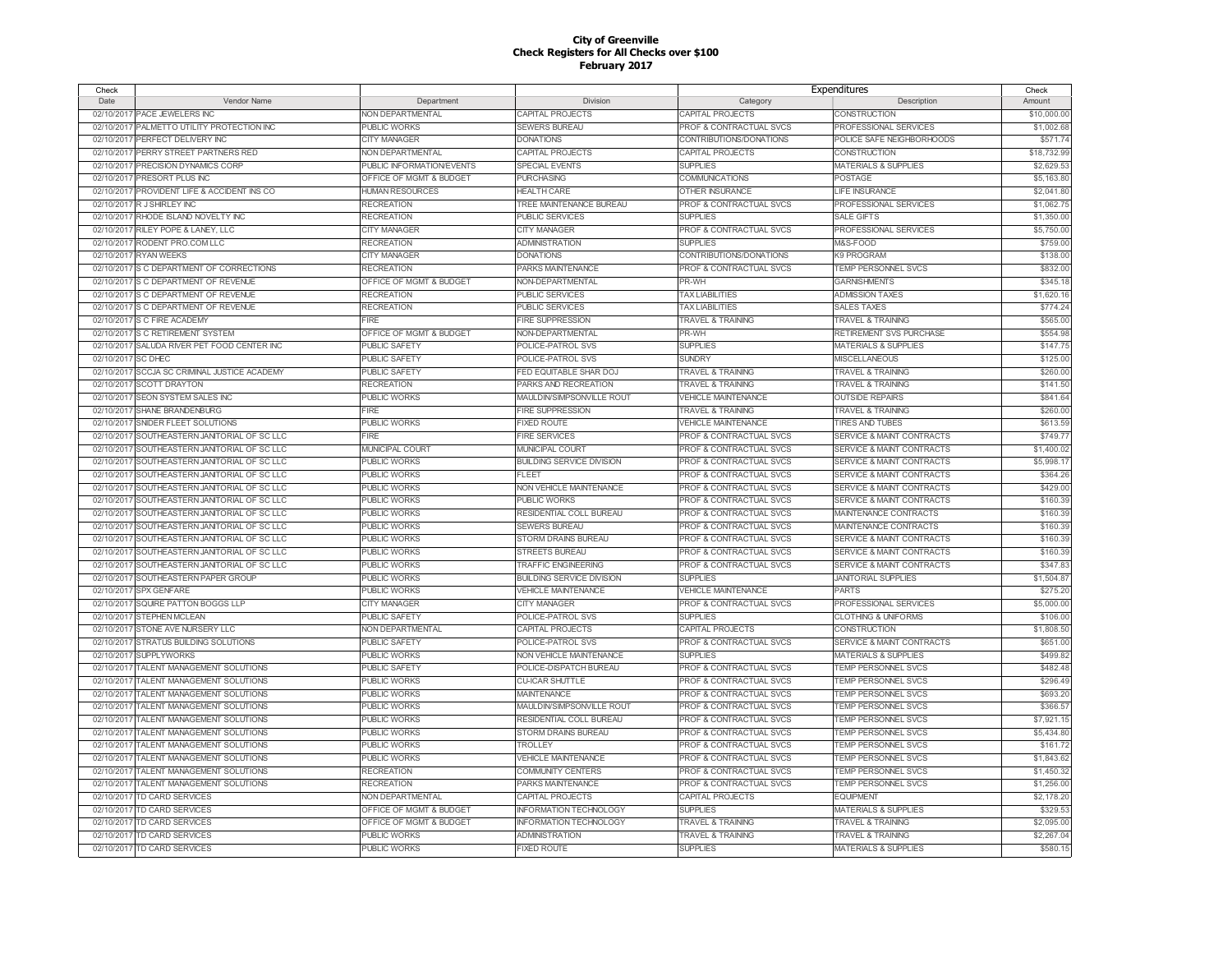| Check               |                                              |                             |                                      | Expenditures                       |                                      | Check       |
|---------------------|----------------------------------------------|-----------------------------|--------------------------------------|------------------------------------|--------------------------------------|-------------|
| Date                | Vendor Name                                  | Department                  | Division                             | Category                           | Description                          | Amount      |
|                     | 02/10/2017 TD CARD SERVICES                  | <b>PUBLIC WORKS</b>         | <b>VEHICLE MAINTENANCE</b>           | <b>SUPPLIES</b>                    | <b>MATERIALS &amp; SUPPLIES</b>      | \$116.04    |
|                     | 02/10/2017 TD CONVENTION CENTER              | <b>CITY MANAGER</b>         | <b>NON-DEPARTMENTAL</b>              | <b>SUNDRY</b>                      | <b>CONTINGENCY</b>                   | \$5,253.39  |
|                     | 02/10/2017 TMS SOUTH INC                     | <b>PUBLIC WORKS</b>         | <b>BUILDING SERVICE DIVISION</b>     | <b>SUPPLIES</b>                    | <b>MATERIALS &amp; SUPPLIES</b>      | \$427.08    |
| 02/10/2017          | TOMMY'S COUNTRY HAM HOUSE                    | PUBLIC WORKS                | STORM DRAINS BUREAU                  | <b>SUPPLIES</b>                    | <b>MATERIALS &amp; SUPPLIES</b>      | \$242.1     |
|                     | 02/10/2017 TRANSAXLE LLC                     | <b>PUBLIC WORKS</b>         | <b>/EHICLE MAINTENANCE</b>           | <b>VEHICLE MAINTENANCE</b>         | <b>PARTS</b>                         | \$1,387.1   |
| 02/10/2017          | <b>TRUCKPRO LLC</b>                          | <b>PUBLIC WORKS</b>         | MAULDIN/SIMPSONVILLE ROUT            | <b>VEHICLE MAINTENANCE</b>         | <b>PARTS</b>                         | \$351.84    |
| 02/10/2017          | <b>TRUCKPRO LLC</b>                          | <b>PUBLIC WORKS</b>         | <b>VEHICLE MAINTENANCE</b>           | <b>VEHICLE MAINTENANCE</b>         | <b>PARTS</b>                         | \$428.85    |
| 02/10/2017 US BANK  |                                              | NON DEPARTMENTAL            | <b>HOSPITALITY TAX</b>               | <b>FISCAL AGENT</b>                | FISCAL AGENT FEES                    | \$3,340.25  |
| 02/10/2017 UNIFIRST |                                              | <b>PUBLIC WORKS</b>         | <b>VEHICLE MAINTENANCE</b>           | <b>SUPPLIES</b>                    | <b>CLOTHING &amp; UNIFORMS</b>       | \$275.43    |
| 02/10/2017          | UNITED WAY OF GREENVILLE COUNTY              | OFFICE OF MGMT & BUDGET     | NON-DEPARTMENTAL                     | PR-WH                              | <b>UNITED WAY</b>                    | \$1,976.04  |
|                     | 02/10/2017 UPSTATE MATERIALS INC             | <b>RECREATION</b>           | PARKS MAINTENANCE                    | <b>REPAIR &amp; MAINT SVCS</b>     | <b>REPAIRS &amp; MAINTENANCE</b>     | \$1,632.40  |
|                     | 02/10/2017 UPSTATE SC ALLIANCE               | ECONOMIC DEVELOPMENT        | ECONOMIC DEVELOPMENT                 | PROF & CONTRACTUAL SVCS            | PROFESSIONAL SERVICES                | \$20,000.00 |
|                     | 02/10/2017 VAUGHN AND MELTON                 | <b>PUBLIC WORKS</b>         | UTILITY UNDERGROUNDING FU            | <b>SUNDRY</b>                      | UNDERGROUNDING COMMERCIAL            | \$2,780.00  |
|                     | 02/10/2017 VAUGHN EXCAVATING COMPANY         | ECONOMIC DEVELOPMENT        | <b>BUILDING &amp; PROPERTY MAINT</b> | PROF & CONTRACTUAL SVCS            | <b>DEMOLITIONS</b>                   | \$5,950.00  |
|                     | 02/10/2017 VERIZON WIRELESS                  | <b>PUBLIC WORKS</b>         | <b>FLEET</b>                         | COMMUNICATIONS                     | <b>OTHER</b>                         | \$152.95    |
|                     | 02/10/2017 VULCAN SAFETY SHOES               | <b>RECREATION</b>           | PARKS AND RECREATION                 | <b>SUPPLIES</b>                    | <b>CLOTHING &amp; UNIFORMS</b>       | \$115.00    |
|                     | 02/10/2017 W N WATSON-WEST TIRE & AUTOMOTIVE |                             | <b>FLEET</b>                         |                                    | <b>PARTS</b>                         |             |
|                     |                                              | PUBLIC WORKS                |                                      | <b>VEHICLE MAINTENANCE</b>         |                                      | \$307.40    |
|                     | 02/10/2017 WALMART COMMUNITY/RFCSLLC         | <b>PUBLIC SAFETY</b>        | POLICE-PATROL SVS                    | <b>SUPPLIES</b>                    | <b>MATERIALS &amp; SUPPLIES</b>      | \$990.24    |
|                     | 02/10/2017 WELLS FARGO INSURANCE SERVICE USA | <b>HUMAN RESOURCES</b>      | <b>HUMAN RESOURCES</b>               | PROF & CONTRACTUAL SVCS            | PROFESSIONAL SERVICES                | \$6,000.00  |
| 02/10/2017 WEX BANK |                                              | <b>PUBLIC WORKS</b>         | PARKING ADMINISTRATION               | <b>VEHICLE MAINTENANCE</b>         | <b>FUEL CARD</b>                     | \$300.1     |
|                     | 02/10/2017 WILDLANDS ENGINEERING INC         | <b>PUBLIC WORKS</b>         | STORMWATER MANAGEMENT                | PROF & CONTRACTUAL SVCS            | PROFESSIONAL SERVICES                | \$14,375.00 |
|                     | 02/10/2017 WOOLPERT INC                      | NON DEPARTMENTAL            | CAPITAL PROJECTS                     | CAPITAL PROJECTS                   | <b>CONSTRUCTION</b>                  | \$5,871.27  |
|                     | 02/10/2017 WOOLPERT INC                      | <b>PUBLIC WORKS</b>         | STORMWATER MANAGEMENT                | <b>PROF &amp; CONTRACTUAL SVCS</b> | PROFESSIONAL SERVICES                | \$12,257.74 |
|                     | 02/17/2017 A & H LAWN MAINTENANCE            | <b>RECREATION</b>           | <b>PARKS MAINTENANCE</b>             | <b>PROF &amp; CONTRACTUAL SVCS</b> | <b>SERVICE &amp; MAINT CONTRACTS</b> | \$2,100.00  |
|                     | 02/17/2017 AAA LOCKSMITH LTD                 | <b>PUBLIC WORKS</b>         | <b>ONE GARAGE</b>                    | <b>SUPPLIES</b>                    | <b>MATERIALS &amp; SUPPLIES</b>      | \$912.30    |
|                     | 02/17/2017 AAA LOCKSMITH LTD                 | <b>PUBLIC WORKS</b>         | RIVERPLACE GARAGE                    | <b>SUPPLIES</b>                    | <b>MATERIALS &amp; SUPPLIES</b>      | \$323.50    |
|                     | 02/17/2017 ADVANCED SECURITY CONNECTIONS LLC | NON DEPARTMENTAL            | CAPITAL PROJECTS                     | CAPITAL PROJECTS                   | <b>EQUIPMENT</b>                     | \$1,150.00  |
|                     | 02/17/2017 ALDRIDGE PRODUCE COMPANY          | <b>RECREATION</b>           | <b>ADMINISTRATION</b>                | <b>SUPPLIES</b>                    | M&S-FOOD                             | \$406.3     |
|                     | 02/17/2017 ALLIED UNIVERSAL SECUIRTY SERV    | OFFICE OF MGMT & BUDGET     | <b>REVENUE</b>                       | <b>BUSINESS LICENSE(HOLDING)</b>   | <b>REFUND</b>                        | \$160.00    |
|                     | 02/17/2017 AMEDISYS HOME HEALTH              | OFFICE OF MGMT & BUDGET     | <b>REVENUE</b>                       | <b>BUSINESS LICENSE(HOLDING)</b>   | <b>REFUND</b>                        | \$103.78    |
|                     | 02/17/2017 AMERICAN CHANGER CORF             | <b>RECREATION</b>           | <b>PUBLIC SERVICES</b>               | <b>SUNDRY</b>                      | RESEARCH CONSERVATION EXP            | \$1,326.00  |
|                     | 02/17/2017 AMERICAN HOMEPATIENT              | OFFICE OF MGMT & BUDGET     | <b>REVENUE</b>                       | <b>BUSINESS LICENSE(HOLDING)</b>   | <b>REFUND</b>                        | \$2,006.05  |
|                     | 02/17/2017 AMERICAN MOTOR VEHICLES           | OFFICE OF MGMT & BUDGET     | <b>REVENUE</b>                       | <b>BUSINESS LICENSE(HOLDING)</b>   | <b>REFUND</b>                        | \$135.00    |
|                     | 02/17/2017 AMG PARTS & EQUIPMENT LLC         | <b>PUBLIC WORKS</b>         | FLEET                                | <b>VEHICLE MAINTENANCE</b>         | <b>OUTSIDE REPAIRS</b>               | \$1,461.60  |
|                     | 02/17/2017 AMG PARTS & EQUIPMENT LLC         | <b>PUBLIC WORKS</b>         | FLEET                                | <b>VEHICLE MAINTENANCE</b>         | <b>PARTS</b>                         | \$2,120.00  |
| 02/17/2017 AMPAC    |                                              | <b>PUBLIC WORKS</b>         | PARKING ADMINISTRATION               | <b>SUPPLIES</b>                    | <b>MATERIALS &amp; SUPPLIES</b>      | \$1,070.2   |
|                     | 02/17/2017 ANTECH DIAGNOSTICS INC            | <b>RECREATION</b>           | <b>ADMINISTRATION</b>                | PROF & CONTRACTUAL SVCS            | PROFESSIONAL SERVICES                | \$769.7     |
|                     | 02/17/2017 ANTHONY RIVERA                    | <b>ECONOMIC DEVELOPMENT</b> | <b>BUILDING &amp; PROPERTY MAINT</b> | <b>TRAVEL &amp; TRAINING</b>       | <b>TRAVEL &amp; TRAINING</b>         | \$175.00    |
| 02/17/2017          | APCO INTERNATIONAL INC                       | <b>PUBLIC SAFETY</b>        | POLICE-PATROL SVS                    | <b>SUPPLIES</b>                    | <b>MATERIALS &amp; SUPPLIES</b>      | \$1,098.89  |
|                     | 02/17/2017 ARTISPHERE                        | NON DEPARTMENTAL            | <b>ACCOMMODATION TAX</b>             | <b>PROF &amp; CONTRACTUAL SVCS</b> | <b>SPECIAL PROJECTS</b>              | \$30,000.00 |
| 02/17/2017          | <b>ASG LLC</b>                               | <b>PUBLIC WORKS</b>         | PARKING ADMINISTRATION               | <b>PROF &amp; CONTRACTUAL SVCS</b> | SERVICE & MAINT CONTRACTS            | \$378.00    |
| 02/17/2017          | ASG LLC                                      | <b>RECREATION</b>           | <b>ADMINISTRATION</b>                | <b>PROF &amp; CONTRACTUAL SVCS</b> | <b>SERVICE &amp; MAINT CONTRACTS</b> | \$1,138.50  |
| 02/17/2017          | ASSA ABLOY ENTRANCE SYSTEMS GREENVI          | <b>PUBLIC WORKS</b>         | <b>BUILDING SERVICE DIVISION</b>     | <b>REPAIR &amp; MAINT SVCS</b>     | <b>REPAIRS &amp; MAINTENANCE</b>     | \$978.40    |
| 02/17/2017          | AT&T                                         | OFFICE OF MGMT & BUDGET     | <b>NFORMATION TECHNOLOGY</b>         | COMMUNICATIONS                     | TELECOMMUNICATIONS/WIRELE            | \$439.43    |
| 02/17/2017          | AUDIO SOLUTIONS INC                          | PUBLIC INFORMATION/EVENTS   | <b>SPECIAL EVENTS</b>                | <b>SUPPLIES</b>                    | <b>MATERIALS &amp; SUPPLIES</b>      | \$2,122.5   |
|                     | 02/17/2017 AUTO TECH SUPPLY                  | <b>PUBLIC WORKS</b>         | <b>FLEET</b>                         | <b>VEHICLE MAINTENANCE</b>         | <b>PARTS</b>                         | \$358.05    |
|                     | 02/17/2017 BAIL OUT BONDING LLC              | OFFICE OF MGMT & BUDGET     | <b>REVENUE</b>                       | <b>BUSINESS LICENSE(HOLDING)</b>   | <b>REFUND</b>                        | \$107.1     |
|                     | 02/17/2017 BALAIS NOMAD INC                  | <b>PUBLIC WORKS</b>         | FI FFT                               | <b>VEHICLE MAINTENANCE</b>         | <b>PARTS</b>                         | \$700.25    |
|                     | 02/17/2017 BATTERY SPECIALISTS INC           | OFFICE OF MGMT & BUDGET     | <b>INFORMATION TECHNOLOGY</b>        | <b>SUPPLIES</b>                    | <b>MATERIALS &amp; SUPPLIES</b>      | \$253.55    |
|                     | 02/17/2017 BLACK ELECTRICAL SUPPLY           | PUBLIC WORKS                | <b>TRAFFIC ENGINEERING</b>           | <b>SUPPLIES</b>                    | M&S-SIGNALS                          | \$113.03    |
|                     |                                              | <b>FIRE</b>                 |                                      |                                    |                                      |             |
|                     | 02/17/2017 BRAD KUYKENDALL                   |                             | <b>FIRE SUPPRESSION</b>              | <b>TRAVEL &amp; TRAINING</b>       | <b>TRAVEL &amp; TRAINING</b>         | \$458.0     |
|                     | 02/17/2017 BREAKTHRU BEVERAGE SOUTH CAROLINA | PUBLIC INFORMATION/EVENTS   | <b>EVENT MANAGEMENT</b>              | CASH ON DEPOSIT                    | <b>BUDWEISER</b>                     | \$2,000.00  |
|                     | 02/17/2017 BRILLIG SYSTEMS INC               | OFFICE OF MGMT & BUDGET     | <b>REVENUE</b>                       | <b>BUSINESS LICENSE(HOLDING)</b>   | <b>REFUND</b>                        | \$3,478.59  |
|                     | 02/17/2017 BRYANTS KAR GARD LLC              | PUBLIC WORKS                | <b>FLEET</b>                         | <b>VEHICLE MAINTENANCE</b>         | <b>OUTSIDE REPAIRS</b>               | \$715.48    |
|                     | 02/17/2017 BSNPASSON'S/GSC/COLIN SPORTS      | <b>RECREATION</b>           | PARKS MAINTENANCE                    | <b>SUPPLIES</b>                    | <b>MATERIALS &amp; SUPPLIES</b>      | \$1,238.46  |
| 02/17/2017          | C H ROBINSON COMPANY INC                     | OFFICE OF MGMT & BUDGET     | <b>REVENUE</b>                       | <b>BUSINESS LICENSE(HOLDING)</b>   | <b>REFUND</b>                        | \$214.67    |
|                     | 02/17/2017 C O G RETIREE INSURANCE           | <b>HUMAN RESOURCES</b>      | <b>HEALTH CARE</b>                   | OTHER INSURANCE                    | HEALTH MEDICARE SUPPL                | \$16,012.1  |
|                     | 02/17/2017 CAINS TRANSMISSION INC            | <b>PUBLIC WORKS</b>         | <b>VEHICLE MAINTENANCE</b>           | <b>VEHICLE MAINTENANCE</b>         | <b>OUTSIDE REPAIRS</b>               | \$3,008.00  |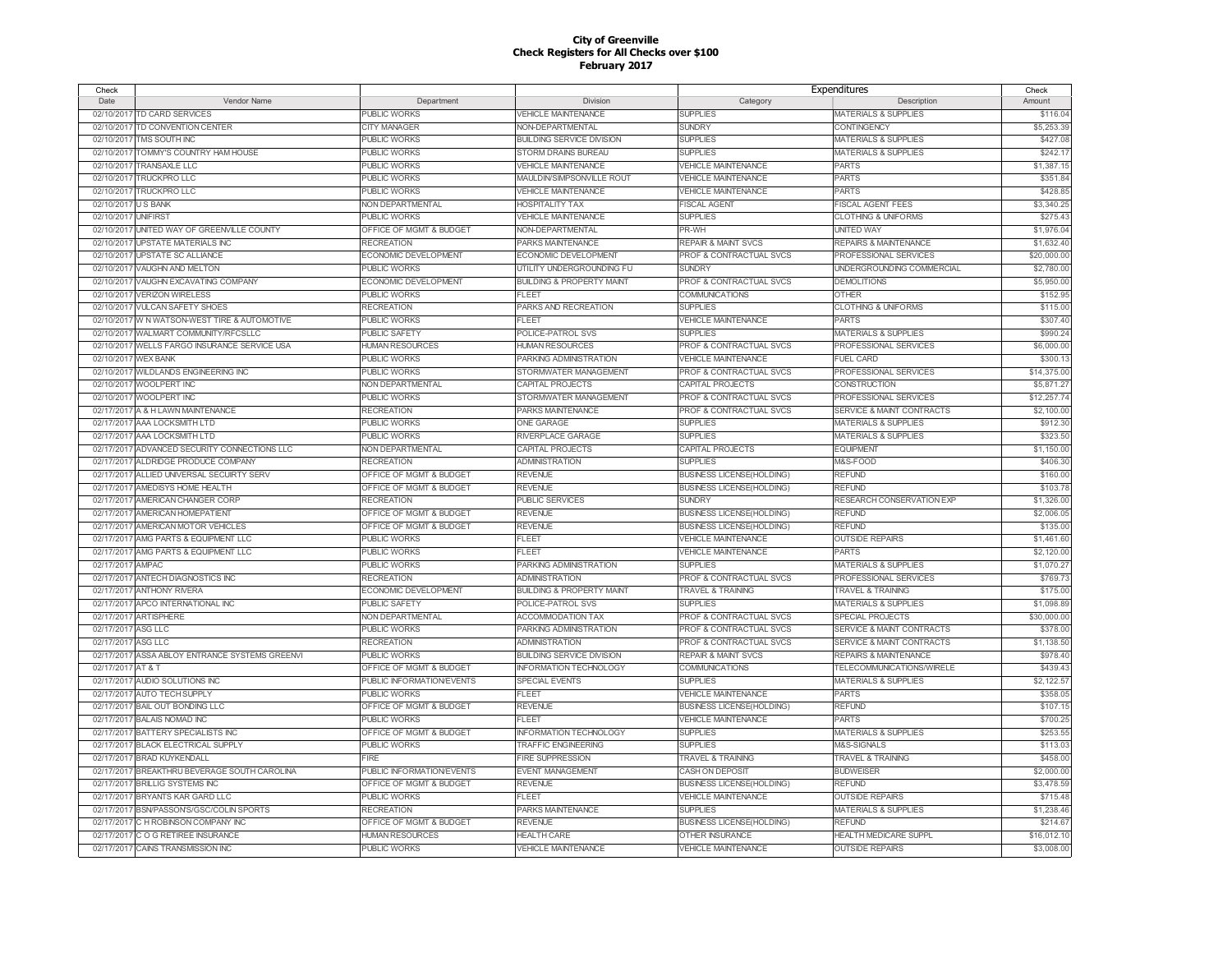| Check            |                                                |                         |                               | Expenditures                       |                                      | Check       |
|------------------|------------------------------------------------|-------------------------|-------------------------------|------------------------------------|--------------------------------------|-------------|
| Date             | Vendor Name                                    | Department              | Division                      | Category                           | Description                          | Amount      |
|                  | 02/17/2017 CAROLINA ALTERNATORS                | PUBLIC WORKS            | FLEET                         | VEHICLE MAINTENANCE                | <b>PARTS</b>                         | \$185.50    |
| 02/17/2017       | CAROLINA CONCRETE COMPANY INC                  | <b>PUBLIC WORKS</b>     | <b>CBD TIF CREW</b>           | <b>SUPPLIES</b>                    | <b>MATERIALS &amp; SUPPLIES</b>      | \$420.29    |
| 02/17/2017       | CAROLINA LAWN & TRACTOR INC                    | <b>RECREATION</b>       | PARKS AND RECREATION          | REPAIR & MAINT SVCS                | <b>REPAIRS &amp; MAINTENANCE</b>     | \$598.48    |
|                  | 02/17/2017 CARSONS NUT-BOLT & TOOL CO INC      | <b>PUBLIC WORKS</b>     | <b>MAINTENANCE</b>            | <b>SUPPLIES</b>                    | <b>MATERIALS &amp; SUPPLIES</b>      | \$111.30    |
| 02/17/2017       | CARSONS NUT-BOLT & TOOL CO INC                 | <b>RECREATION</b>       | PARKS MAINTENANCE             | <b>SUPPLIES</b>                    | <b>MATERIALS &amp; SUPPLIES</b>      | \$310.04    |
| 02/17/2017       | CDW/G                                          | NON DEPARTMENTAL        | <b>CAPITAL PROJECTS</b>       | <b>CAPITAL PROJECTS</b>            | <b>EQUIPMENT</b>                     | \$1,341.42  |
|                  | 02/17/2017 CENTERPLATE                         | ECONOMIC DEVELOPMENT    | ECONOMIC DEVELOPMENT          | <b>SUNDRY</b>                      | MISCELLANEOUS                        | \$184.0     |
|                  | 02/17/2017 CHARLES PRODUCTS                    | <b>RECREATION</b>       | <b>PUBLIC SERVICES</b>        | <b>SUPPLIES</b>                    | <b>SALE GIFTS</b>                    | \$851.5     |
| 02/17/2017       | CHARLOTTE RUSSE INC                            | OFFICE OF MGMT & BUDGET | <b>REVENUE</b>                | <b>BUSINESS LICENSE(HOLDING)</b>   | <b>REFUND</b>                        | \$216.4     |
| 02/17/2017       | <b>CHRISTINA TRAMMELL</b>                      | <b>RECREATION</b>       | <b>COMMUNITY CENTERS</b>      | <b>BUILDING &amp; SPACE RENTAL</b> | <b>SEARS REC CENTER</b>              | \$150.00    |
|                  |                                                |                         | FLEET                         |                                    | <b>PARTS</b>                         |             |
|                  | 02/17/2017 CHRISTOPHER TRUCKS INC              | <b>PUBLIC WORKS</b>     |                               | <b>VEHICLE MAINTENANCE</b>         |                                      | \$237.55    |
|                  | 02/17/2017 CINCINNATI SYSTEMS INC              | <b>PUBLIC WORKS</b>     | CHURCH STREET GARAGE          | <b>REPAIR &amp; MAINT SVCS</b>     | <b>REPAIRS &amp; MAINTENANCE</b>     | \$178.7     |
| 02/17/2017       | CINTAS FIRE PROTECTION 636525                  | <b>PUBLIC WORKS</b>     | <b>FLEET</b>                  | <b>VEHICLE MAINTENANCE</b>         | <b>PARTS</b>                         | \$452.1     |
| 02/17/2017       | COLD STONE CREAMERY                            | OFFICE OF MGMT & BUDGET | <b>REVENUE</b>                | <b>BUSINESS LICENSE(HOLDING)</b>   | <b>REFUND</b>                        | \$158.35    |
| 02/17/2017       | <b>COMMERCE CLUB</b>                           | OFFICE OF MGMT & BUDGET | <b>REVENUE</b>                | <b>BUSINESS LICENSE(HOLDING)</b>   | <b>REFUND</b>                        | \$295.30    |
| 02/17/2017       | COMMUNICATION SERVICE CENTER INC               | <b>PUBLIC WORKS</b>     | PARKING ADMINISTRATION        | <b>SUPPLIES</b>                    | <b>MATERIALS &amp; SUPPLIES</b>      | \$133.56    |
| 02/17/2017       | COMMUNICATION SERVICE CENTER INC               | <b>RECREATION</b>       | PARKS AND RECREATION          | <b>REPAIR &amp; MAINT SVCS</b>     | <b>REPAIRS &amp; MAINTENANCE</b>     | \$393.00    |
| 02/17/2017       | <b>COMPLETE FITNESS &amp; YOGA</b>             | <b>HUMAN RESOURCES</b>  | <b>HEALTH CARE</b>            | <b>SUNDRY</b>                      | <b>WELLNESS ACTIVITIES</b>           | \$340.00    |
| 02/17/2017       | <b>CRIDER &amp; ASSOCIATES INC</b>             | NON DEPARTMENTAL        | <b>CAPITAL PROJECTS</b>       | CAPITAL PROJECTS                   | R/O/W SITE ACQUISITION               | \$1,500.00  |
| 02/17/2017       | CRIMESTOPPERS ALARM SYSTEMS INC                | MUNICIPAL COURT         | MUNICIPAL COURT               | PROF & CONTRACTUAL SVCS            | PROFESSIONAL SERVICES                | \$104.68    |
| 02/17/2017       | CROOK'S BRASS & METAL REFINISHING              | ECONOMIC DEVELOPMENT    | ECONOMIC DEVELOPMENT          | PROF & CONTRACTUAL SVCS            | <b>SERVICE &amp; MAINT CONTRACTS</b> | \$1,095.00  |
| 02/17/2017       | CULBERTSON, GINGER L IS W CP                   | OFFICE OF MGMT & BUDGET | <b>REVENUE</b>                | <b>BUSINESS LICENSE(HOLDING)</b>   | <b>REFUND</b>                        | \$159.74    |
| 02/17/2017       | <b>CUMMINS ATLANTIC LLC</b>                    | <b>PUBLIC WORKS</b>     | <b>CU-ICAR SHUTTLE</b>        | <b>VEHICLE MAINTENANCE</b>         | <b>LUBRICANTS</b>                    | \$234.0     |
| 02/17/2017       | <b>CUMMINS ATLANTIC LLC</b>                    | <b>PUBLIC WORKS</b>     | <b>DEMAND RESPONSE</b>        | <b>VEHICLE MAINTENANCE</b>         | <b>LUBRICANTS</b>                    | \$312.0     |
|                  | 02/17/2017 CUMMINS ATLANTIC LLC                | <b>PUBLIC WORKS</b>     | <b>FIXED ROUTE</b>            | <b>VEHICLE MAINTENANCE</b>         | <b>LUBRICANTS</b>                    | \$624.1     |
| 02/17/2017       | <b>CUMMINS ATLANTIC LLC</b>                    | PUBLIC WORKS            | MAULDIN/SIMPSONVILLE ROUT     | <b>VEHICLE MAINTENANCE</b>         | <b>LUBRICANTS</b>                    | \$312.09    |
|                  | 02/17/2017 DANA SAFETY SUPPLY INC              | <b>FIRE</b>             | <b>FIRE SUPPRESSION</b>       | <b>VEHICLE MAINTENANCE</b>         | <b>PARTS</b>                         | \$245.92    |
| 02/17/2017 DCPAH |                                                | <b>RECREATION</b>       | <b>ADMINISTRATION</b>         | PROF & CONTRACTUAL SVCS            | PROFESSIONAL SERVICES                | \$148.0     |
|                  | 02/17/2017 DESIGN DEVELOPMENT LLC              | <b>RECREATION</b>       | PARKS AND RECREATION          | <b>PROF &amp; CONTRACTUAL SVCS</b> | RENTAL OF REAL PROPERTY              | \$3,416.6   |
| 02/17/2017       | DESIGN WORKSHOP INC                            | OFFICE OF MGMT & BUDGET | <b>ACCOUNTING</b>             | PROF & CONTRACTUAL SVCS            | PROFESSIONAL SERVICES                | \$14,057.1  |
|                  | 02/17/2017 DP3 ARCHITECTS, LTD                 | NON DEPARTMENTAL        | CAPITAL PROJECTS              | CAPITAL PROJECTS                   | PLANNING/DESIGN                      | \$39,495.48 |
|                  | 02/17/2017 DUKE ENERGY                         | <b>FIRE</b>             | <b>FIRE SERVICES</b>          | <b>UTILITIES</b>                   | <b>ELECTRICITY</b>                   | \$557.45    |
|                  | 02/17/2017 ECHOLS OIL COMPANY INC              | PUBLIC WORKS            | <b>FLEET</b>                  | <b>VEHICLE MAINTENANCE</b>         | <b>FUEL</b>                          | \$972.6     |
|                  | ELITE CAR RENTAL INC                           | OFFICE OF MGMT & BUDGET | <b>REVENUE</b>                |                                    | <b>REFUND</b>                        | \$3,222.88  |
| 02/17/2017       |                                                |                         |                               | <b>BUSINESS LICENSE(HOLDING)</b>   |                                      |             |
|                  | 02/17/2017 ENTERCOM GREENVILLE LLC WSPA-FM     | <b>PUBLIC WORKS</b>     | <b>RECYCLING</b>              | PROF & CONTRACTUAL SVCS            | ADVERTISING EXPENSE                  | \$644.00    |
|                  | 02/17/2017 ENVIRO-MASTER SERVICES OF GREENVILL | NON DEPARTMENTAL        | CAPITAL PROJECTS              | <b>CAPITAL PROJECTS</b>            | <b>CONSTRUCTION</b>                  | \$725.00    |
|                  | 02/17/2017 ENVIRONMENTAL PERMITTING            | OFFICE OF MGMT & BUDGET | <b>REVENUE</b>                | <b>BUSINESS LICENSE(HOLDING)</b>   | <b>REFUND</b>                        | \$168.6     |
| 02/17/2017       | <b>EXCEL ELECTRIC</b>                          | OFFICE OF MGMT & BUDGET | <b>REVENUE</b>                | <b>BUSINESS LICENSE(HOLDING)</b>   | <b>REFUND</b>                        | \$104.50    |
| 02/17/2017       | FAIRWAY OUTDOOR ADVERTISING LLC                | <b>RECREATION</b>       | PUBLIC SERVICES               | <b>SUPPLIES</b>                    | SUPPLIES PROMOTIONS                  | \$800.00    |
| 02/17/2017       | FARONICS TECHNOLOGIES USA INC                  | OFFICE OF MGMT & BUDGET | <b>INFORMATION TECHNOLOGY</b> | PROF & CONTRACTUAL SVCS            | SERVICE & MAINT CONTRACTS            | \$1,080.0   |
|                  | 02/17/2017 FGP INTERNATIONAL                   | <b>HUMAN RESOURCES</b>  | <b>HUMAN RESOURCES</b>        | PROF & CONTRACTUAL SVCS            | TEMP PERSONNEL SVCS                  | \$801.34    |
|                  | 02/17/2017 FGP INTERNATIONAL                   | OFFICE OF MGMT & BUDGET | <b>REVENUE</b>                | PROF & CONTRACTUAL SVCS            | TEMP PERSONNEL SVCS                  | \$772.6     |
| 02/17/2017       | <b>FGP INTERNATIONAL</b>                       | <b>PUBLIC WORKS</b>     | PARKING ADMINISTRATION        | PROF & CONTRACTUAL SVCS            | TEMP PERSONNEL SVCS                  | \$686.8     |
| 02/17/2017       | <b>FIREBIRDS OF GREENVILLE</b>                 | OFFICE OF MGMT & BUDGET | <b>REVENUE</b>                | <b>BUSINESS LICENSE(HOLDING)</b>   | <b>REFUND</b>                        | \$148.2     |
|                  | 02/17/2017 FRESH MARKET INC, THE               | OFFICE OF MGMT & BUDGET | <b>REVENUE</b>                | <b>BUSINESS LICENSE(HOLDING)</b>   | <b>REFUND</b>                        | \$944.68    |
| 02/17/2017       | <b>GARRISON OPTICIANS</b>                      | OFFICE OF MGMT & BUDGET | <b>REVENUE</b>                | <b>BUSINESS LICENSE(HOLDING)</b>   | REFUND                               | \$171.50    |
|                  | 02/17/2017 GATE INDUSTRIES                     | <b>PUBLIC WORKS</b>     | PARKING ADMINISTRATION        | PARKING DEPOSITS                   | PKG DEP-W.WASHINGTON ST.             | \$144.00    |
| 02/17/2017       | <b>GEORGIA BARK COMPANY</b>                    | <b>RECREATION</b>       | <b>FALLS PARK WORK CREW</b>   | <b>SUPPLIES</b>                    | <b>MATERIALS &amp; SUPPLIES</b>      | \$2,544.00  |
|                  | 02/17/2017 GEORGIA BARK COMPANY                | <b>RECREATION</b>       | PARKS MAINTENANCE             | <b>SUPPLIES</b>                    | <b>MATERIALS &amp; SUPPLIES</b>      | \$1,272.00  |
|                  | 02/17/2017 GILLIG LLC                          | <b>PUBLIC WORKS</b>     | <b>VEHICLE MAINTENANCE</b>    | <b>VEHICLE MAINTENANCE</b>         | <b>PARTS</b>                         | \$1,550.80  |
| 02/17/2017       | GOODYEAR COMMERCIAL TIRE                       | <b>PUBLIC WORKS</b>     | <b>FLEET</b>                  | <b>VEHICLE MAINTENANCE</b>         | <b>PARTS</b>                         | \$878.90    |
| 02/17/2017       | <b>GOVERNMENT MARKETPLACE LLC</b>              | OFFICE OF MGMT & BUDGET | <b>REVENUE</b>                | <b>BUSINESS LICENSE(HOLDING)</b>   | <b>REFUND</b>                        | \$170.8     |
| 02/17/2017       | GRAINGER 803858935                             | NON DEPARTMENTAL        | CAPITAL PROJECTS              | CAPITAL PROJECTS                   | <b>CONSTRUCTION</b>                  | \$1,606.54  |
| 02/17/2017       | GRAINGER 803858935                             | <b>PUBLIC WORKS</b>     | <b>SEWERS BUREAU</b>          | <b>SUPPLIES</b>                    | <b>MATERIALS &amp; SUPPLIES</b>      | \$137.6     |
| 02/17/2017       | GRAINGER 803858935                             | <b>PUBLIC WORKS</b>     | STORM DRAINS BUREAU           | <b>SUPPLIES</b>                    | <b>MATERIALS &amp; SUPPLIES</b>      | \$834.68    |
| 02/17/2017       | GRAINGER 803858935                             | <b>PUBLIC WORKS</b>     | <b>STREETS BUREAU</b>         | <b>SUPPLIES</b>                    | <b>MATERIALS &amp; SUPPLIES</b>      | \$409.6     |
|                  | 02/17/2017 GREAT LAKES PETROLEUM               | <b>PUBLIC WORKS</b>     | <b>ADMINISTRATION</b>         | <b>VEHICLE MAINTENANCE</b>         | <b>FUEL</b>                          | \$27,681.14 |
|                  | 02/17/2017 GREENVILLE CHAMBER OF COMMERCE      | <b>PUBLIC WORKS</b>     | <b>ENGINEERING</b>            | <b>SUNDRY</b>                      |                                      | \$200.00    |
|                  |                                                |                         |                               |                                    | DUES.SUBSCRIPTN.PUBLICATN            |             |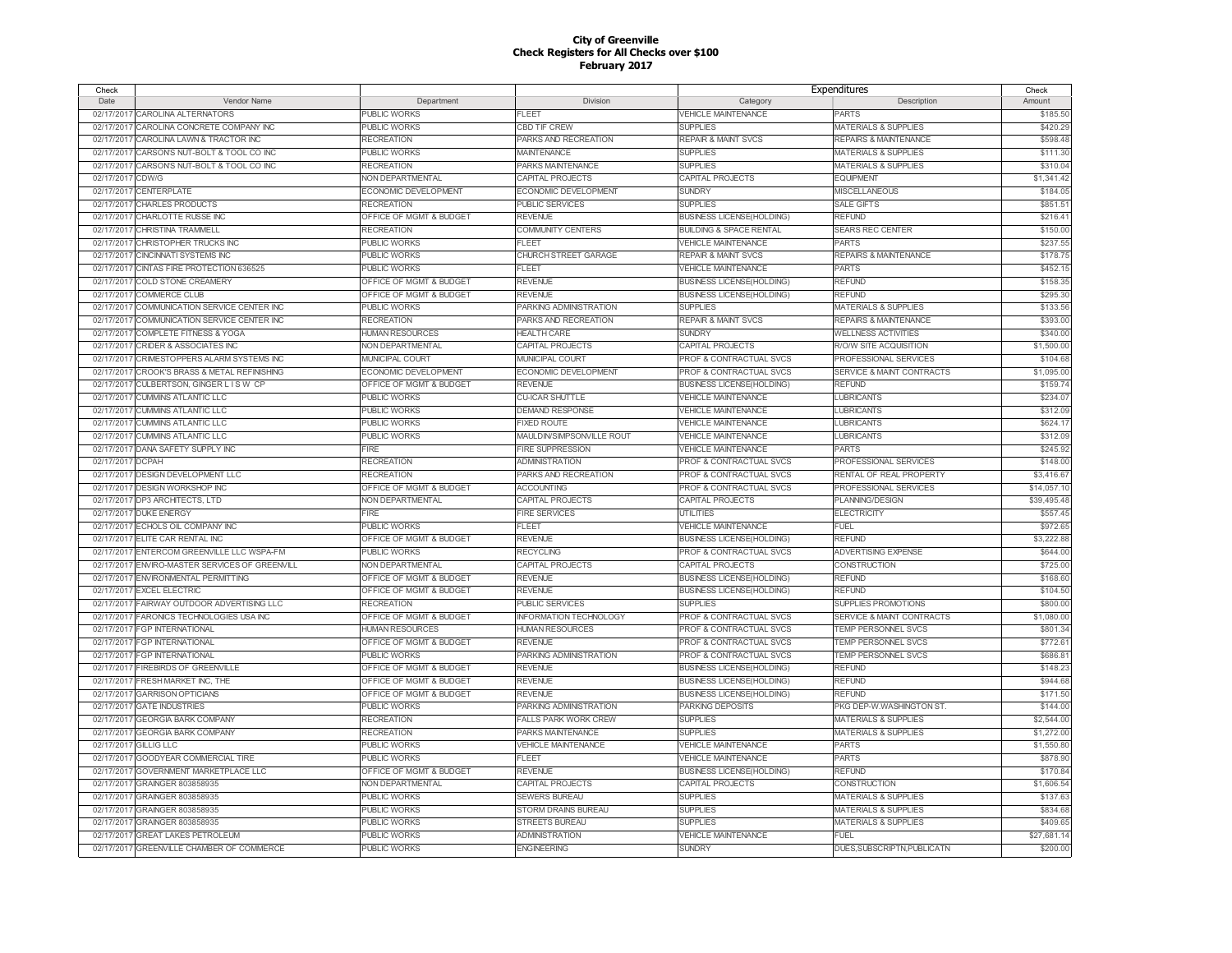| Check      |                                              |                           |                                  | Expenditures                       |                                      | Check          |
|------------|----------------------------------------------|---------------------------|----------------------------------|------------------------------------|--------------------------------------|----------------|
| Date       | Vendor Name                                  | Department                | Division                         | Category                           | Description                          | Amount         |
|            | 02/17/2017 GREENVILLE COUNTY                 | PUBLIC SAFETY             | POLICE-PATROL SVS                | PROF & CONTRACTUAL SVCS            | PROFESSIONAL SERVICES                | \$3.569.7'     |
| 02/17/2017 | <b>GREENVILLE COUNTY</b>                     | <b>PUBLIC SAFETY</b>      | POLICE-PATROL SVS                | <b>UTILITIES</b>                   | <b>ELECTRICITY</b>                   | \$6,010.40     |
| 02/17/2017 | <b>GREENVILLE COUNTY</b>                     | <b>PUBLIC SAFETY</b>      | POLICE-PATROL SVS                | <b>UTILITIES</b>                   | GAS                                  | \$2,861.23     |
| 02/17/2017 | <b>GREENVILLE COUNTY</b>                     | PUBLIC SAFETY             | POLICE-PATROL SVS                | <b>UTILITIES</b>                   | <b>WATER</b>                         | \$2,302.09     |
| 02/17/2017 | GREENVILLE COUNTY ANIMAL CARE SERV           | <b>PUBLIC SAFETY</b>      | POLICE-PATROL SVS                | PROF & CONTRACTUAL SVCS            | SERVICE & MAINT CONTRACTS            | \$1,150.0      |
| 02/17/2017 | GREENVILLE COUNTY SCHOOL DISTRICT            | OFFICE OF MGMT & BUDGET   | <b>ACCOUNTING</b>                | PROF & CONTRACTUAL SVCS            | <b>INTERGOV/SCHOOL DIST</b>          | \$3,858,776.96 |
| 02/17/2017 | <b>GREENVILLE COUNTY SOLID WASTE</b>         | <b>PUBLIC WORKS</b>       | GARBAGE DISPOSAL BUREAU          | <b>PROF &amp; CONTRACTUAL SVCS</b> | <b>DISPOSAL CHARGES</b>              | \$1,140.80     |
| 02/17/2017 | <b>GREENVILLE COUNTY TREASURER</b>           | OFFICE OF MGMT & BUDGET   | <b>ACCOUNTING</b>                | PROF & CONTRACTUAL SVCS            | <b>INTERGOV COUNTY</b>               | \$1,383,512.7  |
| 02/17/2017 | <b>GREENVILLE INDUSTRIAL RUBBER &amp;</b>    | FIRE                      | FIRE SUPPRESSION                 | <b>VEHICLE MAINTENANCE</b>         | <b>PARTS</b>                         | \$1,514.53     |
| 02/17/2017 | <b>GREENVILLE NEWS</b>                       | OFFICE OF MGMT & BUDGET   | <b>ADMINISTRATION</b>            | PROF & CONTRACTUAL SVCS            | <b>ADVERTISING EXPENSE</b>           | \$381.15       |
| 02/17/2017 | GREENVILLE OFFICE SUPPLY CO INC              | ECONOMIC DEVELOPMENT      | PLANNING AND ZONING              | <b>SUPPLIES</b>                    | <b>MATERIALS &amp; SUPPLIES</b>      | \$185.78       |
| 02/17/2017 | GREENVILLE OFFICE SUPPLY CO INC              | <b>MUNICIPAL COURT</b>    | <b>MUNICIPAL COURT</b>           | <b>SUPPLIES</b>                    | <b>MATERIALS &amp; SUPPLIES</b>      | \$514.76       |
|            |                                              |                           |                                  |                                    |                                      |                |
|            | 02/17/2017 GREENVILLE OFFICE SUPPLY CO INC   | OFFICE OF MGMT & BUDGET   | <b>INFORMATION TECHNOLOGY</b>    | <b>SUPPLIES</b>                    | <b>MATERIALS &amp; SUPPLIES</b>      | \$3,243.60     |
| 02/17/2017 | GREENVILLE OFFICE SUPPLY CO INC              | <b>RECREATION</b>         | <b>PUBLIC SERVICES</b>           | <b>SUPPLIES</b>                    | OFFICE SUPPLIES&MATERIALS            | \$112.34       |
| 02/17/2017 | <b>GREENVILLE SWAMP RABBITS</b>              | CITY MANAGER              | NON-DEPARTMENTAL                 | <b>SUNDRY</b>                      | CONTINGENCY                          | \$2,495.00     |
| 02/17/2017 | <b>GREG BURRISS</b>                          | <b>RECREATION</b>         | <b>FALLS PARK WORK CREW</b>      | <b>TRAVEL &amp; TRAINING</b>       | <b>TRAVEL &amp; TRAINING</b>         | \$443.27       |
|            | 02/17/2017 HALES TOWING                      | FIRE                      | <b>FIRE SERVICES</b>             | <b>SUPPLIES</b>                    | <b>MATERIALS &amp; SUPPLIES</b>      | \$135.00       |
| 02/17/2017 | HARRISON'S WORKWEAR                          | PUBLIC WORKS              | CONSTRUCTION & INSPECTION        | <b>SUPPLIES</b>                    | <b>CLOTHING &amp; UNIFORMS</b>       | \$117.6        |
| 02/17/2017 | <b>HARRISONS WORKWEAR</b>                    | <b>RECREATION</b>         | PARKS MAINTENANCE                | <b>SUPPLIES</b>                    | <b>CLOTHING &amp; UNIFORMS</b>       | \$222.58       |
|            | 02/17/2017 HARRISONS WORKWEAR                | <b>RECREATION</b>         | RIGHTS-OF-WAY                    | <b>SUPPLIES</b>                    | <b>CLOTHING &amp; UNIFORMS</b>       | \$140.00       |
|            | 02/17/2017 HARRISONS WORKWEAR                | <b>RECREATION</b>         | TREE MAINTENANCE BUREAU          | <b>SUPPLIES</b>                    | <b>CLOTHING &amp; UNIFORMS</b>       | \$140.00       |
|            | 02/17/2017 HAT TRICK FARM                    | <b>RECREATION</b>         | ADMINISTRATION                   | <b>SUPPLIES</b>                    | M&S-FOOD                             | \$300.00       |
|            | 02/17/2017 HENRY SCHEIN ANIMAL HEALTH        | <b>RECREATION</b>         | <b>ADMINISTRATION</b>            | <b>SUPPLIES</b>                    | M&S-VETERINARY                       | \$178.76       |
|            | 02/17/2017 HERSHEY CREAMERY COMPANY          | <b>RECREATION</b>         | <b>PUBLIC SERVICES</b>           | <b>SUPPLIES</b>                    | SALE CONCESSIONS                     | \$425.1        |
|            | 02/17/2017 HM LIFE INSURANCE COMPANY         | <b>HUMAN RESOURCES</b>    | <b>HEALTH CARE</b>               | <b>HEALTH</b>                      | <b>HEALTH STOP LOSS</b>              | \$66,535.06    |
| 02/17/2017 | HOGAN CONSTRUCTION GROUP LLC                 | NON DEPARTMENTAL          | CAPITAL PROJECTS                 | CAPITAL PROJECTS                   | CONSTRUCTION                         | \$265,643.7    |
|            | 02/17/2017 HOLLYWOOD 20 CINEMAS              | OFFICE OF MGMT & BUDGET   | <b>REVENUE</b>                   | <b>BUSINESS LICENSE(HOLDING)</b>   | <b>REFUND</b>                        | \$346.12       |
| 02/17/2017 | HOME DEPOT CREDIT SERVICE 5898               | <b>FIRF</b>               | <b>FIRE SERVICES</b>             | <b>SUPPLIES</b>                    | <b>MATERIALS &amp; SUPPLIES</b>      | \$216.36       |
|            | 02/17/2017 HOME DEPOT CREDIT SERVICE 5898    | FIRE                      | <b>FIRE SUPPRESSION</b>          | <b>SUPPLIES</b>                    | <b>MATERIALS &amp; SUPPLIES</b>      | \$5,957.20     |
|            | 02/17/2017 HOME DEPOT CREDIT SERVICE 5898    | NON DEPARTMENTAL          | CAPITAL PROJECTS                 | CAPITAL PROJECTS                   | PROJECT EXPENSE                      | \$342.22       |
|            | 02/17/2017 HOME DEPOT CREDIT SERVICE 5906    | <b>PUBLIC WORKS</b>       | <b>BUILDING SERVICE DIVISION</b> | <b>SUPPLIES</b>                    | MATERIALS & SUPPLIES                 | \$782.97       |
|            | 02/17/2017 HOME DEPOT CREDIT SERVICE 5914    | <b>RECREATION</b>         | <b>ADMINISTRATION</b>            | <b>SUPPLIES</b>                    | M&S-EXHIBITS                         | \$166.34       |
|            | 02/17/2017 HOME DEPOT CREDIT SERVICE 5922    | <b>RECREATION</b>         | PARKS MAINTENANCE                | <b>SUPPLIES</b>                    | <b>MATERIALS &amp; SUPPLIES</b>      | \$197.76       |
|            | 02/17/2017 HORTON LAW FIRM P A               | OFFICE OF MGMT & BUDGET   | <b>REVENUE</b>                   | <b>BUSINESS LICENSE(HOLDING)</b>   | <b>REFUND</b>                        | \$102.92       |
|            | 02/17/2017 HUMAN TECHNOLOGIES INC            | OFFICE OF MGMT & BUDGET   | <b>REVENUE</b>                   | <b>BUSINESS LICENSE(HOLDING)</b>   | <b>REFUND</b>                        | \$297.96       |
|            | 02/17/2017 HYDRAULIC ONSITE EQUIPMENT REPAIR | <b>PUBLIC WORKS</b>       | <b>FLEET</b>                     | <b>VEHICLE MAINTENANCE</b>         | <b>OUTSIDE REPAIRS</b>               | \$754.4        |
|            |                                              |                           |                                  |                                    |                                      |                |
|            | 02/17/2017 I H S UPSTATE INC                 | OFFICE OF MGMT & BUDGET   | <b>REVENUE</b>                   | <b>BUSINESS LIC &amp; PERMITS</b>  | <b>BUSINESS LIC-SERVICE</b>          | \$2,996.08     |
| 02/17/2017 | <b>IRON MOUNTAIN 27129</b>                   | OFFICE OF MGMT & BUDGET   | <b>INFORMATION TECHNOLOGY</b>    | PROF & CONTRACTUAL SVCS            | <b>SERVICE &amp; MAINT CONTRACTS</b> | \$433.93       |
|            | 02/17/2017 ISGETT DISTRIBUTORS INC           | OFFICE OF MGMT & BUDGET   | <b>REVENUE</b>                   | <b>BUSINESS LICENSE(HOLDING)</b>   | <b>REELIND</b>                       | \$226.95       |
| 02/17/2017 | <b>IVEY COMMUNICATIONS INC</b>               | <b>PUBLIC WORKS</b>       | CONSTRUCTION & INSPECTION        | <b>SUPPLIES</b>                    | <b>MATERIALS &amp; SUPPLIES</b>      | \$198.7        |
|            | 02/17/2017 J C PENNEY INC #695-7             | OFFICE OF MGMT & BUDGET   | <b>REVENUE</b>                   | <b>BUSINESS LICENSE(HOLDING)</b>   | <b>REFUND</b>                        | \$570.96       |
| 02/17/2017 | <b>JASONS DELI</b>                           | OFFICE OF MGMT & BUDGET   | <b>REVENUE</b>                   | <b>BUSINESS LICENSE(HOLDING)</b>   | <b>REFUND</b>                        | \$113.1        |
|            | 02/17/2017 JEFF MCLEROY                      | OFFICE OF MGMT & BUDGET   | GIS                              | <b>TRAVEL &amp; TRAINING</b>       | <b>TRAVEL &amp; TRAINING</b>         | \$660.7        |
| 02/17/2017 | <b>JEREMIAH BLANKENSHIP</b>                  | <b>PUBLIC WORKS</b>       | UTILITY UNDERGROUNDING FU        | <b>SUNDRY</b>                      | METER BOX CONVERSIONS                | \$300.00       |
|            | 02/17/2017 JESSICA ETHRIDGE                  | <b>MUNICIPAL COURT</b>    | MUNICIPAL COURT                  | <b>COURT LIABILITY</b>             | COURT-RESTITUTION                    | \$200.00       |
| 02/17/2017 | JOHNSTONE SUPPLY OF GREENVILLE               | <b>RECREATION</b>         | <b>ADMINISTRATION</b>            | <b>REPAIR &amp; MAINT SVCS</b>     | <b>REPAIRS &amp; MAINTENANCE</b>     | \$589.66       |
|            | 02/17/2017 JULIA HORTON                      | <b>CITY MANAGER</b>       | <b>CITY MANAGER</b>              | COMMUNICATIONS                     | <b>OTHER</b>                         | \$120.00       |
|            | 02/17/2017 K & M INTERNATIONAL WILD REPULIC  | <b>RECREATION</b>         | <b>PUBLIC SERVICES</b>           | <b>SUPPLIES</b>                    | <b>SALE GIFTS</b>                    | \$2,910.40     |
|            | 02/17/2017 KATHRYN E MCDANIEL                | <b>MUNICIPAL COURT</b>    | <b>MUNICIPAL COURT</b>           | <b>COURT LIABILITY</b>             | <b>COURT-RESTITUTION</b>             | \$300.00       |
|            | 02/17/2017 KESSLER CONSULTING INC            | <b>PUBLIC WORKS</b>       | <b>RECYCLING</b>                 | <b>PRINTING</b>                    | PRINTING & BINDING                   | \$807.50       |
|            | 02/17/2017 KING ASPHALT INC                  | <b>PUBLIC WORKS</b>       | STREETS BUREAU                   | <b>SUPPLIES</b>                    | <b>MATERIALS &amp; SUPPLIES</b>      | \$128.37       |
|            | 02/17/2017 KW BEVERAGE                       | PUBLIC INFORMATION/EVENTS | <b>EVENTS MANAGEMENT</b>         | CASH ON DEPOSIT                    | <b>BUDWEISER</b>                     | \$5,000.00     |
| 02/17/2017 | L C P LIBERTY SQUARE LLC                     | OFFICE OF MGMT & BUDGET   | <b>REVENUE</b>                   | <b>BUSINESS LICENSE(HOLDING)</b>   | <b>REFUND</b>                        | \$1,609.27     |
| 02/17/2017 | <b>LANDSCAPERS SUPPLY</b>                    | <b>PUBLIC WORKS</b>       | STORM DRAINS BUREAU              | <b>SUPPLIES</b>                    | <b>MATERIALS &amp; SUPPLIES</b>      | \$117.5'       |
| 02/17/2017 | <b>LANDSCAPERS SUPPLY</b>                    | <b>RECREATION</b>         | PARKS AND RECREATION             | <b>SUPPLIES</b>                    | <b>MATERIALS &amp; SUPPLIES</b>      | \$181.9        |
| 02/17/2017 | <b>LANDSCAPERS SUPPLY</b>                    | <b>RECREATION</b>         | PARKS MAINTENANCE                | <b>SUPPLIES</b>                    | <b>MATERIALS &amp; SUPPLIES</b>      | \$588.8        |
|            | 02/17/2017 LAWMEN'S SAFETY SUPPLY            | <b>PUBLIC SAFETY</b>      | POLICE-PATROL SVS                | <b>SUPPLIES</b>                    | <b>AMMUNITION</b>                    | \$1,596.48     |
|            |                                              |                           |                                  |                                    |                                      |                |
|            | 02/17/2017 LIVE LONG WELL CARE OF CASCADE    | OFFICE OF MGMT & BUDGET   | <b>REVENUE</b>                   | <b>BUSINESS LICENSE(HOLDING)</b>   | <b>REFUND</b>                        | \$1,421.43     |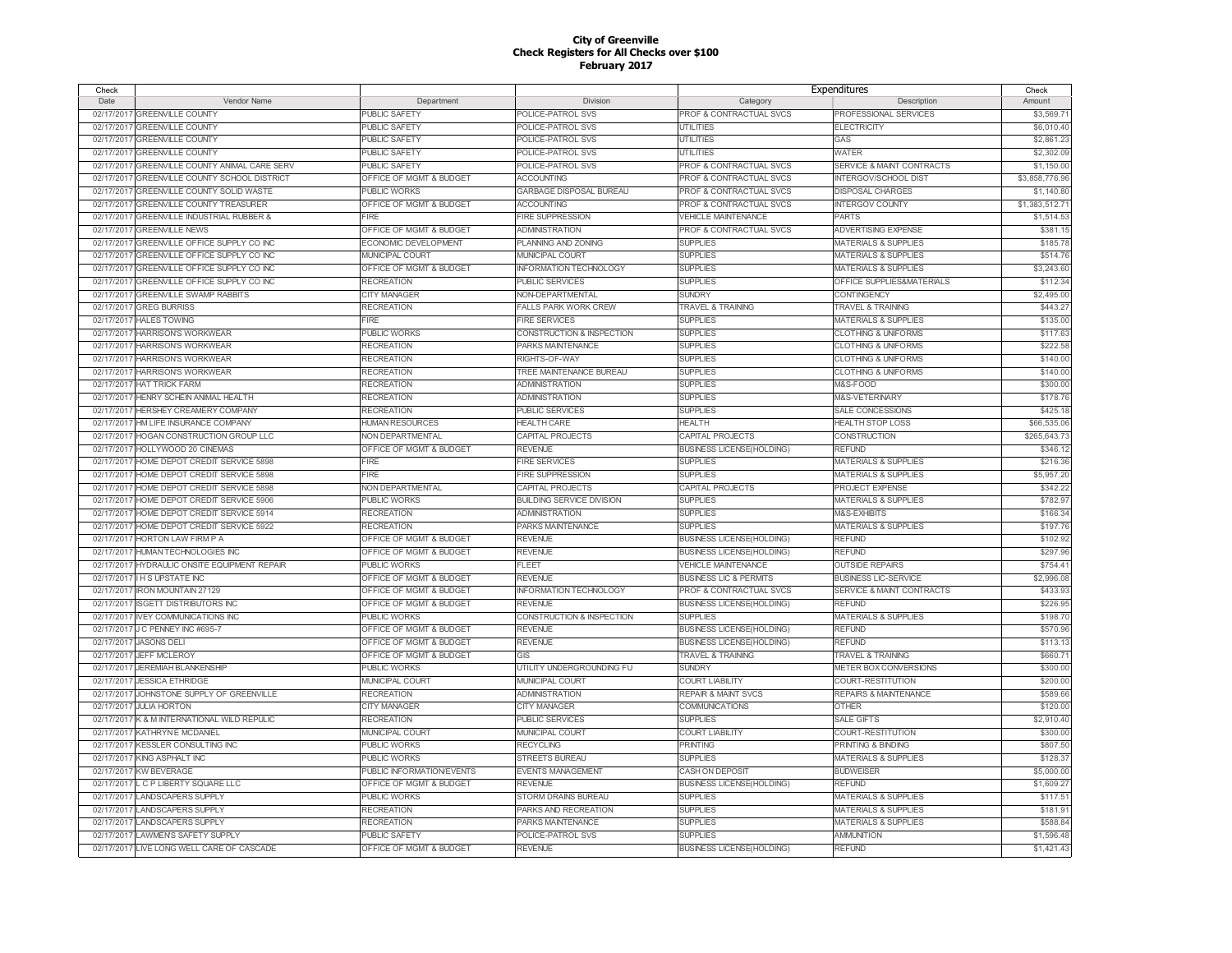| Check              |                                                |                           |                                       | Expenditures                       |                                 | Check      |
|--------------------|------------------------------------------------|---------------------------|---------------------------------------|------------------------------------|---------------------------------|------------|
| Date               | Vendor Name                                    | Department                | Division                              | Category                           | Description                     | Amount     |
|                    | 02/17/2017 LONGHORN STEAK HOUSE 5307           | OFFICE OF MGMT & BUDGET   | <b>REVENUE</b>                        | <b>BUSINESS LICENSE(HOLDING)</b>   | <b>REFUND</b>                   | \$131.92   |
| 02/17/2017         | LOWES                                          | <b>RECREATION</b>         | <b>ADMINISTRATION</b>                 | <b>SUPPLIES</b>                    | M&S-EXHIBITS                    | \$136.40   |
| 02/17/2017         | <b>LUCAI JRIDO</b>                             | <b>MUNICIPAL COURT</b>    | <b>MUNICIPAL COURT</b>                | <b>COURT LIABILITY</b>             | COURT-RESTITUTION               | \$250.00   |
| 02/17/2017         | <b>LYDIA THOMAS</b>                            | <b>RECREATION</b>         | PUBLIC SERVICES                       | PROF & CONTRACTUAL SVCS            | PROFESSIONAL SERVICES           | \$460.00   |
| 02/17/2017         | LYNNSTAR CONSTRUCTION CO INC                   | <b>NON DEPARTMENTAL</b>   | CAPITAL PROJECTS                      | CAPITAL PROJECTS                   | <b>CONSTRUCTION</b>             | \$78,603.6 |
| 02/17/2017         | <b>MARATHON STAFFING INC</b>                   | PUBLIC SAFETY             | POLICE-DISPATCH BUREAU                | <b>PROF &amp; CONTRACTUAL SVCS</b> | <b>TEMP PERSONNEL SVCS</b>      | \$6,494.82 |
| 02/17/2017         | <b>MARATHON STAFFING INC</b>                   | PUBLIC WORKS              | <b>MAINTENANCE</b>                    | PROF & CONTRACTUAL SVCS            | TEMP PERSONNEL SVCS             | \$101.64   |
| 02/17/2011         | <b>MARK CLARK</b>                              | MUNICIPAL COURT           | MUNICIPAL COURT                       | <b>COURT LIABILITY</b>             | COURT-RESTITUTION               | \$200.0    |
| 02/17/2017         | <b>MARTIN NURSERY LLC</b>                      | <b>RECREATION</b>         | <b>FALLS PARK WORK CREW</b>           | <b>SUPPLIES</b>                    | <b>MATERIALS &amp; SUPPLIES</b> | \$245.0    |
| 02/17/2011         | <b>MARY MARTIN</b>                             | MUNICIPAL COURT           | MUNICIPAL COURT                       | <b>COURT LIABILITY</b>             | COURT-RESTITUTION               | \$246.00   |
| 02/17/2017         | <b>MARY PARKINS</b>                            | <b>MUNICIPAL COURT</b>    | <b>MUNICIPAL COURT</b>                | <b>COURT LIABILITY</b>             | COURT-RESTITUTION               | \$203.0    |
| 02/17/2017         | MAX-R                                          | <b>RECREATION</b>         | <b>ADMINISTRATION</b>                 | <b>SUPPLIES</b>                    | <b>JANITORIAL SUPPLIES</b>      | \$5,698.0  |
| 02/17/2017         | MIA ALEXANDER SALON                            | OFFICE OF MGMT & BUDGET   | <b>REVENUE</b>                        | <b>BUSINESS LICENSE(HOLDING)</b>   | <b>REFUND</b>                   | \$180.4    |
| 02/17/2017         | MICHAEL J NELSON                               | MUNICIPAL COURT           | MUNICIPAL COURT                       | <b>COURT LIABILITY</b>             | COURT-RESTITUTION               | \$240.00   |
| 02/17/2017         |                                                | PUBLIC WORKS              | <b>FLEET</b>                          | <b>VEHICLE MAINTENANCE</b>         | <b>OUTSIDE REPAIRS</b>          |            |
|                    | MIKE WILLIMON TOWING & RECOVERY INC            |                           |                                       |                                    |                                 | \$150.00   |
| 02/17/2017         | MIKE'S BODY SHOP                               | <b>PUBLIC WORKS</b>       | FLEET                                 | <b>VEHICLE MAINTENANCE</b>         | <b>OUTSIDE REPAIRS</b>          | \$1,011.99 |
| 02/17/2017         | MILLENNIUM APARTMENT HOMES                     | OFFICE OF MGMT & BUDGET   | REVENUE                               | <b>BUSINESS LICENSE(HOLDING)</b>   | <b>REFUND</b>                   | \$125.9    |
| 02/17/2017         | MITCHELL 1                                     | PUBLIC WORKS              | FLEET                                 | PROF & CONTRACTUAL SVCS            | PROFESSIONAL SERVICES           | \$1,431.0  |
| 02/17/2017         | MOORE MEDICAL CORP                             | <b>CITY MANAGER</b>       | <b>DONATIONS</b>                      | CONTRIBUTIONS/DONATIONS            | MISCELLANEOUS FIRE              | \$983.35   |
| 02/17/2017         | MOORE MEDICAL CORF                             | FIRE                      | FIRE SUPPRESSION                      | <b>SUPPLIES</b>                    | OTHER MEDICAL SUPPLIES          | \$511.0    |
|                    | 02/17/2017 MOORE MEDICAL CORF                  | <b>HUMAN RESOURCES</b>    | <b>OCCUPATIONAL HEALTH</b>            | <b>SUPPLIES</b>                    | <b>MATERIALS &amp; SUPPLIES</b> | \$368.1    |
| 02/17/2017         | <b>MOTOROLA SOLUTIONS</b>                      | PUBLIC SAFETY             | POLICE-DISPATCH BUREAU                | <b>REPAIR &amp; MAINT SVCS</b>     | <b>RADIO MAINTENANCE</b>        | \$3,726.8  |
| 02/17/2017         | <b>NAPA AUTO PARTS</b>                         | PUBLIC WORKS              | <b>FLEET</b>                          | <b>SUPPLIES</b>                    | <b>MATERIALS &amp; SUPPLIES</b> | \$225.7    |
|                    | 02/17/2017 NAPA AUTO PARTS                     | PUBLIC WORKS              | FLEET                                 | <b>VEHICLE MAINTENANCE</b>         | <b>PARTS</b>                    | \$955.7    |
| 02/17/2017 NORLAB  |                                                | PUBLIC WORKS              | <b>SEWERS BUREAU</b>                  | <b>SUPPLIES</b>                    | <b>MATERIALS &amp; SUPPLIES</b> | \$444.0    |
| 02/17/2017         | O'REILLY AUTO PARTS                            | PUBLIC WORKS              | FLEET                                 | <b>VEHICLE MAINTENANCE</b>         | <b>PARTS</b>                    | \$330.2    |
|                    | 02/17/2017 OGLETREE DEAKINS NASH SMOAK & STEWA | <b>FIRE</b>               | <b>FIRE</b>                           | PROF & CONTRACTUAL SVCS            | PROFESSIONAL SERVICES           | \$2,120.00 |
| 02/17/2017         | OGLETREE DEAKINS NASH SMOAK & STEWA            | <b>HUMAN RESOURCES</b>    | <b>HUMAN RESOURCES</b>                | PROF & CONTRACTUAL SVCS            | PROFESSIONAL SERVICES           | \$318.00   |
|                    | 02/17/2017 OLIVE GARDEN ITALIAN REST 1207      | OFFICE OF MGMT & BUDGET   | <b>REVENUE</b>                        | <b>BUSINESS LICENSE(HOLDING)</b>   | <b>REFUND</b>                   | \$203.2    |
| 02/17/2017         | <b>ONTARIO INVESTMENTS INC</b>                 | ECONOMIC DEVELOPMENT      | PLANNING AND ZONING                   | <b>PRINTING</b>                    | <b>COPYING</b>                  | \$226.7    |
|                    | 02/17/2017 PANAGAKOS ASPHALT PAVING INC        | <b>PUBLIC WORKS</b>       | <b>SEWERS BUREAU</b>                  | <b>SUPPLIES</b>                    | <b>MATERIALS &amp; SUPPLIES</b> | \$115.54   |
|                    | 02/17/2017 PANAGAKOS ASPHALT PAVING INC        | <b>PUBLIC WORKS</b>       | <b>STORM DRAINS BUREAU</b>            | <b>SUPPLIES</b>                    | <b>MATERIALS &amp; SUPPLIES</b> | \$115.54   |
|                    | 02/17/2017 PANAGAKOS ASPHALT PAVING INC        | <b>PUBLIC WORKS</b>       | <b>STREETS BUREAU</b>                 | <b>SUPPLIES</b>                    | <b>MATERIALS &amp; SUPPLIES</b> | \$231.0    |
| 02/17/2017         | PARKER POE ADAMS AND BERNSTEIN                 | OFFICE OF MGMT & BUDGET   | REVENUE                               | <b>BUSINESS LICENSE(HOLDING)</b>   | <b>REFUND</b>                   | \$2,026.82 |
| 02/17/2017         | PIEDMONT ASSOCIATES CO LLC                     | PUBLIC WORKS              | FLEET                                 | <b>VEHICLE MAINTENANCE</b>         | <b>PARTS</b>                    | \$189.66   |
| 02/17/2017         | PIEDMONT ELECTRICAL DISTRIBUTORS               | PUBLIC WORKS              | <b>BUILDING SERVICE DIVISION</b>      | <b>SUPPLIES</b>                    | <b>MATERIALS &amp; SUPPLIES</b> | \$711.09   |
|                    | 02/17/2017 PIEDMONT NATURAL GAS CO             | FIRF                      | <b>FIRE SERVICES</b>                  | <b>UTILITIES</b>                   | GAS                             | \$1,779.8  |
| 02/17/2017         | PIEDMONT NATURAL GAS CO                        | <b>RECREATION</b>         | PARKS AND RECREATION                  | <b>UTILITIES</b>                   | GAS                             | \$643.5    |
| 02/17/2017         | PRESORT PLUS INC                               | <b>RECREATION</b>         | <b>EDUCATION</b>                      | <b>PRINTING</b>                    | <b>PRINTING &amp; BINDING</b>   | \$2,418.40 |
| 02/17/2017         | PRESORT PLUS INC                               | <b>RECREATION</b>         | PUBLIC SERVICES                       | PRINTING                           | PRINTING & BINDING              | \$523.3    |
| 02/17/2017         | <b>PROFORMA</b>                                | <b>RECREATION</b>         | <b>ADMINISTRATION</b>                 | <b>SUPPLIES</b>                    | M&S-EXHIBITS                    | \$307.4    |
| 02/17/2017         | <b>RAY BRACKEN NURSERY INC</b>                 | <b>RECREATION</b>         | <b><i>TREE MAINTENANCE BUREAU</i></b> | <b>SUPPLIES</b>                    | <b>MATERIALS &amp; SUPPLIES</b> | \$900.0    |
| 02/17/2017         | <b>RONNIE BEVER</b>                            | <b>RECREATION</b>         | TREE MAINTENANCE BUREAU               | <b>TRAVEL &amp; TRAINING</b>       | <b>TRAVEL &amp; TRAINING</b>    | \$687.0    |
|                    | 02/17/2017 S C COMMISSION ON CLE               | <b>CITY ATTORNEY</b>      | <b>CITY ATTORNEY</b>                  | <b>TRAVEL &amp; TRAINING</b>       | <b>TRAVEL &amp; TRAINING</b>    | \$150.00   |
|                    | 02/17/2017 S C DEPARTMENT OF REVENUE           | <b>CITY MANAGER</b>       | NON-DEPARTMENTAL                      | <b>SUNDRY</b>                      | TAXES                           | \$4,004.02 |
| 02/17/2017         | S C DEPARTMENT OF REVENUE                      | PUBLIC INFORMATION/EVENTS | <b>EVENTS MANAGEMENT</b>              | <b>SUNDRY</b>                      | <b>MISCELLANEOUS</b>            | \$300.0    |
| 02/17/2017         | SAFETY PRODUCTS INC                            | <b>PUBLIC WORKS</b>       | PARKING ADMINISTRATION                | <b>SUPPLIES</b>                    | <b>MATERIALS &amp; SUPPLIES</b> | \$275.60   |
| 02/17/2017         | <b>SAM'S CLUB</b>                              | <b>FIRE</b>               | <b>FIRE SUPPRESSION</b>               | <b>SUPPLIES</b>                    | <b>MATERIALS &amp; SUPPLIES</b> | \$728.50   |
|                    |                                                |                           |                                       | <b>SUPPLIES</b>                    | M&S-CURATORIAL                  |            |
| 02/17/2017         | <b>SAM'S CLUB</b>                              | <b>RECREATION</b>         | <b>ADMINISTRATION</b>                 |                                    |                                 | \$166.4    |
|                    | 02/17/2017 SAM'S CLUB                          | <b>RECREATION</b>         | <b>ADMINISTRATION</b>                 | <b>SUPPLIES</b>                    | M&S-FOOD                        | \$144.92   |
| 02/17/2017         | <b>SAM'S CLUB</b>                              | <b>RECREATION</b>         | <b>PUBLIC SERVICES</b>                | <b>SUPPLIES</b>                    | SALE CONCESSIONS                | \$531.5    |
|                    | 02/17/2017 SANDLAPPER CAPITAL INVESTMENTS      | OFFICE OF MGMT & BUDGET   | REVENUE                               | <b>BUSINESS LICENSE(HOLDING)</b>   | <b>REFUND</b>                   | \$234.55   |
|                    | 02/17/2017 SANDLAPPER SECURITIES LLC           | OFFICE OF MGMT & BUDGET   | <b>REVENUE</b>                        | <b>BUSINESS LICENSE(HOLDING)</b>   | <b>REFUND</b>                   | \$267.2    |
| 02/17/2017 SC DHEC |                                                | PUBLIC SAFETY             | POLICE-PATROL SVS                     | <b>SUPPLIES</b>                    | <b>MATERIALS &amp; SUPPLIES</b> | \$250.0    |
| 02/17/2017         | <b>SCDOT</b>                                   | NON DEPARTMENTAL          | CAPITAL PROJECTS                      | CAPITAL PROJECTS                   | CONSTRUCTION                    | \$5,000.0  |
| 02/17/2017         | SCHINDLER ELEVATOR CORPORATION                 | <b>RECREATION</b>         | <b>FALLS PARK WORK CREW</b>           | PROF & CONTRACTUAL SVCS            | PROFESSIONAL SERVICES           | \$588.0    |
|                    | 02/17/2017 SHAMIKA GIBBS-SANDERS               | PUBLIC SAFETY             | POLICE-PATROL SVS                     | <b>TRAVEL &amp; TRAINING</b>       | <b>TRAVEL &amp; TRAINING</b>    | \$168.44   |
|                    | 02/17/2017 SHARP BUSINESS SYSTEMS              | ECONOMIC DEVELOPMENT      | PLANNING AND ZONING                   | <b>PRINTING</b>                    | <b>COPYING</b>                  | \$277.43   |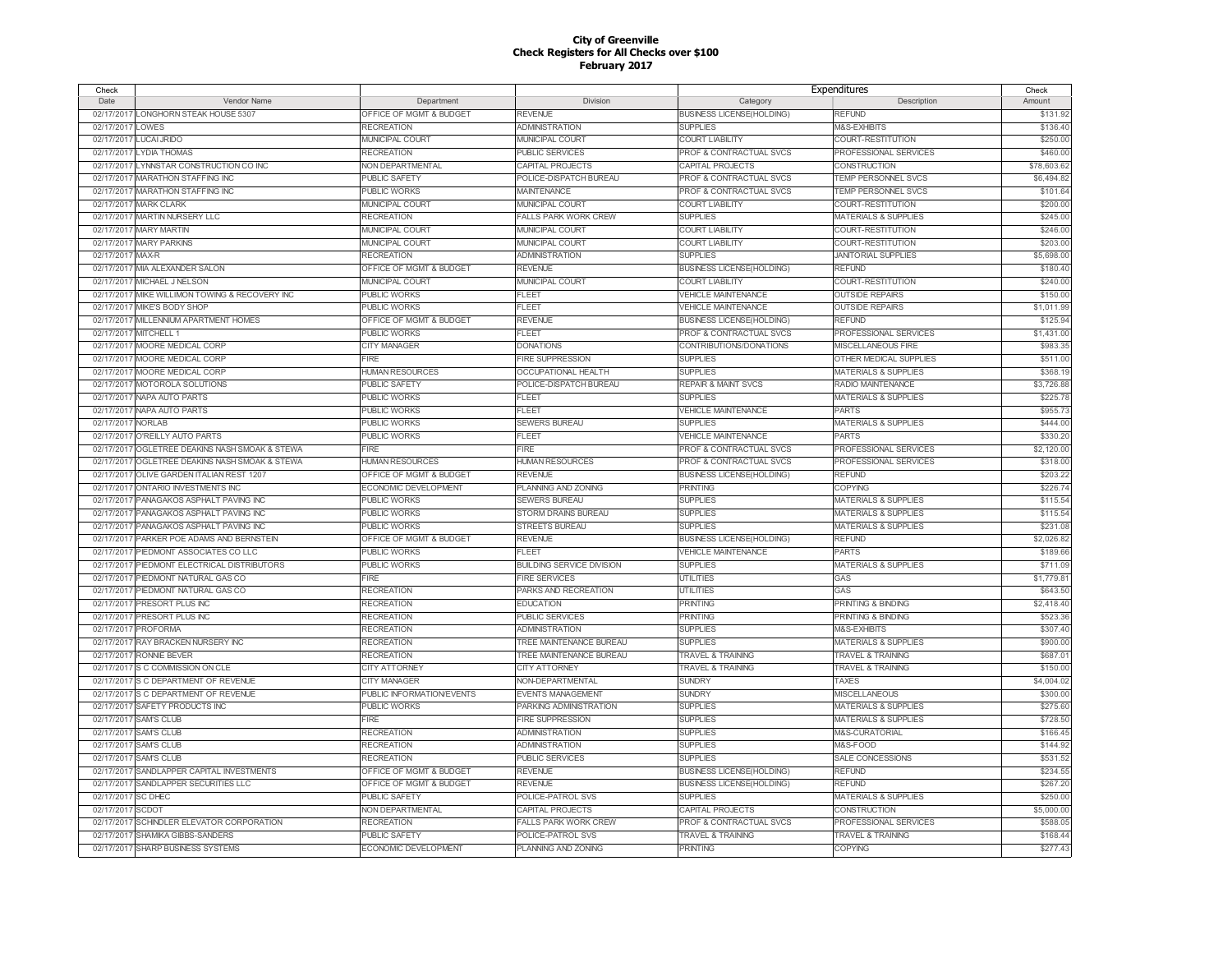| Check      |                                        |                           |                                      | Expenditures                       |                                  | Check        |
|------------|----------------------------------------|---------------------------|--------------------------------------|------------------------------------|----------------------------------|--------------|
| Date       | Vendor Name                            | Department                | Division                             | Category                           | Description                      | Amount       |
| 02/17/2017 | SHELLEY L JACKSON                      | <b>MUNICIPAL COURT</b>    | <b>MUNICIPAL COURT</b>               | <b>COURT LIABILITY</b>             | COURT-RESTITUTION                | \$300.00     |
| 02/17/2017 | SNIDER FLEET SOLUTIONS                 | <b>PUBLIC WORKS</b>       | <b>FIXED ROUTE</b>                   | <b>VEHICLE MAINTENANCE</b>         | <b>TIRES AND TUBES</b>           | \$9,762.79   |
| 02/17/2017 | SNIDER FLEET SOLUTIONS                 | PUBLIC WORKS              | <b>FLEET</b>                         | <b>VEHICLE MAINTENANCE</b>         | <b>OUTSIDE REPAIRS</b>           | \$1,984.84   |
| 02/17/2017 | SNIDER FLEET SOLUTIONS                 | <b>PUBLIC WORKS</b>       | FLEET                                | VEHICLE MAINTENANCE                | <b>PARTS</b>                     | \$2,667.1    |
| 02/17/2017 | SOUTH-EAST ZOO ALLIANCE FOR REPRODU    | <b>RECREATION</b>         | <b>ADMINISTRATION</b>                | PROF & CONTRACTUAL SVCS            | PROFESSIONAL SERVICES            | \$980.00     |
| 02/17/2017 | SOUTHEASTERN DOCK & DOOR LLC           | <b>PUBLIC WORKS</b>       | <b>BUILDING SERVICE DIVISION</b>     | <b>REPAIR &amp; MAINT SVCS</b>     | <b>REPAIRS &amp; MAINTENANCE</b> | \$408.00     |
| 02/17/2017 | SOUTHEASTERN JANITORIAL OF SC LLC      | <b>PUBLIC WORKS</b>       | PARKING ADMINISTRATION               | PROF & CONTRACTUAL SVCS            | SERVICE & MAINT CONTRACTS        | \$755.00     |
| 02/17/2017 | SOUTHEASTERN PAPER GROUP               | <b>PUBLIC WORKS</b>       | <b>BUILDING SERVICE DIVISION</b>     | <b>SUPPLIES</b>                    | <b>JANITORIAL SUPPLIES</b>       | \$224.5      |
| 02/17/2017 | SOUTHEASTERN PAPER GROUP               | <b>RECREATION</b>         | <b>FALLS PARK WORK CREW</b>          | <b>SUPPLIES</b>                    | <b>JANITORIAL SUPPLIES</b>       | \$446.7      |
| 02/17/2017 | SOUTHERN PAINT & MAINT INC             | PUBLIC WORKS              | <b>RECYCLING</b>                     | <b>SUPPLIES</b>                    | <b>MATERIALS &amp; SUPPLIES</b>  | \$1,000.00   |
| 02/17/2017 | SPARTAN FIRE & EMERGENCY APPARATUS     | FIRE                      | FIRE SUPPRESSION                     | <b>VEHICLE MAINTENANCE</b>         | <b>PARTS</b>                     | \$803.80     |
| 02/17/2017 | SQUIRE PATTON BOGGS LLP                | CITY MANAGER              | CITY MANAGER                         | PROF & CONTRACTUAL SVCS            | PROFESSIONAL SERVICES            | \$5,000.00   |
|            | 02/17/2017 STARWIND SOFTWARE INC       | OFFICE OF MGMT & BUDGET   | <b>INFORMATION TECHNOLOGY</b>        | <b>PROF &amp; CONTRACTUAL SVCS</b> | SERVICE & MAINT CONTRACTS        | \$1,499.0    |
| 02/17/2017 | <b>STATE TREASURER</b>                 | MUNICIPAL COURT           | MUNICIPAL COURT                      | <b>COURT LIABILITY</b>             | COURT-DRUG SURCHARGE             | \$1,143.28   |
|            | 02/17/2017 STATE TREASURER             | MUNICIPAL COURT           | MUNICIPAL COURT                      | <b>COURT LIABILITY</b>             | COURT-DUI HWY PATRL SURCH        | \$588.30     |
| 02/17/2017 | <b>STATE TREASURER</b>                 | MUNICIPAL COURT           | MUNICIPAL COURT                      | <b>COURT LIABILITY</b>             | COURT-DUI SPINAL CORD SUR        | \$688.3      |
|            | 02/17/2017 STATE TREASURER             | MUNICIPAL COURT           | MUNICIPAL COURT                      | COURT LIABILITY                    | COURT-STATE ASSESSMENT           | \$16,328.1   |
|            | 02/17/2017 STATE TREASURER             | MUNICIPAL COURT           | MUNICIPAL COURT                      | <b>COURT LIABILITY</b>             | COURT-TRAFFIC SURCHARGE          | \$7,324.30   |
|            | 02/17/2017 STATE TREASURER             | MUNICIPAL COURT           | MUNICIPAL COURT                      | <b>COURT LIABILITY</b>             | DUVDUAC BRTHLZR TST SLED         | \$172.06     |
|            | 02/17/2017 STATE TREASURER             | MUNICIPAL COURT           | MUNICIPAL COURT                      | <b>COURT LIABILITY</b>             | <b>DUS HWY PATROL</b>            | \$476.98     |
|            | 02/17/2017 STATE TREASURER             | MUNICIPAL COURT           | MUNICIPAL COURT                      | <b>COURT LIABILITY</b>             | SC CRIMINAL JUSTICE ACADE        | \$115.05     |
| 02/17/2017 | STERLING INFOSYSTEMS INC               | <b>HUMAN RESOURCES</b>    | <b>HUMAN RESOURCES</b>               | PROF & CONTRACTUAL SVCS            | <b>PROFESSIONAL SERVICES</b>     | \$881.58     |
|            | 02/17/2017 STICKY FINGERS              | <b>MUNICIPAL COURT</b>    | <b>MUNICIPAL COURT</b>               | <b>COURT LIABILITY</b>             | <b>COURT-RESTITUTION</b>         | \$191.70     |
|            | 02/17/2017 STOCKMAN OIL TWO INC        | <b>PUBLIC WORKS</b>       | <b>FLEET</b>                         | <b>VEHICLE MAINTENANCE</b>         | <b>PARTS</b>                     | \$1,242.85   |
|            | 02/17/2017 STONESTHROW APTS            | MUNICIPAL COURT           | MUNICIPAL COURT                      | <b>COURT LIABILITY</b>             | COURT-RESTITUTION                | \$450.00     |
|            | 02/17/2017 SUBURBAN PROPANE            | <b>RECREATION</b>         | PARKS AND RECREATION                 | <b>UTILITIES</b>                   | GAS                              | \$532.49     |
|            | 02/17/2017 SUMMIT MEDIA LLC            | NON DEPARTMENTAL          | <b>MISC GRANTS</b>                   | <b>SUPPLIES</b>                    | <b>MATERIALS &amp; SUPPLIES</b>  | \$780.00     |
|            | 02/17/2017 SUMMIT MEDIA LLC            | <b>PUBLIC WORKS</b>       | <b>RECYCLING</b>                     | PROF & CONTRACTUAL SVCS            | ADVERTISING EXPENSE              | \$845.00     |
| 02/17/2017 | <b>SWANA</b>                           | <b>PUBLIC WORKS</b>       | <b>PUBLIC WORKS</b>                  | <b>SUNDRY</b>                      | DUES, SUBSCRIPTN, PUBLICATN      | \$212.00     |
| 02/17/2017 | <b>T G I FRIDAYS</b>                   | OFFICE OF MGMT & BUDGET   | <b>REVENUE</b>                       | <b>BUSINESS LICENSE(HOLDING)</b>   | <b>REFUND</b>                    | \$142.5'     |
|            | 02/17/2017 TALENT MANAGEMENT SOLUTIONS | PUBLIC INFORMATION/EVENTS | <b>EVENTS MANAGEMENT</b>             | PROF & CONTRACTUAL SVCS            | <b>TEMP PERSONNEL SVCS</b>       | \$760.32     |
| 02/17/2017 | TALENT MANAGEMENT SOLUTIONS            | <b>PUBLIC WORKS</b>       | <b>CU-ICAR SHUTTLE</b>               | PROF & CONTRACTUAL SVCS            | TEMP PERSONNEL SVCS              | \$324.42     |
| 02/17/2017 | TALENT MANAGEMENT SOLUTIONS            | <b>PUBLIC WORKS</b>       | <b>MAINTENANCE</b>                   | PROF & CONTRACTUAL SVCS            | <b>TEMP PERSONNEL SVCS</b>       | \$693.20     |
| 02/17/2017 | <b>FALENT MANAGEMENT SOLUTIONS</b>     | PUBLIC WORKS              | MAULDIN/SIMPSONVILLE ROUT            | PROF & CONTRACTUAL SVCS            | <b>TEMP PERSONNEL SVCS</b>       | \$401.1      |
| 02/17/2017 | TALENT MANAGEMENT SOLUTIONS            | PUBLIC WORKS              | RESIDENTIAL COLL BUREAU              | <b>PROF &amp; CONTRACTUAL SVCS</b> | <b>TEMP PERSONNEL SVCS</b>       | \$8,975.18   |
| 02/17/2017 | <b>FALENT MANAGEMENT SOLUTIONS</b>     | PUBLIC WORKS              | STORM DRAINS BUREAU                  | <b>PROF &amp; CONTRACTUAL SVCS</b> | <b>TEMP PERSONNEL SVCS</b>       | \$5,555.33   |
| 02/17/2017 | TALENT MANAGEMENT SOLUTIONS            | PUBLIC WORKS              | TROLLEY                              | PROF & CONTRACTUAL SVCS            | TEMP PERSONNEL SVCS              | \$176.96     |
| 02/17/2017 | <b>FALENT MANAGEMENT SOLUTIONS</b>     | PUBLIC WORKS              | <b>VEHICLE MAINTENANCE</b>           | <b>PROF &amp; CONTRACTUAL SVCS</b> | <b>TEMP PERSONNEL SVCS</b>       | \$2,017.3'   |
| 02/17/2017 | TALENT MANAGEMENT SOLUTIONS            | <b>RECREATION</b>         | <b>ADMINISTRATION</b>                | PROF & CONTRACTUAL SVCS            | <b>TEMP PERSONNEL SVCS</b>       | \$125.60     |
| 02/17/2017 | <b>FALENT MANAGEMENT SOLUTIONS</b>     | <b>RECREATION</b>         | COMMUNITY CENTERS                    | <b>PROF &amp; CONTRACTUAL SVCS</b> | <b>TEMP PERSONNEL SVCS</b>       | \$1,917.60   |
| 02/17/2017 | TALENT MANAGEMENT SOLUTIONS            | <b>RECREATION</b>         | PARKS MAINTENANCE                    | <b>PROF &amp; CONTRACTUAL SVCS</b> | <b>TEMP PERSONNEL SVCS</b>       | \$1,161.80   |
| 02/17/2017 | THE WALL STREET JOURNAL                | ECONOMIC DEVELOPMENT      | ECONOMIC DEVELOPMENT                 | <b>SUNDRY</b>                      | DUES.SUBSCRIPTN.PUBLICATN        | \$560.00     |
| 02/17/2017 | <b>THOMSON REUTERS - WEST</b>          | <b>CITY ATTORNEY</b>      | <b>CITY ATTORNEY</b>                 | <b>SUNDRY</b>                      | DUES, SUBSCRIPTN, PUBLICATN      | \$2,193.42   |
| 02/17/2017 | <b>TIJUANA FLATS</b>                   | OFFICE OF MGMT & BUDGET   | <b>REVENUE</b>                       | <b>BUSINESS LICENSE(HOLDING)</b>   | <b>REFUND</b>                    | \$2,122.8    |
| 02/17/2017 | TMS SOUTH INC                          | <b>PUBLIC WORKS</b>       | <b>BUILDING SERVICE DIVISION</b>     | <b>SUPPLIES</b>                    | <b>MATERIALS &amp; SUPPLIES</b>  | \$277.46     |
| 02/17/2017 | <b>TOMMY TAYLOR</b>                    | <b>RECREATION</b>         | <b>BEAUTIFICATION BUREAU</b>         | <b>TRAVEL &amp; TRAINING</b>       | <b>TRAVEL &amp; TRAINING</b>     | \$515.26     |
| 02/17/2017 | TOOL SHED INC, THE                     | <b>PUBLIC WORKS</b>       | FLEET                                | <b>VEHICLE MAINTENANCE</b>         | <b>PARTS</b>                     | \$120.8      |
| 02/17/2017 | <b>TOOTSIES CHILDRENS SHOES</b>        | OFFICE OF MGMT & BUDGET   | <b>REVENUE</b>                       | <b>BUSINESS LICENSE(HOLDING)</b>   | <b>REFUND</b>                    | \$550.20     |
| 02/17/2017 | <b>TOSS PIZZA PUB</b>                  | OFFICE OF MGMT & BUDGET   | <b>REVENUE</b>                       | <b>BUSINESS LICENSE(HOLDING)</b>   | <b>REFUND</b>                    | \$240.1      |
| 02/17/2017 | TRAVELERS REST FEED & SEED INC         | <b>RECREATION</b>         | <b>ADMINISTRATION</b>                | <b>SUPPLIES</b>                    | M&S-FOOD                         | \$1,869.3    |
| 02/17/2017 | TRUCKPRO LLC                           | <b>PUBLIC WORKS</b>       | <b>FLEET</b>                         | VEHICLE MAINTENANCE                | <b>PARTS</b>                     | \$839.54     |
| 02/17/2017 | <b>JPPCC</b>                           | OFFICE OF MGMT & BUDGET   | <b>PURCHASING</b>                    | <b>TRAVEL &amp; TRAINING</b>       | <b>TRAVEL &amp; TRAINING</b>     | \$250.00     |
| 02/17/2017 | UPSTATE EMS COUNCIL INC                | <b>FIRE</b>               | <b>FIRE SUPPRESSION</b>              | <b>SUPPLIES</b>                    | <b>MATERIALS &amp; SUPPLIES</b>  | \$625.0      |
| 02/17/2017 | <b>UPSTATE INTERNATIONAL</b>           | NON DEPARTMENTAL          | <b>ACCOMMODATION TAX</b>             | PROF & CONTRACTUAL SVCS            | SPECIAL PROJECTS                 | \$2,500.00   |
| 02/17/2017 | <b>UPSTATE MATERIALS INC</b>           | <b>RECREATION</b>         | PARKS MAINTENANCE                    | <b>REPAIR &amp; MAINT SVCS</b>     | <b>REPAIRS &amp; MAINTENANCE</b> | \$1,632.40   |
| 02/17/2017 | <b>UPSTREAM IDENTITY LLC</b>           | ECONOMIC DEVELOPMENT      | <b>BUILDING &amp; PROPERTY MAINT</b> | <b>SUPPLIES</b>                    | <b>CLOTHING &amp; UNIFORMS</b>   | \$1,835.39   |
| 02/17/2017 | VACVISION ENVIRONMENTAL LLC            | NON DEPARTMENTAL          | CAPITAL PROJECTS                     | CAPITAL PROJECTS                   | CONSTRUCTION                     | \$119,325.10 |
|            | 02/17/2017 VERDAE DEVELOPMENT INC      | OFFICE OF MGMT & BUDGET   | <b>REVENUE</b>                       | <b>BUSINESS LICENSE(HOLDING)</b>   | <b>REFUND</b>                    | \$482.8      |
|            |                                        |                           |                                      |                                    |                                  |              |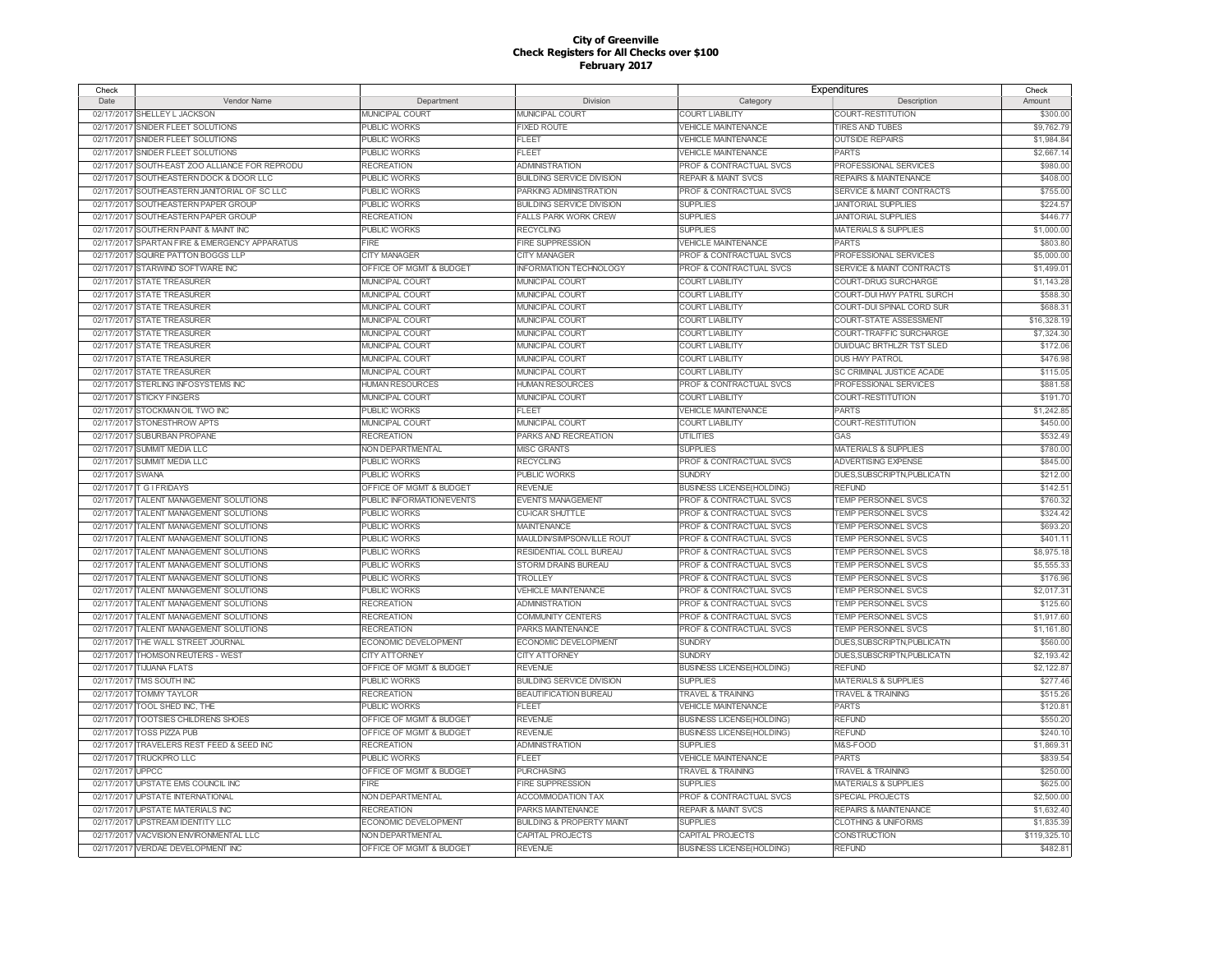| Check           |                                           |                           |                                      | Expenditures                     |                                 | Check        |
|-----------------|-------------------------------------------|---------------------------|--------------------------------------|----------------------------------|---------------------------------|--------------|
| Date            | Vendor Name                               | Department                | Division                             | Category                         | Description                     | Amount       |
| 02/17/2017      | <b>VERIZON WIRELESS</b>                   | ECONOMIC DEVELOPMENT      | <b>BUILDING &amp; PROPERTY MAINT</b> | <b>COMMUNICATIONS</b>            | <b>OTHER</b>                    | \$296.67     |
| 02/17/2011      | <b>VERIZON WIRELESS</b>                   | ECONOMIC DEVELOPMENT      | ECONOMIC DEVELOPMENT                 | COMMUNICATIONS                   | <b>OTHER</b>                    | \$192.32     |
| 02/17/2017      | <b>VERIZON WIRELESS</b>                   | FIRE                      | FIRE                                 | COMMUNICATIONS                   | <b>OTHER</b>                    | \$3,128.91   |
| 02/17/2017      | <b>VERIZON WIRELESS</b>                   | NON DEPARTMENTAL          | CAPITAL PROJECTS                     | CAPITAL PROJECTS                 | <b>EQUIPMENT</b>                | \$2,458.4    |
| 02/17/2017      | <b>VERIZON WIRELESS</b>                   | OFFICE OF MGMT & BUDGET   | <b>INFORMATION TECHNOLOGY</b>        | COMMUNICATIONS                   | TELECOMMUNICATIONS/WIRELE       | \$292.8      |
| 02/17/2017      | <b>VERIZON WIRELESS</b>                   | OFFICE OF MGMT & BUDGET   | <b>REVENUE</b>                       | COMMUNICATIONS                   | <b>OTHER</b>                    | \$114.2      |
| 02/17/2017      | <b>VERIZON WIRELESS</b>                   | PUBLIC INFORMATION/EVENTS | <b>EVENTS MANAGEMENT</b>             | <b>COMMUNICATIONS</b>            | <b>OTHER</b>                    | \$739.0      |
| 02/17/2017      | <b>VERIZON WIRELESS</b>                   | PUBLIC INFORMATION/EVENTS | SPECIAL EVENTS                       | COMMUNICATIONS                   | <b>OTHER</b>                    | \$105.7      |
| 02/17/2017      | <b>VERIZON WIRELESS</b>                   | <b>PUBLIC WORKS</b>       | <b>BUILDING SERVICE DIVISION</b>     | COMMUNICATIONS                   | <b>OTHER</b>                    | \$314.4      |
| 02/17/2017      | <b>VERIZON WIRELESS</b>                   | <b>PUBLIC WORKS</b>       | CONSTRUCTION & INSPECTION            | COMMUNICATIONS                   | <b>OTHER</b>                    | \$404.6      |
| 02/17/2017      | <b>VERIZON WIRELESS</b>                   | <b>PUBLIC WORKS</b>       | <b>ENGINEERING</b>                   | COMMUNICATIONS                   | <b>OTHER</b>                    | \$241.2      |
| 02/17/2017      | <b>VERIZON WIRELESS</b>                   | <b>PUBLIC WORKS</b>       | <b>FIXED ROUTE</b>                   | COMMUNICATIONS                   | <b>OTHER</b>                    | \$113.7      |
| 02/17/2017      | <b>VERIZON WIRELESS</b>                   | <b>PUBLIC WORKS</b>       | <b>FLEET</b>                         | <b>COMMUNICATIONS</b>            | <b>OTHER</b>                    | \$355.7      |
| 02/17/2017      | <b>VERIZON WIRELESS</b>                   | <b>PUBLIC WORKS</b>       | PARKING ADMINISTRATION               | COMMUNICATIONS                   | <b>OTHER</b>                    | \$876.3      |
| 02/17/2017      | <b>VERIZON WIRELESS</b>                   | <b>PUBLIC WORKS</b>       | <b>PUBLIC WORKS</b>                  | COMMUNICATIONS                   | <b>OTHER</b>                    | \$240.1      |
| 02/17/2017      | <b>VERIZON WIRELESS</b>                   | <b>PUBLIC WORKS</b>       | RESIDENTIAL COLL BUREAU              | COMMUNICATIONS                   | <b>OTHER</b>                    | \$426.8      |
|                 | 02/17/2017 VERIZON WIRELESS               | <b>PUBLIC WORKS</b>       | <b>SEWERS BUREAU</b>                 | COMMUNICATIONS                   | <b>OTHER</b>                    | \$659.8      |
| 02/17/2017      | <b>VERIZON WIRELESS</b>                   | <b>PUBLIC WORKS</b>       | <b>STORM DRAINS BUREAU</b>           | COMMUNICATIONS                   | <b>OTHER</b>                    | \$478.9      |
| 02/17/2017      | <b>VERIZON WIRELESS</b>                   | <b>PUBLIC WORKS</b>       | STORMWATER MANAGEMENT                | COMMUNICATIONS                   | <b>TELEPHONE</b>                | \$196.20     |
| 02/17/2017      | <b>VERIZON WIRELESS</b>                   | <b>PUBLIC WORKS</b>       | <b>STREETS BUREAU</b>                | COMMUNICATIONS                   | <b>OTHER</b>                    | \$525.0      |
|                 | 02/17/2017 VERIZON WIRELESS               | <b>PUBLIC WORKS</b>       | <b>TROLLEY</b>                       | COMMUNICATIONS                   | <b>OTHER</b>                    | \$114.38     |
| 02/17/2017      | <b>VERIZON WIRELESS</b>                   | <b>PUBLIC WORKS</b>       | <b>VEHICLE MAINTENANCE</b>           | COMMUNICATIONS                   | <b>OTHER</b>                    | \$141.2      |
| 02/17/2017      | <b>VERIZON WIRELESS</b>                   | <b>RECREATION</b>         | <b>PARKS MAINTENANCE</b>             | COMMUNICATIONS                   | <b>OTHER</b>                    | \$700.20     |
| 02/17/2017      | <b>VERNE CASSADAY</b>                     | <b>MUNICIPAL COURT</b>    | <b>MUNICIPAL COURT</b>               | <b>COURT LIABILITY</b>           | COURT-RESTITUTION               | \$200.0      |
|                 | 02/17/2017 VISITGREENVILLESC              | NON DEPARTMENTAL          | ACCOMMODATION TAX                    | PROF & CONTRACTUAL SVCS          | TOURISM PROMOTIONS              | \$323,229.00 |
| 02/17/2017      | VITAMIN SHOPPE, THE                       | OFFICE OF MGMT & BUDGET   | <b>REVENUE</b>                       | <b>BUSINESS LICENSE(HOLDING)</b> | <b>REFUND</b>                   | \$137.20     |
|                 | 02/17/2017 W A DAVIDSON OF JAX INC        | <b>RECREATION</b>         | <b>ADMINISTRATION</b>                | <b>SUPPLIES</b>                  | M&S-EXHIBITS                    | \$639.00     |
| 02/17/2017 W IS |                                           | OFFICE OF MGMT & BUDGET   | <b>REVENUE</b>                       | <b>BUSINESS LICENSE(HOLDING)</b> | <b>REFUND</b>                   | \$365.12     |
|                 | 02/17/2017 WALGREENS                      | MUNICIPAL COURT           | <b>REVENUE</b>                       | <b>COURT LIABILITY</b>           | COURT-RESTITUTION               | \$175.00     |
|                 | 02/17/2017 WALMART COMMUNITY/RFCSLLC      | <b>RECREATION</b>         | <b>COMMUNITY CENTERS</b>             | <b>SUPPLIES</b>                  | <b>MATERIALS &amp; SUPPLIES</b> | \$884.03     |
|                 | 02/17/2017 WATSON FINANCE CO INC          | OFFICE OF MGMT & BUDGET   | <b>REVENUE</b>                       | <b>BUSINESS LICENSE(HOLDING)</b> | <b>REFUND</b>                   | \$294.00     |
|                 | 02/17/2017 WESTMINSTER                    | OFFICE OF MGMT & BUDGET   | <b>REVENUE</b>                       | <b>BUSINESS LICENSE(HOLDING)</b> | <b>REFUND</b>                   | \$114.7      |
| 02/17/2017      | WILLSON JONES CARTER AND BAXLE            | OFFICE OF MGMT & BUDGET   | <b>REVENUE</b>                       | <b>BUSINESS LICENSE(HOLDING)</b> | <b>REFUND</b>                   | \$188.02     |
|                 | 02/17/2017 WOMBLE CARLYLE                 | OFFICE OF MGMT & BUDGET   | <b>REVENUE</b>                       | <b>BUSINESS LICENSE(HOLDING)</b> | <b>REFUND</b>                   | \$222.5      |
| 02/17/2017      | <b>WP LAW INC</b>                         | <b>NON DEPARTMENTAL</b>   | <b>CAPITAL PROJECTS</b>              | <b>CAPITAL PROJECTS</b>          | <b>EQUIPMENT</b>                | \$922.54     |
| 02/17/2017      | <b>WURTH USA INC</b>                      | <b>RECREATION</b>         | PARKS AND RECREATION                 | <b>SUPPLIES</b>                  | <b>MATERIALS &amp; SUPPLIES</b> | \$117.33     |
|                 | 02/17/2017 WYCHE PROFESSIONAL ASSOCIATION | OFFICE OF MGMT & BUDGET   | <b>REVENUE</b>                       | <b>BUSINESS LICENSE(HOLDING)</b> | <b>REFUND</b>                   | \$223.56     |
| 02/17/2017      | <b>XEROX CORP</b>                         | OFFICE OF MGMT & BUDGET   | <b>INFORMATION TECHNOLOGY</b>        | PROF & CONTRACTUAL SVCS          | <b>EQUIPMENT RENTAL</b>         | \$4,141.33   |
| 02/17/2017      | <b>XEROX CORPORATION</b>                  | OFFICE OF MGMT & BUDGET   | <b>INFORMATION TECHNOLOGY</b>        | PROF & CONTRACTUAL SVCS          | <b>EQUIPMENT RENTAL</b>         | \$1,305.89   |
| 02/17/2017      | YARD HOUSE #8357                          | OFFICE OF MGMT & BUDGET   | <b>REVENUE</b>                       | <b>BUSINESS LICENSE(HOLDING)</b> | <b>REFUND</b>                   | \$233.50     |
| 02/21/2017      | <b>CLEMSON UNIVERSITY</b>                 | C. D. DIVISION            | <b>CDBG PROJECTS</b>                 | PROF & CONTRACTUAL SVCS          | <b>TEMP PERSONNEL SVCS</b>      | \$1,521.7    |
| 02/21/2017      | <b>DUKE ENERGY</b>                        | <b>PUBLIC SAFETY</b>      | POLICE-PATROL SVS                    | <b>UTILITIES</b>                 | <b>ELECTRICITY</b>              | \$354.72     |
| 02/21/2017      | <b>DUKE ENERGY</b>                        | <b>PUBLIC WORKS</b>       | <b>BUILDING SERVICE DIVISION</b>     | <b>UTILITIES</b>                 | <b>ELECTRICITY</b>              | \$17,109.26  |
| 02/21/2017      | <b>DUKE ENERGY</b>                        | <b>PUBLIC WORKS</b>       | CHURCH STREET GARAGE                 | <b>UTILITIES</b>                 | <b>ELECTRICITY</b>              | \$2,027.42   |
| 02/21/2017      | <b>DUKE ENERGY</b>                        | <b>PUBLIC WORKS</b>       | RIVERPLACE GARAGE                    | <b>UTILITIES</b>                 | <b>ELECTRICITY</b>              | \$3,359.0    |
| 02/21/2017      | <b>DUKE ENERGY</b>                        | <b>PUBLIC WORKS</b>       | <b>TRAFFIC ENGINEERING</b>           | <b>UTILITIES</b>                 | <b>ELECTRICITY</b>              | \$549.8      |
| 02/21/2017      | <b>DUKE ENERGY</b>                        | <b>RECREATION</b>         | <b>ADMINISTRATION</b>                | <b>UTILITIES</b>                 | <b>ELECTRICITY</b>              | \$3,951.7    |
| 02/21/2017      | <b>DUKE ENERGY</b>                        | <b>RECREATION</b>         | <b>COMMUNITY CENTERS</b>             | <b>UTILITIES</b>                 | <b>ELECTRICITY</b>              | \$595.44     |
| 02/21/2017      | <b>DUKE ENERGY</b>                        | <b>RECREATION</b>         | PARKS AND RECREATION                 | <b>UTILITIES</b>                 | <b>ELECTRICITY</b>              | \$757.3      |
|                 | 02/21/2017 DUKE ENERGY                    | <b>RECREATION</b>         | PARKS MAINTENANCE                    | <b>UTILITIES</b>                 | <b>ELECTRICITY</b>              | \$5,452.18   |
| 02/21/2017      | <b>GREENVILLE WATER</b>                   | <b>PUBLIC WORKS</b>       | <b>BUILDING SERVICE DIVISION</b>     | <b>UTILITIES</b>                 | <b>OTHER</b>                    | \$4,811.4    |
| 02/21/2017      | <b>GREENVILLE WATER</b>                   | <b>PUBLIC WORKS</b>       | NON VEHICLE MAINTENANCE              | <b>UTILITIES</b>                 | <b>WATER/SEWER</b>              | \$420.16     |
| 02/21/2017      | <b>GREENVILLE WATER</b>                   | <b>RECREATION</b>         | <b>FALLS PARK WORK CREW</b>          | <b>UTILITIES</b>                 | <b>OTHER</b>                    | \$516.9      |
| 02/21/2017      | PIEDMONT NATURAL GAS CO                   | <b>PUBLIC SAFETY</b>      | POLICE-PATROL SVS                    | <b>UTILITIES</b>                 | GAS                             | \$185.7      |
| 02/21/2017      | PIEDMONT NATURAL GAS CO                   | <b>PUBLIC WORKS</b>       | <b>BUILDING SERVICE DIVISION</b>     | <b>UTILITIES</b>                 | GAS                             | \$317.5      |
| 02/21/2017      | PIEDMONT NATURAL GAS CO                   | <b>PUBLIC WORKS</b>       | <b>FLEET</b>                         | <b>UTILITIES</b>                 | GAS                             | \$2,446.3    |
| 02/21/2017      | PIEDMONT NATURAL GAS CO                   | <b>PUBLIC WORKS</b>       | NON VEHICLE MAINTENANCE              | <b>UTILITIES</b>                 | GAS                             | \$1,641.90   |
|                 | 02/21/2017 PIEDMONT NATURAL GAS CO        | <b>PUBLIC WORKS</b>       | <b>PUBLIC WORKS</b>                  | <b>UTILITIES</b>                 | GAS                             | \$970.42     |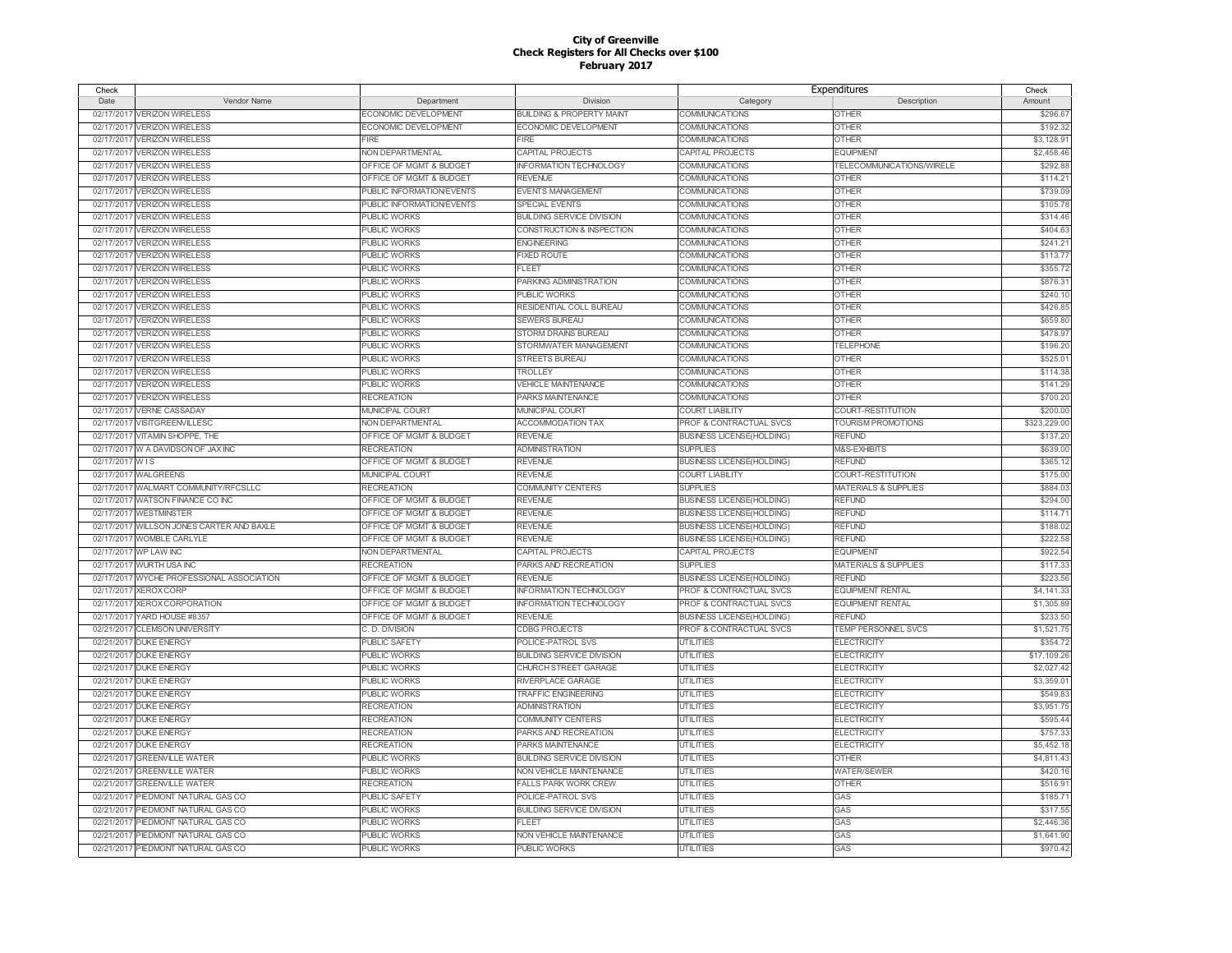| Check      |                                        |                           |                                      | Expenditures                     |                                      | Check         |
|------------|----------------------------------------|---------------------------|--------------------------------------|----------------------------------|--------------------------------------|---------------|
| Date       | Vendor Name                            | Department                | Division                             | Category                         | Description                          | Amount        |
| 02/21/2017 | PIEDMONT NATURAL GAS CO                | PUBLIC WORKS              | S. SPRING STREET GARAGE              | <b>UTILITIES</b>                 | GAS                                  | \$100.06      |
| 02/21/2017 | PIEDMONT NATURAL GAS CO                | <b>PUBLIC WORKS</b>       | <b>TRAFFIC ENGINEERING</b>           | <b>UTILITIES</b>                 | GAS                                  | \$511.52      |
| 02/21/2017 | PIEDMONT NATURAL GAS CO                | <b>RECREATION</b>         | <b>ADMINISTRATION</b>                | <b>UTILITIES</b>                 | GAS                                  | \$960.20      |
| 02/21/2017 | PIEDMONT NATURAL GAS CO                | <b>RECREATION</b>         | PARKS AND RECREATION                 | <b>UTILITIES</b>                 | GAS                                  | \$2,093.7     |
| 02/21/2017 | REBUILD UPSTATE                        | C. D. DIVISION            | <b>CDBG PROJECTS</b>                 | CD PROJECTS                      | PUBLIC INFORMATION                   | \$6,734.1     |
| 02/21/2017 | TD CARD SERVICES                       | <b>CITY MANAGER</b>       | <b>CITY CLERK</b>                    | <b>TRAVEL &amp; TRAINING</b>     | <b>TRAVEL &amp; TRAINING</b>         | \$150.0       |
| 02/21/2017 | <b>TD CARD SERVICES</b>                | <b>CITY MANAGER</b>       | <b>CITY MANAGER</b>                  | <b>SUNDRY</b>                    | <b>MISCELLANEOUS</b>                 | \$175.44      |
| 02/21/2017 | TD CARD SERVICES                       | <b>CITY MANAGER</b>       | <b>CITY MANAGER</b>                  | <b>TRAVEL &amp; TRAINING</b>     | <b>TRAVEL &amp; TRAINING</b>         | \$221.7       |
| 02/21/2017 | TD CARD SERVICES                       | COUNCIL                   | <b>CITY COUNCIL</b>                  | COMMUNICATIONS                   | <b>OTHER</b>                         | \$428.5       |
| 02/21/2017 | TD CARD SERVICES                       | COUNCIL                   | CITY COUNCIL                         | <b>SUNDRY</b>                    | DUES, SUBSCRIPTN, PUBLICATN          | \$275.00      |
| 02/21/2017 | TD CARD SERVICES                       | COUNCIL                   | <b>CITY COUNCIL</b>                  | <b>SUNDRY</b>                    | <b>MISCELLANEOUS</b>                 | \$234.7       |
| 02/21/2017 | TD CARD SERVICES                       | COUNCIL                   | <b>CITY COUNCIL</b>                  | TRAVEL & TRAINING                | <b>TRAVEL &amp; TRAINING</b>         | \$509.9       |
|            | 02/21/2017 TD CARD SERVICES            | ECONOMIC DEVELOPMENT      | <b>BUILDING &amp; PROPERTY MAINT</b> | <b>SUNDRY</b>                    | DUES.SUBSCRIPTN.PUBLICATN            |               |
|            |                                        |                           |                                      |                                  |                                      | \$109.0       |
| 02/21/2017 | TD CARD SERVICES                       | ECONOMIC DEVELOPMENT      | <b>BUILDING &amp; PROPERTY MAINT</b> | <b>SUPPLIES</b>                  | OFFICE SUPPLIES&MATERIALS            | \$549.3       |
|            | 02/21/2017 TD CARD SERVICES            | ECONOMIC DEVELOPMENT      | ECONOMIC DEVELOPMENT                 | <b>SUNDRY</b>                    | <b>MISCELLANEOUS</b>                 | \$645.7       |
| 02/21/2017 | TD CARD SERVICES                       | ECONOMIC DEVELOPMENT      | ECONOMIC DEVELOPMENT                 | TRAVEL & TRAINING                | <b>TRAVEL &amp; TRAINING</b>         | \$468.8       |
|            | 02/21/2017 TD CARD SERVICES            | FIRE                      | <b>FIRE SERVICES</b>                 | <b>SUNDRY</b>                    | <b>MISCELLANEOUS</b>                 | \$219.7       |
| 02/21/2017 | TD CARD SERVICES                       | <b>FIRE</b>               | <b>FIRE SERVICES</b>                 | <b>SUPPLIES</b>                  | <b>MATERIALS &amp; SUPPLIES</b>      | \$165.0       |
|            | 02/21/2017 TD CARD SERVICES            | FIRE                      | <b>FIRE SERVICES</b>                 | TRAVEL & TRAINING                | <b>TRAVEL &amp; TRAINING</b>         | \$161.84      |
|            | 02/21/2017 TD CARD SERVICES            | FIRE                      | <b>FIRE SUPPRESSION</b>              | <b>TRAVEL &amp; TRAINING</b>     | <b>TRAVEL &amp; TRAINING</b>         | \$773.4       |
|            | 02/21/2017 TD CARD SERVICES            | <b>HUMAN RESOURCES</b>    | <b>HUMAN RESOURCES</b>               | <b>SUNDRY</b>                    | <b>RECRUITMENT ADS</b>               | \$1,560.0     |
| 02/21/2017 | <b>TD CARD SERVICES</b>                | <b>HUMAN RESOURCES</b>    | <b>HUMAN RESOURCES</b>               | TRAVEL & TRAINING                | <b>TRAINING/CITY WIDE</b>            | \$299.0       |
|            | 02/21/2017 TD CARD SERVICES            | <b>MAYOR</b>              | <b>MAYOR</b>                         | <b>SUNDRY</b>                    | <b>MISCELLANEOUS</b>                 | \$189.7       |
|            | 02/21/2017 TD CARD SERVICES            | <b>MAYOR</b>              | <b>MAYOR</b>                         | <b>TRAVEL &amp; TRAINING</b>     | <b>TRAVEL &amp; TRAINING</b>         | \$116.15      |
|            | 02/21/2017 TD CARD SERVICES            | NON DEPARTMENTAL          | <b>MISC GRANTS</b>                   | <b>TRAVEL &amp; TRAINING</b>     | <b>TRAVEL &amp; TRAINING</b>         | \$735.00      |
|            | 02/21/2017 TD CARD SERVICES            | OFFICE OF MGMT & BUDGET   | <b>PURCHASING</b>                    | COMMUNICATIONS                   | POSTAGE                              | \$126.2       |
|            | 02/21/2017 TD CARD SERVICES            | PUBLIC INFORMATION/EVENTS | <b>EVENTS MANAGEMENT</b>             | <b>SUPPLIES</b>                  | <b>MATERIALS &amp; SUPPLIES</b>      | \$248.99      |
|            | 02/21/2017 TD CARD SERVICES            | PUBLIC INFORMATION/EVENTS | <b>EVENTS MANAGEMENT</b>             | TRAVEL & TRAINING                | <b>TRAVEL &amp; TRAINING</b>         | \$405.1       |
|            | 02/21/2017 TD CARD SERVICES            | PUBLIC INFORMATION/EVENTS | PUBLIC INFORMATION                   | <b>SUPPLIES</b>                  | <b>MATERIALS &amp; SUPPLIES</b>      | \$216.4       |
|            | 02/21/2017 TD CARD SERVICES            | <b>PUBLIC SAFETY</b>      | POLICE-PATROL SVS                    | <b>SUPPLIES</b>                  | <b>MATERIALS &amp; SUPPLIES</b>      | \$843.25      |
| 02/21/2017 | <b>TD CARD SERVICES</b>                | <b>PUBLIC WORKS</b>       | <b>PUBLIC WORKS</b>                  | <b>SUPPLIES</b>                  | <b>MATERIALS &amp; SUPPLIES</b>      | \$250.79      |
| 02/21/2017 | <b>TD CARD SERVICES</b>                | <b>PUBLIC WORKS</b>       | <b>STREETS BUREAU</b>                | <b>SUPPLIES</b>                  | <b>MATERIALS &amp; SUPPLIES</b>      | \$136.37      |
| 02/21/2017 | TD CARD SERVICES                       | <b>RECREATION</b>         | <b>ADMINISTRATION</b>                | <b>SUNDRY</b>                    | DUES, SUBSCRIPTN, PUBLICATN          | \$320.00      |
| 02/21/2017 | <b>TD CARD SERVICES</b>                | <b>RECREATION</b>         | <b>ADMINISTRATION</b>                | <b>SUPPLIES</b>                  | M&S-ANIMALS                          | \$154.06      |
| 02/21/2017 | TD CARD SERVICES                       | <b>RECREATION</b>         | <b>ADMINISTRATION</b>                | <b>SUPPLIES</b>                  | M&S-EXHIBITS                         | \$536.86      |
| 02/21/2017 | <b>TD CARD SERVICES</b>                | <b>RECREATION</b>         | <b>BEAUTIFICATION BUREAU</b>         | <b>TRAVEL &amp; TRAINING</b>     | <b>TRAVEL &amp; TRAINING</b>         | \$660.00      |
| 02/21/2017 | TD CARD SERVICES                       | <b>RECREATION</b>         | <b>EDUCATION</b>                     | <b>SUNDRY</b>                    | RESTRD DONATION EXPENSE              | \$150.00      |
| 02/21/2017 | <b>TD CARD SERVICES</b>                | <b>RECREATION</b>         | <b>FALLS PARK WORK CREW</b>          | TRAVEL & TRAINING                | <b>TRAVEL &amp; TRAINING</b>         | \$165.76      |
| 02/21/2017 | TD CARD SERVICES                       | <b>RECREATION</b>         | PARKS AND RECREATION                 | <b>SUNDRY</b>                    | DUES, SUBSCRIPTN, PUBLICATN          | \$200.00      |
| 02/21/2017 | <b>TD CARD SERVICES</b>                | <b>RECREATION</b>         | PARKS AND RECREATION                 | <b>SUPPLIES</b>                  | MATERIALS & SUPPLIES                 | \$153.28      |
| 02/21/2017 | <b>TD CARD SERVICES</b>                | <b>RECREATION</b>         | PARKS AND RECREATION                 | TRAVEL & TRAINING                | <b>TRAVEL &amp; TRAINING</b>         | \$681.52      |
| 02/21/2017 | <b>TD CARD SERVICES</b>                | <b>RECREATION</b>         | <b>PUBLIC SERVICES</b>               | <b>SUNDRY</b>                    | RESEARCH ENRICHMENT EXP              | \$292.4       |
| 02/21/2017 | <b>TD CARD SERVICES</b>                | <b>RECREATION</b>         | <b>PUBLIC SERVICES</b>               | <b>SUPPLIES</b>                  | OFFICE SUPPLIES&MATERIALS            | \$136.25      |
| 02/21/2017 | <b>TD CARD SERVICES</b>                | <b>RECREATION</b>         | <b>PUBLIC SERVICES</b>               | <b>SUPPLIES</b>                  | <b>SPECIAL EVENTS</b>                | \$245.16      |
| 02/21/2017 | TD CARD SERVICES                       | <b>RECREATION</b>         | <b>PUBLIC SERVICES</b>               | <b>TRAVEL &amp; TRAINING</b>     | <b>TRAVEL &amp; TRAINING</b>         | \$134.52      |
| 02/21/2017 | <b>TD CARD SERVICES</b>                | <b>RECREATION</b>         | TREE MAINTENANCE BUREAU              | <b>TRAVEL &amp; TRAINING</b>     | <b>TRAVEL &amp; TRAINING</b>         | \$290.0       |
| 02/22/2017 | SOUTHERN FIRST BANK                    | OFFICE OF MGMT & BUDGET   | NON-DEPARTMENTAL                     | <b>INVESTMENTS CURRENT</b>       | SOUTHERN FIRST CERT DEP              | \$3,500,000.0 |
| 02/24/2017 |                                        | <b>PUBLIC WORKS</b>       |                                      | <b>SUPPLIES</b>                  |                                      |               |
|            | AAA LOCKSMITH LTD                      |                           | PARKING ADMINISTRATION               |                                  | <b>MATERIALS &amp; SUPPLIES</b>      | \$109.50      |
| 02/24/2017 | ACCOUNTEMPS (ROBERT HALF INTE          | OFFICE OF MGMT & BUDGET   | <b>REVENUE</b>                       | <b>BUSINESS LICENSE(HOLDING)</b> | <b>REFUND</b>                        | \$583.3       |
|            | 02/24/2017 ADT SECURITY SERVICES       | <b>RECREATION</b>         | <b>ADMINISTRATION</b>                | PROF & CONTRACTUAL SVCS          | <b>SERVICE &amp; MAINT CONTRACTS</b> | \$219.27      |
| 02/24/2017 | <b>ADT SECURITY SERVICES</b>           | <b>RECREATION</b>         | <b>EDUCATION</b>                     | PROF & CONTRACTUAL SVCS          | SERVICE & MAINT CONTRACTS            | \$180.75      |
| 02/24/2017 | <b>ADT SECURITY SERVICES</b>           | <b>RECREATION</b>         | <b>PUBLIC SERVICES</b>               | PROF & CONTRACTUAL SVCS          | SERVICE & MAINT CONTRACTS            | \$219.27      |
| 02/24/2017 | ADVANCED FIRE PROTECTION               | <b>PUBLIC WORKS</b>       | RIVERPLACE GARAGE                    | <b>SUPPLIES</b>                  | <b>MATERIALS &amp; SUPPLIES</b>      | \$2,563.0     |
|            | 02/24/2017 AESTHETIC CENTER FOR BREAST | OFFICE OF MGMT & BUDGET   | <b>REVENUE</b>                       | <b>BUSINESS LICENSE(HOLDING)</b> | <b>REFUND</b>                        | \$1,057.42    |
| 02/24/2017 | AID UPSTATE INC                        | C. D. DIVISION            | <b>HOPWA</b>                         | CD PROJECTS                      | ADMIN - AID UPSTATE                  | \$1,402.0     |
| 02/24/2017 | AID UPSTATE INC                        | C. D. DIVISION            | <b>HOPWA</b>                         | <b>CD PROJECTS</b>               | PROJ CARE OP COST-AID UPS            | \$2,500.00    |
|            | 02/24/2017 AID UPSTATE INC             | C. D. DIVISION            | <b>HOPWA</b>                         | CD PROJECTS                      | S-T RENT, MORT, UTIL-AID UP          | \$7,235.28    |
|            | 02/24/2017 AID UPSTATE INC             | C. D. DIVISION            | <b>HOPWA</b>                         | <b>CD PROJECTS</b>               | SUPPORTING SVC-AID UPSTAT            | \$7,406.36    |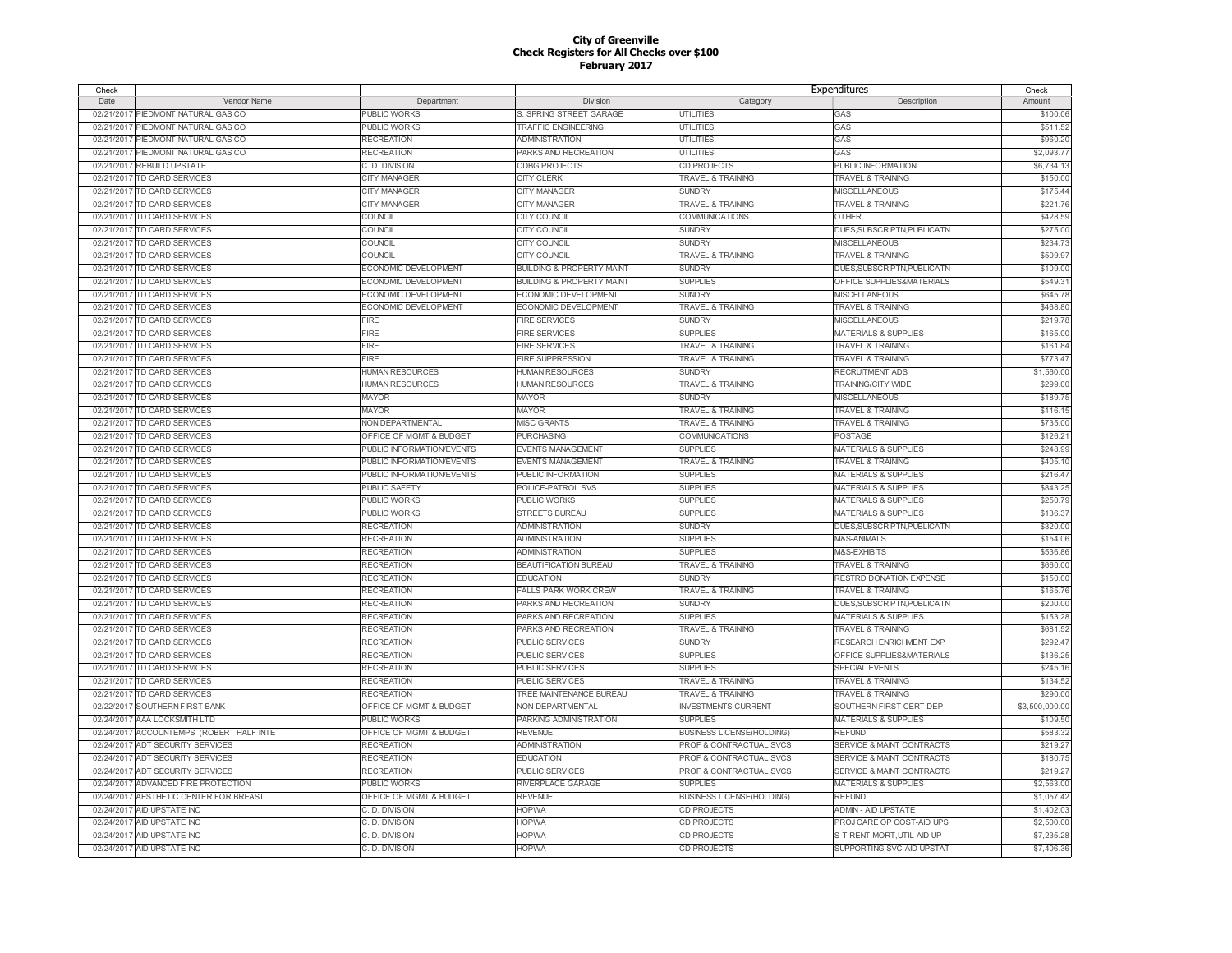| Check              |                                                               |                           |                                      | Expenditures                     |                                  | Check       |
|--------------------|---------------------------------------------------------------|---------------------------|--------------------------------------|----------------------------------|----------------------------------|-------------|
| Date               | Vendor Name                                                   | Department                | Division                             | Category                         | Description                      | Amount      |
|                    | 02/24/2017 AID UPSTATE INC                                    | C. D. DIVISION            | <b>HOPWA</b>                         | CD PROJECTS                      | TENANT RENT ASSIST-AID UP        | \$4,866.38  |
| 02/24/2017         | ALDRIDGE PRODUCE COMPANY                                      | <b>RECREATION</b>         | <b>ADMINISTRATION</b>                | <b>SUPPLIES</b>                  | M&S-FOOD                         | \$489.33    |
| 02/24/2017         | ALLIED BARTON SECURITY SERVICE                                | OFFICE OF MGMT & BUDGET   | <b>REVENUE</b>                       | <b>BUSINESS LICENSE(HOLDING)</b> | <b>REFUND</b>                    | \$160.00    |
| 02/24/2017         | <b>ALLISON BROCKMAN</b>                                       | OFFICE OF MGMT & BUDGET   | <b>NON-DEPARTMENTAL</b>              | PR-WH                            | <b>GARNISHMENTS</b>              | \$383.20    |
| 02/24/2017         | ALWAYS DONE RIGHT GLASS CO INC                                | <b>PUBLIC WORKS</b>       | <b>VEHICLE MAINTENANCE</b>           | <b>VEHICLE MAINTENANCE</b>       | <b>OUTSIDE REPAIRS</b>           | \$240.00    |
| 02/24/2017         | APCO INTERNATIONAL INC                                        | <b>PUBLIC SAFETY</b>      | <b>FED EQUITABLE SHAR DOJ</b>        | <b>TRAVEL &amp; TRAINING</b>     | <b>TRAVEL &amp; TRAINING</b>     | \$419.00    |
| 02/24/2017         | <b>ASG LLC</b>                                                | <b>PUBLIC SAFETY</b>      | POLICE-PATROL SVS                    | PROF & CONTRACTUAL SVCS          | PROFESSIONAL SERVICES            | \$1,842.12  |
| 02/24/2017         | ASG LLC                                                       | <b>RECREATION</b>         | <b>ADMINISTRATION</b>                | PROF & CONTRACTUAL SVCS          | SERVICE & MAINT CONTRACTS        | \$1,328.25  |
| 02/24/2017         | <b>ASPEN DENTAL</b>                                           | OFFICE OF MGMT & BUDGET   | <b>REVENUE</b>                       | <b>BUSINESS LICENSE(HOLDING)</b> | <b>REFUND</b>                    | \$101.32    |
| 02/24/2017         | AT & T MOBILITY                                               | OFFICE OF MGMT & BUDGET   | <b>INFORMATION TECHNOLOGY</b>        | COMMUNICATIONS                   | TELECOMMUNICATIONS/WIRELE        | \$580.2     |
|                    | 02/24/2017 AT & T MOBILITY                                    | <b>PUBLIC SAFETY</b>      | POLICE-PATROL SVS                    | COMMUNICATIONS                   | <b>OTHER</b>                     | \$475.44    |
| 02/24/2017         | ATI PHYSICAL THERAPY                                          | OFFICE OF MGMT & BUDGET   | <b>REVENUE</b>                       | <b>BUSINESS LICENSE(HOLDING)</b> | <b>REFUND</b>                    | \$252.5     |
|                    | 02/24/2017 BASSETT FURNITURE DIRECT                           | OFFICE OF MGMT & BUDGET   | <b>REVENUE</b>                       | <b>BUSINESS LICENSE(HOLDING)</b> | <b>REFUND</b>                    | \$140.82    |
| 02/24/2017         | <b>BEACONGIS LLC</b>                                          | <b>FIRE</b>               | <b>FIRE SERVICES</b>                 | PROF & CONTRACTUAL SVCS          | PROFESSIONAL SERVICES            | \$3,314.68  |
|                    | 02/24/2017 BEST BEST & KRIEGER LLP                            | CITY ATTORNEY             | <b>CITY ATTORNEY</b>                 | PROF & CONTRACTUAL SVCS          | PROFESSIONAL SERVICES            | \$461.50    |
| 02/24/2017 BEVELLO |                                                               | OFFICE OF MGMT & BUDGET   | <b>REVENUE</b>                       | <b>BUSINESS LICENSE(HOLDING)</b> | <b>REFUND</b>                    | \$1,151.2   |
|                    | 02/24/2017 BLACK BEAR FARM                                    | <b>RECREATION</b>         | TREE MAINTENANCE BUREAU              | <b>SUPPLIES</b>                  | <b>MATERIALS &amp; SUPPLIES</b>  | \$2,310.00  |
| 02/24/2017         | <b>BLACK BIRD SPECIALTIES</b>                                 | <b>RECREATION</b>         | PUBLIC SERVICES                      | <b>SUPPLIES</b>                  | SALE CONCESSIONS                 | \$217.92    |
| 02/24/2017         | <b>BOYD CYCLING</b>                                           | OFFICE OF MGMT & BUDGET   | <b>REVENUE</b>                       | <b>BUSINESS LICENSE(HOLDING)</b> | <b>REFUND</b>                    | \$470.05    |
|                    | 02/24/2017 BROWN MACKIE COLLEGE                               | <b>PUBLIC WORKS</b>       | PARKING ADMINISTRATION               | PARKING DEPOSITS                 | PKG DEPOSITS-CHURCH ST.          | \$600.0     |
| 02/24/2017         | <b>CAROLINA NEPHROLOGY</b>                                    | OFFICE OF MGMT & BUDGET   | <b>REVENUE</b>                       |                                  | <b>REFUND</b>                    | \$805.0     |
|                    |                                                               |                           |                                      | <b>BUSINESS LICENSE(HOLDING)</b> |                                  |             |
| 02/24/2017         | CARSON'S NUT-BOLT & TOOL CO INC<br><b>CHRISTOPHER SALTERS</b> | PUBLIC WORKS              | <b>TRAFFIC ENGINEERING</b>           | <b>SUPPLIES</b>                  | M&S-SIGNALS                      | \$103.8     |
| 02/24/2017         |                                                               | ECONOMIC DEVELOPMENT      | <b>BUILDING &amp; PROPERTY MAINT</b> | <b>TRAVEL &amp; TRAINING</b>     | LOCAL TRANSPORTATION             | \$290.5     |
| 02/24/2017         | <b>CINCINNATI SYSTEMS INC</b>                                 | <b>PUBLIC WORKS</b>       | COMMONS GARAGE                       | <b>SUPPLIES</b>                  | <b>MATERIALS &amp; SUPPLIES</b>  | \$207.5     |
| 02/24/2017 CINTAS  |                                                               | PUBLIC SAFETY             | POLICE-PATROL SVS                    | <b>SUPPLIES</b>                  | <b>MATERIALS &amp; SUPPLIES</b>  | \$214.6     |
| 02/24/2017         | CITY OF GREENVILLE REV PETTY CASH                             | CITY MANAGER              | CITY MANAGER                         | <b>SUNDRY</b>                    | <b>MISCELLANEOUS</b>             | \$101.0     |
| 02/24/2017         | CITY RANGE STEAKHOUSE GRILL                                   | OFFICE OF MGMT & BUDGET   | <b>REVENUE</b>                       | <b>BUSINESS LICENSE(HOLDING)</b> | <b>REFUND</b>                    | \$112.47    |
| 02/24/2017         | <b>CLEMSON UNIVERSITY</b>                                     | <b>PUBLIC WORKS</b>       | <b>SEWERS BUREAU</b>                 | <b>TRAVEL &amp; TRAINING</b>     | TRAVEL & TRAINING                | \$360.00    |
|                    | 02/24/2017 CLERK OF COURT                                     | OFFICE OF MGMT & BUDGET   | NON-DEPARTMENTAL                     | PR-WH                            | <b>GARNISHMENTS</b>              | \$564.33    |
| 02/24/2017         | CLERK OF COURT - SPARTANBURG                                  | OFFICE OF MGMT & BUDGET   | <b>NON-DEPARTMENTAL</b>              | PR-WH                            | <b>GARNISHMENTS</b>              | \$1,040.6   |
| 02/24/2017         | CLERK OF COURT PICKENS COUNTY                                 | OFFICE OF MGMT & BUDGET   | NON-DEPARTMENTAL                     | PR-WH                            | <b>GARNISHMENTS</b>              | \$304.34    |
|                    | 02/24/2017 COMMERCE CLUB                                      | <b>CITY MANAGER</b>       | <b>CITY MANAGER</b>                  | <b>SUNDRY</b>                    | <b>MISCELLANEOUS</b>             | \$143.00    |
|                    | 02/24/2017 COMMUNICATION SERVICE CENTER INC                   | <b>PUBLIC SAFETY</b>      | POLICE-PATROL SVS                    | <b>REPAIR &amp; MAINT SVCS</b>   | <b>REPAIRS &amp; MAINTENANCE</b> | \$393.00    |
| 02/24/2017         | <b>CORA REHABILITATION CLINICS GR</b>                         | OFFICE OF MGMT & BUDGET   | <b>REVENUE</b>                       | <b>BUSINESS LICENSE(HOLDING)</b> | <b>REFUND</b>                    | \$864.02    |
| 02/24/2017         | CORBIN TURF & ORNAMENTAL SUPPLY INC                           | <b>RECREATION</b>         | <b>BEAUTIFICATION BUREAU</b>         | <b>SUPPLIES</b>                  | <b>MATERIALS &amp; SUPPLIES</b>  | \$429.83    |
| 02/24/2017         | CRESCENT SUPPLY CO INC                                        | <b>PUBLIC WORKS</b>       | <b>MAINTENANCE</b>                   | <b>SUPPLIES</b>                  | <b>MATERIALS &amp; SUPPLIES</b>  | \$337.5     |
|                    | 02/24/2017 CRESCENT SUPPLY CO INC                             | <b>PUBLIC WORKS</b>       | RIVERPLACE GARAGE                    | <b>SUPPLIES</b>                  | <b>MATERIALS &amp; SUPPLIES</b>  | \$167.52    |
| 02/24/2017         | <b>CROMERS</b>                                                | <b>RECREATION</b>         | PUBLIC SERVICES                      | <b>SUPPLIES</b>                  | SALE CONCESSIONS                 | \$266.22    |
|                    | 02/24/2017 D & B GLASS INC                                    | <b>RECREATION</b>         | <b>ADMINISTRATION</b>                | <b>SUPPLIES</b>                  | M&S-EXHIBITS                     | \$183.59    |
| 02/24/2017         | DEEPROOT GREEN INFRASTRUCTURE LLC                             | NON DEPARTMENTAL          | CAPITAL PROJECTS                     | CAPITAL PROJECTS                 | <b>CONSTRUCTION</b>              | \$16,141.24 |
| 02/24/2017         | <b>DESIGNLAB INC</b>                                          | PUBLIC SAFETY             | POLICE-PATROL SVS                    | <b>SUPPLIES</b>                  | <b>CLOTHING &amp; UNIFORMS</b>   | \$4,397.4   |
| 02/24/2017         | <b>DISYS SOLUTIONS INC</b>                                    | NON DEPARTMENTAL          | CAPITAL PROJECTS                     | CAPITAL PROJECTS                 | <b>EQUIPMENT</b>                 | \$1,971.60  |
| 02/24/2017         | <b>DUKE ENERGY</b>                                            | C. D. DIVISION            | <b>CDBG PROJECTS</b>                 | CD PROJECTS                      | PUBLIC SERVICES (GENERAL)        | \$129.28    |
| 02/24/2017         | <b>DUKE ENERGY</b>                                            | FIRE                      | <b>FIRE SERVICES</b>                 | <b>UTILITIES</b>                 | <b>ELECTRICITY</b>               | \$576.6     |
| 02/24/2017         | ECHOLS OIL COMPANY INC                                        | PUBLIC WORKS              | <b>FIXED ROUTE</b>                   | <b>VEHICLE MAINTENANCE</b>       | <b>LUBRICANTS</b>                | \$141.88    |
| 02/24/2017         | <b>ECIVIS INC</b>                                             | PUBLIC INFORMATION/EVENTS | PUBLIC INFORMATION                   | <b>SUNDRY</b>                    | DUES, SUBSCRIPTN, PUBLICATN      | \$5,000.00  |
| 02/24/2017         | ELECTRIC CITY PRINTING COMPANY                                | <b>PUBLIC WORKS</b>       | PARKING ADMINISTRATION               | <b>SUPPLIES</b>                  | <b>MATERIALS &amp; SUPPLIES</b>  | \$438.58    |
| 02/24/2017         | FAMILY CT OF THE 13TH CIRCUIT                                 | OFFICE OF MGMT & BUDGET   | NON-DEPARTMENTAL                     | PR-WH                            | <b>GARNISHMENTS</b>              | \$4,167.74  |
| 02/24/2017         | FLIGELS UNIFORM CO INC                                        | <b>PUBLIC WORKS</b>       | MAULDIN/SIMPSONVILLE ROUT            | <b>SUPPLIES</b>                  | <b>CLOTHING &amp; UNIFORMS</b>   | \$973.24    |
| 02/24/2017 FLSDU   |                                                               | OFFICE OF MGMT & BUDGET   | NON-DEPARTMENTAL                     | PR-WH                            | <b>GARNISHMENTS</b>              | \$362.65    |
| 02/24/2017         | <b>FORESTRY SUPPLIERS</b>                                     | <b>RECREATION</b>         | <b>BEAUTIFICATION BUREAU</b>         | <b>SUPPLIES</b>                  | <b>MATERIALS &amp; SUPPLIES</b>  | \$1,192.27  |
|                    | 02/24/2017 GILLIG LLC                                         | PUBLIC WORKS              | MAULDIN/SIMPSONVILLE ROUT            | <b>VEHICLE MAINTENANCE</b>       | <b>PARTS</b>                     | \$1,411.32  |
| 02/24/2017         | <b>GILLIG LLC</b>                                             | PUBLIC WORKS              | <b>VEHICLE MAINTENANCE</b>           | <b>VEHICLE MAINTENANCE</b>       | <b>PARTS</b>                     | \$1,481.1   |
| 02/24/2017         | GRAINGER 803858935                                            | NON DEPARTMENTAL          | CAPITAL PROJECTS                     | CAPITAL PROJECTS                 | CONSTRUCTION                     | \$630.0     |
| 02/24/2017         | GRAINGER 803858935                                            | PUBLIC WORKS              | RIVERPLACE GARAGE                    | <b>SUPPLIES</b>                  | <b>MATERIALS &amp; SUPPLIES</b>  | \$661.9     |
| 02/24/2017         | <b>GRAPPLERS INC</b>                                          | <b>RECREATION</b>         | <b>BEAUTIFICATION BUREAU</b>         | <b>SUPPLIES</b>                  | <b>MATERIALS &amp; SUPPLIES</b>  | \$479.76    |
| 02/24/2017         | <b>GREENVILLE COUNTY</b>                                      | MUNICIPAL COURT           | MUNICIPAL COURT                      | PROF & CONTRACTUAL SVCS          | PROFESSIONAL SERVICES            | \$21,306.08 |
|                    | 02/24/2017 GREENVILLE COUNTY                                  | <b>PUBLIC SAFETY</b>      | POLICE-PATROL SVS                    | PROF & CONTRACTUAL SVCS          | PROFESSIONAL SERVICES            | \$2,041.20  |
|                    |                                                               |                           |                                      |                                  |                                  |             |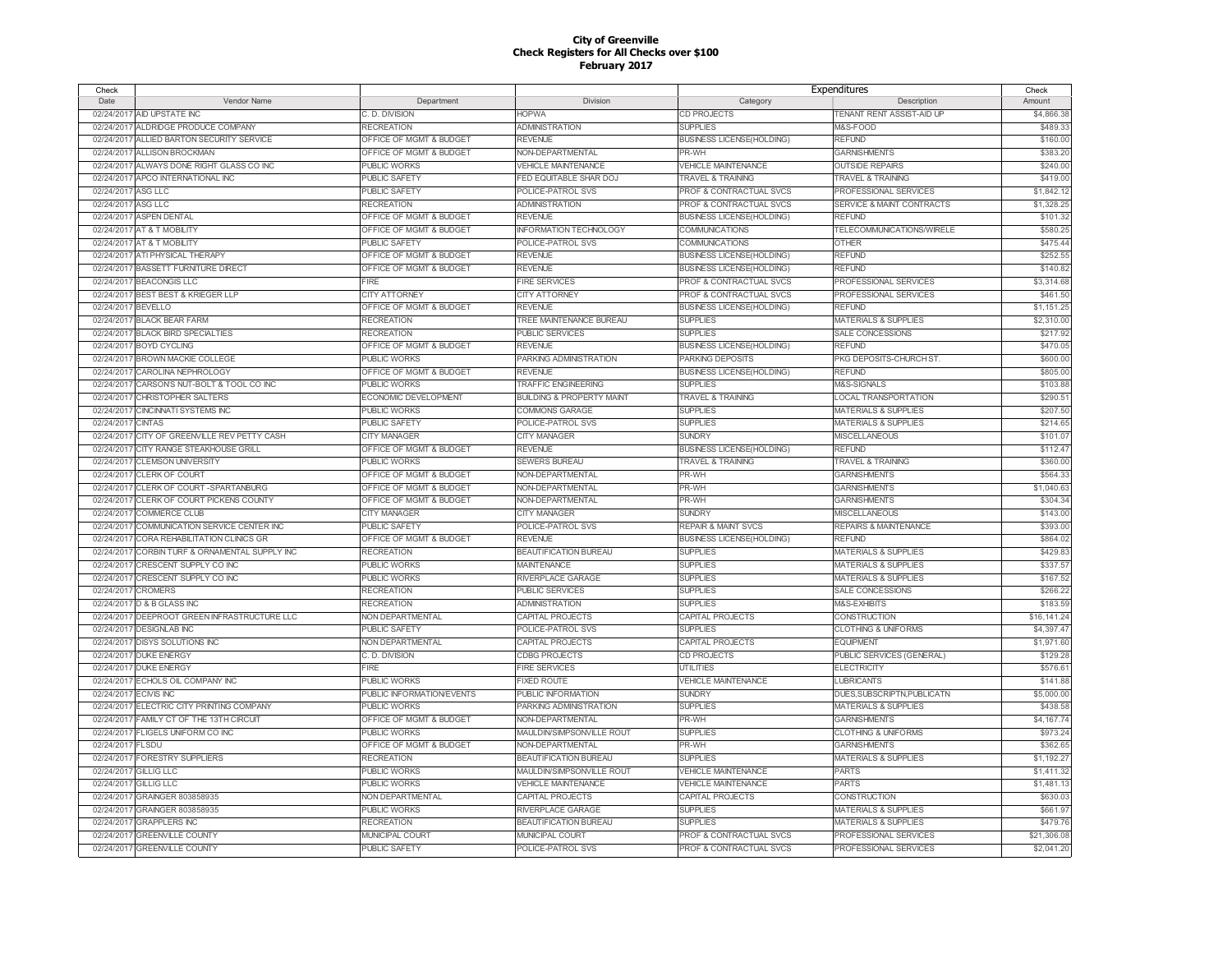| Check                |                                                |                             |                                      | Expenditures                       |                                      | Check          |
|----------------------|------------------------------------------------|-----------------------------|--------------------------------------|------------------------------------|--------------------------------------|----------------|
| Date                 | Vendor Name                                    | Department                  | Division                             | Category                           | Description                          | Amount         |
|                      | 02/24/2017 GREENVILLE HEALTH SYSTEM            | <b>RECREATION</b>           | <b>PUBLIC SERVICES</b>               | <b>SUPPLIES</b>                    | <b>SALE GIFTS</b>                    | \$120.00       |
|                      | 02/24/2017 GREENVILLE NEWS                     | OFFICE OF MGMT & BUDGET     | <b>PURCHASING</b>                    | <b>PROF &amp; CONTRACTUAL SVCS</b> | ADVERTISING EXPENSE                  | \$100.65       |
| 02/24/2017           | <b>GREENVILLE OFFICE SUPPLY CO INC</b>         | <b>CITY MANAGER</b>         | CITY MANAGER                         | <b>SUNDRY</b>                      | <b>MISCELLANEOUS</b>                 | \$222.79       |
|                      | 02/24/2017 GREENVILLE OFFICE SUPPLY CO INC     | <b>PUBLIC SAFETY</b>        | POLICE-PATROL SVS                    | <b>SUPPLIES</b>                    | <b>CLOTHING &amp; UNIFORMS</b>       | \$122.9        |
| 02/24/2017           | <b>GREENVILLE OFFICE SUPPLY CO INC</b>         | <b>RECREATION</b>           | PARKS AND RECREATION                 | <b>SUPPLIES</b>                    | OFFICE SUPPLIES&MATERIALS            | \$696.90       |
|                      | 02/24/2017 GREENVILLE ZOO PETTY CASH           | <b>RECREATION</b>           | <b>ADMINISTRATION</b>                | <b>SUPPLIES</b>                    | M&S-FOOD                             | \$116.93       |
|                      | 02/24/2017 GREGORY PEST SOLUTIONS              | <b>PUBLIC WORKS</b>         | <b>BUILDING SERVICE DIVISION</b>     | PROF & CONTRACTUAL SVCS            | <b>SERVICE &amp; MAINT CONTRACTS</b> | \$1,213.50     |
|                      | 02/24/2017 HARPER CORPORATION                  | NON DEPARTMENTAL            | <b>CAPITAL PROJECTS</b>              | CAPITAL PROJECTS                   | <b>CONSTRUCTION</b>                  | \$1,308,314.73 |
| 02/24/2017           | HD SUPPLY FACILITIES MAINTENANCE LT            | <b>PUBLIC WORKS</b>         | PARKING ADMINISTRATION               | <b>SUPPLIES</b>                    | <b>MATERIALS &amp; SUPPLIES</b>      | \$127.20       |
| 02/24/2017           | <b>HERSHEY CREAMERY COMPANY</b>                | <b>RECREATION</b>           | PUBLIC SERVICES                      | <b>SUPPLIES</b>                    | <b>SALE CONCESSIONS</b>              | \$453.02       |
| 02/24/2017           | <b>HESC</b>                                    | OFFICE OF MGMT & BUDGET     | <b>NON-DEPARTMENTAL</b>              | PR-WH                              | <b>GARNISHMENTS</b>                  | \$178.05       |
|                      |                                                |                             |                                      |                                    |                                      |                |
| 02/24/2017           | HOME DEPOT CREDIT SERVICE 3104                 | <b>PUBLIC WORKS</b>         | <b>MAINTENANCE</b>                   | <b>SUPPLIES</b>                    | <b>MATERIALS &amp; SUPPLIES</b>      | \$108.68       |
| 02/24/2017           | HOME DEPOT CREDIT SERVICE 5914                 | <b>RECREATION</b>           | <b>ADMINISTRATION</b>                | <b>SUPPLIES</b>                    | M&S-MAINTENANCE                      | \$146.53       |
| 02/24/2017           | <b>ICC REGION 8 CHAPTER</b>                    | <b>ECONOMIC DEVELOPMENT</b> | <b>BUILDING &amp; PROPERTY MAINT</b> | <b>TRAVEL &amp; TRAINING</b>       | <b>TRAVEL &amp; TRAINING</b>         | \$120.00       |
| 02/24/2017           | <b>IFFA</b>                                    | PUBLIC INFORMATION/EVENTS   | <b>EVENTS MANAGEMENT</b>             | <b>TRAVEL &amp; TRAINING</b>       | <b>TRAVEL &amp; TRAINING</b>         | \$695.00       |
| 02/24/2017           | INTERNAL REVENUE SERVICE                       | OFFICE OF MGMT & BUDGET     | NON-DEPARTMENTAL                     | PR-WH                              | <b>GARNISHMENTS</b>                  | \$252.50       |
| 02/24/2017           | <b>IVEY COMMUNICATIONS INC</b>                 | <b>PUBLIC WORKS</b>         | RICHARDSON STREET GARAGE             | <b>SUPPLIES</b>                    | <b>MATERIALS &amp; SUPPLIES</b>      | \$162.50       |
| 02/24/2017           | <b>J &amp; R FENCE</b>                         | <b>PUBLIC WORKS</b>         | <b>RECYCLING</b>                     | MACHINERY AND EQUIPMENT            | MACHINERY AND EQUIPMENT              | \$18,138.00    |
| 02/24/2017           | <b>JEREMIAH MOTZ</b>                           | <b>PUBLIC SAFETY</b>        | POLICE-PATROL SVS                    | <b>SUPPLIES</b>                    | <b>CLOTHING &amp; UNIFORMS</b>       | \$106.00       |
| 02/24/2017           | <b>JOHN BRYSON</b>                             | <b>ECONOMIC DEVELOPMENT</b> | <b>BUILDING &amp; PROPERTY MAINT</b> | <b>TRAVEL &amp; TRAINING</b>       | <b>TRAVEL &amp; TRAINING</b>         | \$1,076.1      |
| 02/24/2017           | JOSEPHINE CURETON TRUST                        | <b>PUBLIC WORKS</b>         | PARKING LOTS                         | PROF & CONTRACTUAL SVCS            | <b>PARKING-LEASES</b>                | \$912.5        |
| 02/24/2017           | K & M INTERNATIONAL WILD REPULIC               | <b>RECREATION</b>           | <b>PUBLIC SERVICES</b>               | <b>SUPPLIES</b>                    | <b>SALE GIFTS</b>                    | \$2,729.96     |
|                      | 02/24/2017 KT BRAKE & SPRING OF SC INC         | <b>PUBLIC WORKS</b>         | <b>VEHICLE MAINTENANCE</b>           | <b>VEHICLE MAINTENANCE</b>         | <b>PARTS</b>                         | \$1,059.54     |
|                      | 02/24/2017 LANDSCAPERS SUPPLY                  | <b>RECREATION</b>           | <b>BEAUTIFICATION BUREAU</b>         | <b>SUPPLIES</b>                    | <b>MATERIALS &amp; SUPPLIES</b>      | \$387.39       |
|                      | 02/24/2017 LANDSCAPERS SUPPLY                  | <b>RECREATION</b>           | PARKS AND RECREATION                 | <b>REPAIR &amp; MAINT SVCS</b>     | <b>REPAIRS &amp; MAINTENANCE</b>     | \$530.45       |
|                      | 02/24/2017 LANDSCAPERS SUPPLY                  | <b>RECREATION</b>           | PARKS MAINTENANCE                    | <b>SUPPLIES</b>                    | <b>MATERIALS &amp; SUPPLIES</b>      | \$1,274.1      |
|                      | 02/24/2017 LAURA LINZ                          | OFFICE OF MGMT & BUDGET     | <b>REVENUE</b>                       | MISCELLANEOUS REVENUE              | MISCELLANEOUS CHGS & FEES            | \$127.00       |
|                      | 02/24/2017 LAW ENFORCEMENT TRAINING COUNCIL    | PUBLIC SAFETY               | FED EQUITABLE SHAR DOJ               | <b>TRAVEL &amp; TRAINING</b>       | <b>TRAVEL &amp; TRAINING</b>         | \$105.00       |
|                      | 02/24/2017 LAWMEN'S SAFETY SUPPLY              | <b>PUBLIC SAFETY</b>        | POLICE-PATROL SVS                    | <b>SUPPLIES</b>                    | <b>CLOTHING &amp; UNIFORMS</b>       | \$4,518.22     |
| 02/24/2017           | <b>MARIBEL DIAZ</b>                            | OFFICE OF MGMT & BUDGET     | <b>PURCHASING</b>                    | <b>TRAVEL &amp; TRAINING</b>       | <b>TRAVEL &amp; TRAINING</b>         | \$378.48       |
|                      | 02/24/2017 MCBEE STATION APARTMENTS            | OFFICE OF MGMT & BUDGET     | <b>REVENUE</b>                       | <b>BUSINESS LICENSE(HOLDING)</b>   | <b>REFUND</b>                        | \$5,733.84     |
|                      | 02/24/2017 MCKINNEY LUMBER & HARDWARE LLC      | <b>RECREATION</b>           | <b>BEAUTIFICATION BUREAU</b>         | <b>SUPPLIES</b>                    | <b>MATERIALS &amp; SUPPLIES</b>      | \$588.84       |
|                      | 02/24/2017 MIKE WILLIMON TOWING & RECOVERY INC | <b>PUBLIC SAFETY</b>        | POLICE-PATROL SVS                    | <b>SUNDRY</b>                      | <b>MISCELLANEOUS</b>                 | \$150.00       |
|                      | 02/24/2017 MIKE'S BODY SHOP                    | <b>PUBLIC SAFETY</b>        | POLICE-PATROL SVS                    | <b>SUPPLIES</b>                    | <b>MATERIALS &amp; SUPPLIES</b>      | \$200.0        |
|                      |                                                |                             |                                      |                                    |                                      |                |
|                      | 02/24/2017 MIKE'S BODY SHOP                    | <b>PUBLIC WORKS</b>         | <b>VEHICLE MAINTENANCE</b>           | <b>VEHICLE MAINTENANCE</b>         | <b>OUTSIDE REPAIRS</b>               | \$2,080.00     |
|                      | 02/24/2017 MIRACLE EAR CENTER                  | OFFICE OF MGMT & BUDGET     | <b>REVENUE</b>                       | <b>BUSINESS LICENSE(HOLDING)</b>   | <b>REFUND</b>                        | \$666.22       |
|                      | 02/24/2017 MOORE AND BALLIEW OIL COMPANY INC   | PUBLIC WORKS                | <b>CU-ICAR SHUTTLE</b>               | <b>VEHICLE MAINTENANCE</b>         | <b>LUBRICANTS</b>                    | \$195.77       |
| 02/24/2017           | MOORE AND BALLIEW OIL COMPANY INC              | <b>PUBLIC WORKS</b>         | <b>DEMAND RESPONSE</b>               | <b>VEHICLE MAINTENANCE</b>         | LUBRICANTS                           | \$261.03       |
| 02/24/2017           | MOORE AND BALLIEW OIL COMPANY INC              | <b>PUBLIC WORKS</b>         | <b>FIXED ROUTE</b>                   | <b>VEHICLE MAINTENANCE</b>         | <b>LUBRICANTS</b>                    | \$522.06       |
|                      | 02/24/2017 MOORE AND BALLIEW OIL COMPANY INC   | <b>PUBLIC WORKS</b>         | MAULDIN/SIMPSONVILLE ROUT            | <b>VEHICLE MAINTENANCE</b>         | <b>LUBRICANTS</b>                    | \$261.03       |
|                      | 02/24/2017 MOTOROLA SOLUTIONS                  | <b>PUBLIC SAFETY</b>        | POLICE-DISPATCH BUREAU               | <b>REPAIR &amp; MAINT SVCS</b>     | RADIO MAINTENANCE                    | \$10,595.26    |
| 02/24/2017           | MOTOROLA-PALMETTO 800                          | <b>PUBLIC WORKS</b>         | <b>IXED ROUTE</b>                    | <b>COMMUNICATIONS</b>              | <b>OTHER</b>                         | \$570.1        |
| 02/24/2017           | <b>MYERS TRIM SHOP INC</b>                     | <b>RECREATION</b>           | PARKS MAINTENANCE                    | <b>SUPPLIES</b>                    | <b>MATERIALS &amp; SUPPLIES</b>      | \$150.00       |
|                      | 02/24/2017 NAPA AUTO PARTS                     | <b>PUBLIC WORKS</b>         | <b>VEHICLE MAINTENANCE</b>           | <b>VEHICLE MAINTENANCE</b>         | <b>PARTS</b>                         | \$332.74       |
| 02/24/2017           | NORTHERN SAFETY CO INC                         | <b>RECREATION</b>           | <b>BEAUTIFICATION BUREAU</b>         | <b>SUPPLIES</b>                    | <b>MATERIALS &amp; SUPPLIES</b>      | \$133.72       |
| 02/24/2017           | OFFICE DEPOT BSD                               | <b>PUBLIC WORKS</b>         | PARKING ADMINISTRATION               | <b>SUPPLIES</b>                    | OFFICE SUPPLIES&MATERIALS            | \$184.53       |
| 02/24/2017           | <b>OMNILINK SYSTEMS INC</b>                    | <b>PUBLIC SAFETY</b>        | POLICE-PATROL SVS                    | PROF & CONTRACTUAL SVCS            | <b>SERVICE &amp; MAINT CONTRACTS</b> | \$426.25       |
| 02/24/2017           | PALMETTO BUS SALES LLC                         | <b>PUBLIC WORKS</b>         | <b>CU-ICAR SHUTTLE</b>               | <b>VEHICLE MAINTENANCE</b>         | <b>PARTS</b>                         | \$171.80       |
|                      | 02/24/2017 PALMETTO BUS SALES LLC              | <b>PUBLIC WORKS</b>         | <b>VEHICLE MAINTENANCE</b>           | <b>VEHICLE MAINTENANCE</b>         | <b>PARTS</b>                         | \$555.68       |
|                      | 02/24/2017 PANAGAKOS ASPHALT PAVING INC        | <b>PUBLIC WORKS</b>         | <b>STREETS BUREAU</b>                | <b>SUPPLIES</b>                    | <b>MATERIALS &amp; SUPPLIES</b>      | \$158.88       |
| 02/24/2017           | PARKER COMPANY LLC, THE                        | OFFICE OF MGMT & BUDGET     | <b>REVENUE</b>                       | <b>BUSINESS LICENSE(HOLDING)</b>   | <b>REFUND</b>                        | \$521.9        |
|                      | 02/24/2017 PECAN PIE PRODUCTIONS               | <b>RECREATION</b>           | PUBLIC SERVICES                      | <b>SUPPLIES</b>                    | SUPPLIES PROMOTIONS                  | \$233.35       |
|                      | 02/24/2017 PEPSI-COLA BOTTLING CO              | <b>RECREATION</b>           | <b>PUBLIC SERVICES</b>               | <b>SUPPLIES</b>                    | SALE CONCESSIONS                     | \$1,019.56     |
| 02/24/2017 PET DAIRY |                                                | <b>RECREATION</b>           | PUBLIC SERVICES                      | <b>SUPPLIES</b>                    | <b>SALE CONCESSIONS</b>              | \$303.20       |
| 02/24/2017           | PIEDMONT INDUSTRIAL COATINGS INC               | NON DEPARTMENTAL            | CAPITAL PROJECTS                     | CAPITAL PROJECTS                   | CONSTRUCTION                         | \$4,290.00     |
| 02/24/2017           | PIEDMONT NATURAL GAS CO                        | C. D. DIVISION              | <b>CDBG PROJECTS</b>                 | CD PROJECTS                        | PUBLIC SERVICES (GENERAL)            | \$535.50       |
| 02/24/2017           | PIEDMONT NATURAL GAS CO                        | <b>FIRE</b>                 | <b>FIRE SERVICES</b>                 | <b>UTILITIES</b>                   | GAS                                  | \$369.60       |
|                      | 02/24/2017 PRESORT PLUS INC                    | <b>RECREATION</b>           | <b>EDUCATION</b>                     | <b>PRINTING</b>                    | PRINTING & BINDING                   | \$326.06       |
|                      |                                                |                             |                                      |                                    |                                      |                |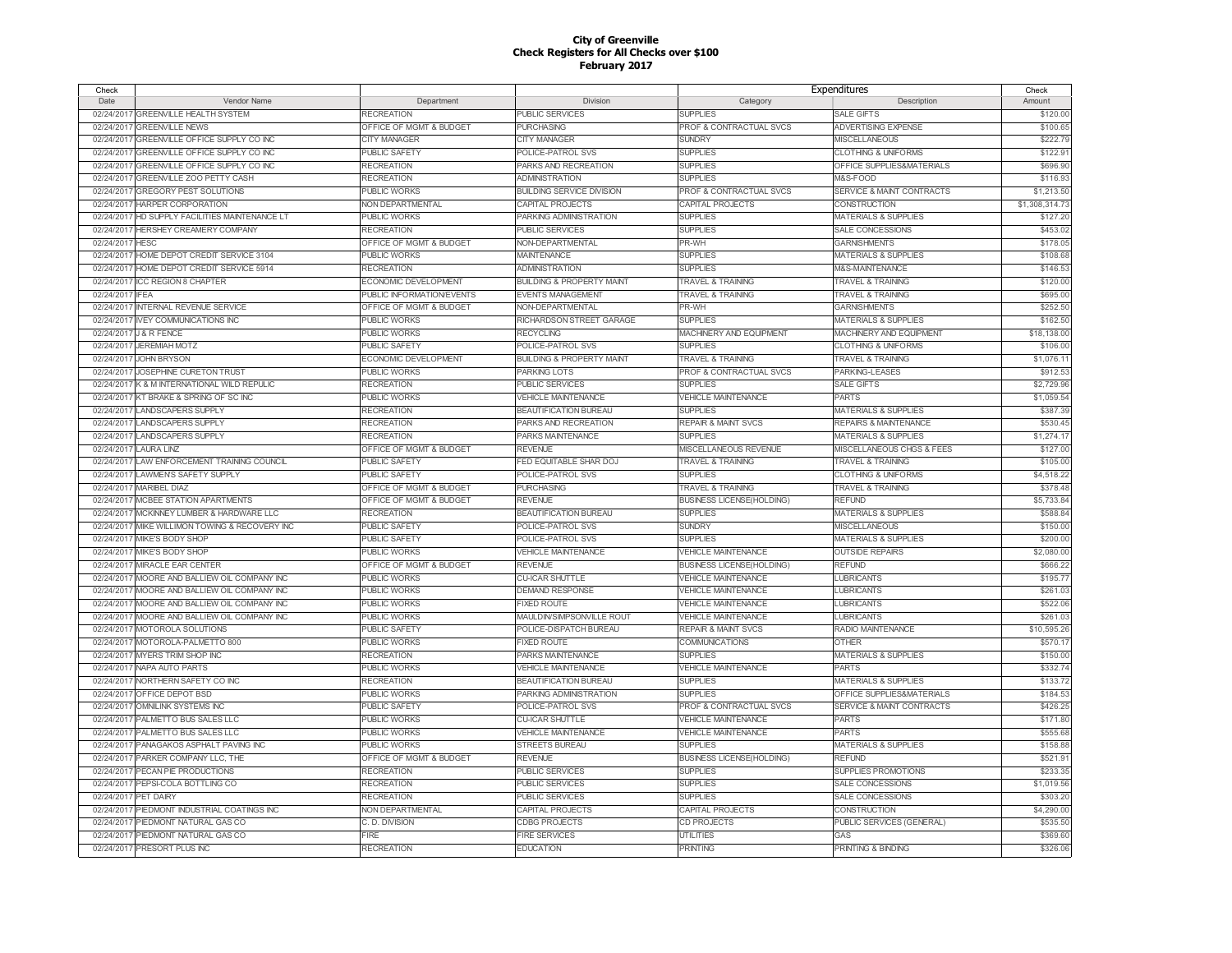| Check      |                                            |                         |                                  | Expenditures                     |                                 | Check       |
|------------|--------------------------------------------|-------------------------|----------------------------------|----------------------------------|---------------------------------|-------------|
| Date       | Vendor Name                                | Department              | Division                         | Category                         | Description                     | Amount      |
|            | 02/24/2017 PRESORT PLUS INC                | <b>RECREATION</b>       | PUBLIC SERVICES                  | <b>SUPPLIES</b>                  | MATERIALS & SUPPLIES            | \$1,495.13  |
| 02/24/2017 | PROMOTE YOUR BIZ                           | <b>PUBLIC WORKS</b>     | ENFORCEMENT                      | <b>SUPPLIES</b>                  | <b>CLOTHING &amp; UNIFORMS</b>  | \$169.03    |
| 02/24/2017 | PSYCHEMEDICS CORPORATION                   | <b>HUMAN RESOURCES</b>  | <b>OCCUPATIONAL HEALTH</b>       | PROF & CONTRACTUAL SVCS          | PROFESSIONAL SERVICES           | \$3,031.50  |
| 02/24/2017 | RONS CARPET CLEANERS INC                   | OFFICE OF MGMT & BUDGET | <b>REVENUE</b>                   | <b>BUSINESS LICENSE(HOLDING)</b> | <b>REFUND</b>                   | \$228.38    |
| 02/24/2017 | S & ME. INC.                               | NON DEPARTMENTAL        | CAPITAL PROJECTS                 | CAPITAL PROJECTS                 | PLANNING/DESIGN                 | \$10,317.50 |
| 02/24/2017 | S C DEPARTMENT OF REVENUE                  | OFFICE OF MGMT & BUDGET | NON-DEPARTMENTAL                 | PR-WH                            | <b>GARNISHMENTS</b>             | \$953.79    |
| 02/24/2017 | S C FIRE ACADEMY                           | <b>FIRE</b>             | <b>FIRE SUPPRESSION</b>          | <b>TRAVEL &amp; TRAINING</b>     | <b>TRAVEL &amp; TRAINING</b>    | \$810.00    |
| 02/24/2017 | <b>S C RETIREMENT SYSTEM</b>               | OFFICE OF MGMT & BUDGET | NON-DEPARTMENTAL                 | PR-WH                            | RETIREMENT SVS PURCHASE         | \$554.98    |
| 02/24/201  | SALUDA RIVER PET FOOD CENTER INC           | <b>PUBLIC SAFETY</b>    | POLICE-PATROL SVS                | <b>SUPPLIES</b>                  | <b>MATERIALS &amp; SUPPLIES</b> | \$245.45    |
| 02/24/201  | <b>SAM'S CLUB</b>                          | <b>RECREATION</b>       | PUBLIC SERVICES                  | <b>SUPPLIES</b>                  | SALE CONCESSIONS                | \$333.44    |
| 02/24/2017 | SANDRA TEMPLETON PETTY CASH                | <b>CITY ATTORNEY</b>    | <b>CITY ATTORNEY</b>             | <b>SUNDRY</b>                    | <b>COURT COSTS</b>              | \$104.00    |
|            | <b>SCCJA SC CRIMINAL JUSTICE ACADEMY</b>   |                         |                                  |                                  |                                 | \$190.0     |
| 02/24/201  |                                            | <b>PUBLIC SAFETY</b>    | POLICE-PATROL SVS                | <b>TRAVEL &amp; TRAINING</b>     | <b>TRAVEL &amp; TRAINING</b>    |             |
| 02/24/2017 | SEON SYSTEM SALES INC                      | <b>PUBLIC WORKS</b>     | <b>CU-ICAR SHUTTLE</b>           | <b>VEHICLE MAINTENANCE</b>       | PARTS                           | \$868.14    |
| 02/24/2017 | SIEGEL OIL COMPANY                         | <b>PUBLIC WORKS</b>     | <b>VEHICLE MAINTENANCE</b>       | <b>SUPPLIES</b>                  | <b>MATERIALS &amp; SUPPLIES</b> | \$422.0     |
| 02/24/2017 | SITE DESIGN INC                            | C. D. DIVISION          | <b>CDBG PROJECTS</b>             | CD PROJECTS                      | <b>LAND ACQUISITION</b>         | \$475.00    |
| 02/24/2017 | <b>SMG</b>                                 | NON DEPARTMENTAL        | NON DEPARTMENTAL                 | PROF & CONTRACTUAL SVCS          | <b>MANAGEMENT FEES</b>          | \$12,890.2  |
| 02/24/2017 | SNIDER FLEET SOLUTIONS                     | <b>PUBLIC WORKS</b>     | <b>CU-ICAR SHUTTLE</b>           | <b>VEHICLE MAINTENANCE</b>       | <b>TIRES AND TUBES</b>          | \$285.9     |
| 02/24/2017 | SOUTHEASTERN PAPER GROUP                   | <b>RECREATION</b>       | <b>FALLS PARK WORK CREW</b>      | <b>SUPPLIES</b>                  | <b>JANITORIAL SUPPLIES</b>      | \$137.46    |
| 02/24/2017 | SOUTHERN PAINT & MAINT INC                 | <b>PUBLIC WORKS</b>     | <b>RECYCLING</b>                 | <b>SUPPLIES</b>                  | <b>MATERIALS &amp; SUPPLIES</b> | \$1,000.00  |
| 02/24/2017 | <b>SPECIALTY VEHICLES</b>                  | <b>PUBLIC WORKS</b>     | TROLLEY                          | <b>VEHICLE MAINTENANCE</b>       | <b>PARTS</b>                    | \$159.3     |
| 02/24/2017 | SPENCERS GIFTS LLC #165                    | OFFICE OF MGMT & BUDGET | <b>REVENUE</b>                   | <b>BUSINESS LICENSE(HOLDING)</b> | <b>REFUND</b>                   | \$1,489.6   |
| 02/24/2017 | SPRING SERVICE GREENVILLE                  | PUBLIC WORKS            | FLEET                            | <b>VEHICLE MAINTENANCE</b>       | <b>OUTSIDE REPAIRS</b>          | \$1,265.83  |
| 02/24/2017 | STAPLES CONTRACT COMMERCIAL #2             | OFFICE OF MGMT & BUDGET | <b>REVENUE</b>                   | <b>BUSINESS LICENSE(HOLDING)</b> | <b>REFUND</b>                   | \$482.79    |
| 02/24/2017 | STEAMATIC OF GREATER GREENVILLE            | <b>RECREATION</b>       | <b>EDUCATION</b>                 | PROF & CONTRACTUAL SVCS          | PROFESSIONAL SERVICES           | \$344.7     |
|            | 02/24/2017 SUNGARD PUBLIC SECTOR INC       | OFFICE OF MGMT & BUDGET | <b>INFORMATION TECHNOLOGY</b>    | PROF & CONTRACTUAL SVCS          | SERVICE & MAINT CONTRACTS       | \$13,876.4  |
| 02/24/2017 | T2 SYSTEMS CANADA INC                      | PUBLIC WORKS            | PARKING LOTS                     | COMMUNICATIONS                   | WEST END PARK & RIDE            | \$106.0     |
| 02/24/2017 | TD CARD SERVICES                           | PUBLIC SAFETY           | FED EQUITABLE SHAR DOJ           | <b>TRAVEL &amp; TRAINING</b>     | <b>TRAVEL &amp; TRAINING</b>    | \$986.24    |
| 02/24/2017 | TD CARD SERVICES                           | PUBLIC SAFETY           | POLICE-PATROL SVS                | <b>SUNDRY</b>                    | DUES, SUBSCRIPTN, PUBLICATN     | \$200.0     |
| 02/24/2017 | <b>TD CARD SERVICES</b>                    | PUBLIC SAFETY           | POLICE-PATROL SVS                | <b>SUNDRY</b>                    | <b>MISCELLANEOUS</b>            | \$247.6     |
| 02/24/2017 | <b>TD CARD SERVICES</b>                    | PUBLIC SAFETY           | POLICE-PATROL SVS                | <b>SUPPLIES</b>                  | <b>MATERIALS &amp; SUPPLIES</b> | \$490.56    |
| 02/24/2017 | <b>TD CARD SERVICES</b>                    | PUBLIC SAFETY           | POLICE-PATROL SVS                | <b>TRAVEL &amp; TRAINING</b>     | <b>TRAVEL &amp; TRAINING</b>    | \$685.7     |
| 02/24/2017 | TD CARD SERVICES                           | <b>PUBLIC SAFETY</b>    | POLICE-PATROL SVS                | <b>VEHICLE MAINTENANCE</b>       | <b>FUEL</b>                     | \$212.5     |
|            | 02/24/2017 TD CARD SERVICES                | <b>PUBLIC WORKS</b>     | <b>BUILDING SERVICE DIVISION</b> | <b>SUPPLIES</b>                  | <b>MATERIALS &amp; SUPPLIES</b> | \$407.1     |
| 02/24/2017 | <b>TD CARD SERVICES</b>                    | <b>PUBLIC WORKS</b>     | PARKING ADMINISTRATION           | <b>SUNDRY</b>                    | MISCELLANEOUS                   | \$852.7     |
|            | 02/24/2017 TD CARD SERVICES                | <b>PUBLIC WORKS</b>     | RIVERPLACE GARAGE                | <b>SUPPLIES</b>                  | <b>MATERIALS &amp; SUPPLIES</b> | \$258.78    |
|            | 02/24/2017 TD CARD SERVICES                | <b>PUBLIC WORKS</b>     | S. SPRING STREET GARAGE          | <b>SUPPLIES</b>                  | <b>MATERIALS &amp; SUPPLIES</b> | \$592.13    |
|            | 02/24/2017 TD CARD SERVICES                | <b>RECREATION</b>       | COMMUNITY CENTERS                | <b>SUPPLIES</b>                  | <b>MATERIALS &amp; SUPPLIES</b> | \$311.22    |
|            | <b>TOTAL TRIM LLC</b>                      |                         |                                  |                                  | <b>REFUND</b>                   | \$1,377.00  |
| 02/24/2017 |                                            | OFFICE OF MGMT & BUDGET | <b>REVENUE</b>                   | <b>BUSINESS LICENSE(HOLDING)</b> |                                 |             |
|            | 02/24/2017 TRANSYSTEMS CORPORATION         | OFFICE OF MGMT & BUDGET | <b>REVENUE</b>                   | <b>BUSINESS LICENSE(HOLDING)</b> | <b>REFUND</b>                   | \$291.7     |
| 02/24/2017 | <b>TRUCKPRO LLC</b>                        | PUBLIC WORKS            | <b>VEHICLE MAINTENANCE</b>       | <b>VEHICLE MAINTENANCE</b>       | <b>PARTS</b>                    | \$654.2     |
|            | 02/24/2017 TURNER, DELL                    | OFFICE OF MGMT & BUDGET | <b>REVENUE</b>                   | <b>BUSINESS LICENSE(HOLDING)</b> | <b>REFUND</b>                   | \$106.64    |
| 02/24/2017 | TYCO INTEGRATED SECURITY LLC               | <b>PUBLIC WORKS</b>     | <b>NON VEHICLE MAINTENANCE</b>   | PROF & CONTRACTUAL SVCS          | SERVICE & MAINT CONTRACTS       | \$225.03    |
| 02/24/2017 | <b>UNIFIRST</b>                            | <b>PUBLIC WORKS</b>     | <b>VEHICLE MAINTENANCE</b>       | <b>SUPPLIES</b>                  | <b>CLOTHING &amp; UNIFORMS</b>  | \$234.93    |
|            | 02/24/2017 UNITED CHEMICAL & SUPPLY CO INC | <b>RECREATION</b>       | <b>BEAUTIFICATION BUREAU</b>     | <b>SUPPLIES</b>                  | <b>MATERIALS &amp; SUPPLIES</b> | \$252.7     |
|            | 02/24/2017 UNITED WAY OF GREENVILLE COUNTY | OFFICE OF MGMT & BUDGET | NON-DEPARTMENTAL                 | PR-WH                            | <b>UNITED WAY</b>               | \$1,919.04  |
| 02/24/2017 | <b>VECTOR SECURITY INC</b>                 | OFFICE OF MGMT & BUDGET | <b>REVENUE</b>                   | <b>BUSINESS LICENSE(HOLDING)</b> | <b>REFUND</b>                   | \$3,091.93  |
| 02/24/2017 | VERIZON / T C C                            | OFFICE OF MGMT & BUDGET | <b>REVENUE</b>                   | <b>BUSINESS LICENSE(HOLDING)</b> | <b>REFUND</b>                   | \$3,929.20  |
| 02/24/2017 | <b>VERIZON WIRELESS</b>                    | FIRE                    | FIRE                             | COMMUNICATIONS                   | <b>OTHER</b>                    | \$1,294.30  |
| 02/24/2017 | <b>VERIZON WIRELESS</b>                    | OFFICE OF MGMT & BUDGET | <b>INFORMATION TECHNOLOGY</b>    | COMMUNICATIONS                   | TELECOMMUNICATIONS/WIRELE       | \$162.5     |
| 02/24/2017 | <b>VERIZON WIRELESS</b>                    | <b>PUBLIC SAFETY</b>    | POLICE-PATROL SVS                | <b>COMMUNICATIONS</b>            | <b>OTHER</b>                    | \$13,940.0  |
| 02/24/201  | <b>VERIZON WIRELESS</b>                    | <b>RECREATION</b>       | PARKS MAINTENANCE                | COMMUNICATIONS                   | <b>OTHER</b>                    | \$129.60    |
| 02/24/2017 | <b>VULCAN SAFETY SHOES</b>                 | <b>RECREATION</b>       | PARKS MAINTENANCE                | <b>SUPPLIES</b>                  | <b>CLOTHING &amp; UNIFORMS</b>  | \$115.00    |
| 02/24/201  | WED STONE HOLDINGS LLC                     | <b>PUBLIC WORKS</b>     | PARKING ADMINISTRATION           | PROF & CONTRACTUAL SVCS          | <b>RENTAL EXPENSE</b>           | \$4,618.02  |
| 02/24/2017 | <b>WEX RANK</b>                            | <b>PUBLIC WORKS</b>     | <b>VEHICLE MAINTENANCE</b>       | <b>VEHICLE MAINTENANCE</b>       | <b>FUEL CARD</b>                | \$949.1     |
| 02/24/2017 | WHITE HORSE PACKAGING CO                   | <b>PUBLIC WORKS</b>     | <b>MAINTENANCE</b>               | <b>SUPPLIES</b>                  | <b>MATERIALS &amp; SUPPLIES</b> | \$486.92    |
| 02/24/201  | WHITE HORSE PACKAGING CO                   | <b>RECREATION</b>       | <b>ADMINISTRATION</b>            | <b>SUPPLIES</b>                  | <b>JANITORIAL SUPPLIES</b>      | \$439.00    |
| 02/24/2017 | WYOMING CHILD SUPPORT ENFORCEMENT          | OFFICE OF MGMT & BUDGET | NON-DEPARTMENTAL                 | PR-WH                            | <b>GARNISHMENTS</b>             | \$154.6     |
|            | 02/24/2017 YOUNG OFFICE ENVIRONMENTS       | <b>CITY ATTORNEY</b>    | <b>CITY ATTORNEY</b>             | <b>SUPPLIES</b>                  | <b>MATERIALS &amp; SUPPLIES</b> | \$699.60    |
|            |                                            |                         |                                  |                                  |                                 |             |